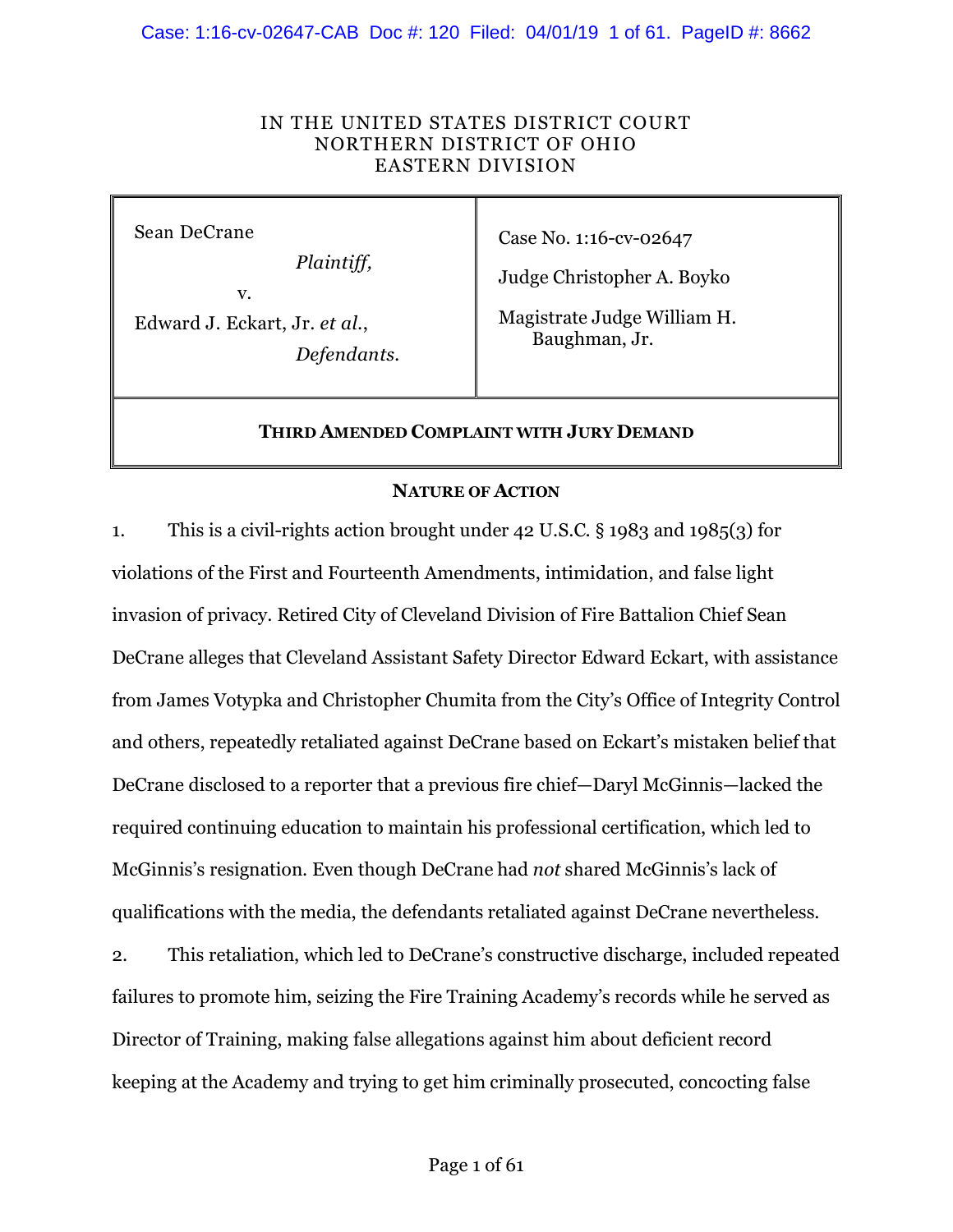### Case: 1:16-cv-02647-CAB Doc #: 120 Filed: 04/01/19 2 of 61. PageID #: 8663

administrative charges against him about Academy records, delaying a state audit that would determine that the Academy's records are "exceptionally well kept and complete," failing to clear him formally of the false administrative charges after the audit confirmed the Academy's records were in order, relaying false information to the media about him, ignoring his emails and refusing to meet with him about City business, undermining his ability to perform his duties, trying to outsource the Academy's training activities, and otherwise trying to damage his reputation and career.

### **PARTIES**

3. Plaintiff Sean DeCrane is a former Battalion Chief in the City of Cleveland Division of Fire. He resides in Cleveland, Ohio.

4. Defendant Edward Eckart is the Assistant Safety Director of the City of Cleveland and resides in Cleveland, Ohio. He is sued in his individual and official capacities.

5. Defendant James Votypka leads the City of Cleveland's Office of Integrity Control, Compliance, and Employee Accountability (OIC) and resides in Westlake, Ohio. He is sued in his individual and official capacities.

6. Defendant Christopher Chumita works in the OIC and resides in Elyria, Ohio. He is sued in his individual and official capacities.

7. Defendant City of Cleveland is a municipality located in Cuyahoga County, Ohio. The City employs the individual defendants and is vicariously liable for their acts and omissions taken under its customs, policies, or practices.

## **JURISDICTION AND VENUE**

8. Jurisdiction over federal claims under 42 U.S.C. § 1983 and under 42 U.S.C. § 1988, which provides for attorneys' and expert fees for vindication of civil rights, is asserted under 28 U.S.C. §§ 1331, 1343(3) and (4).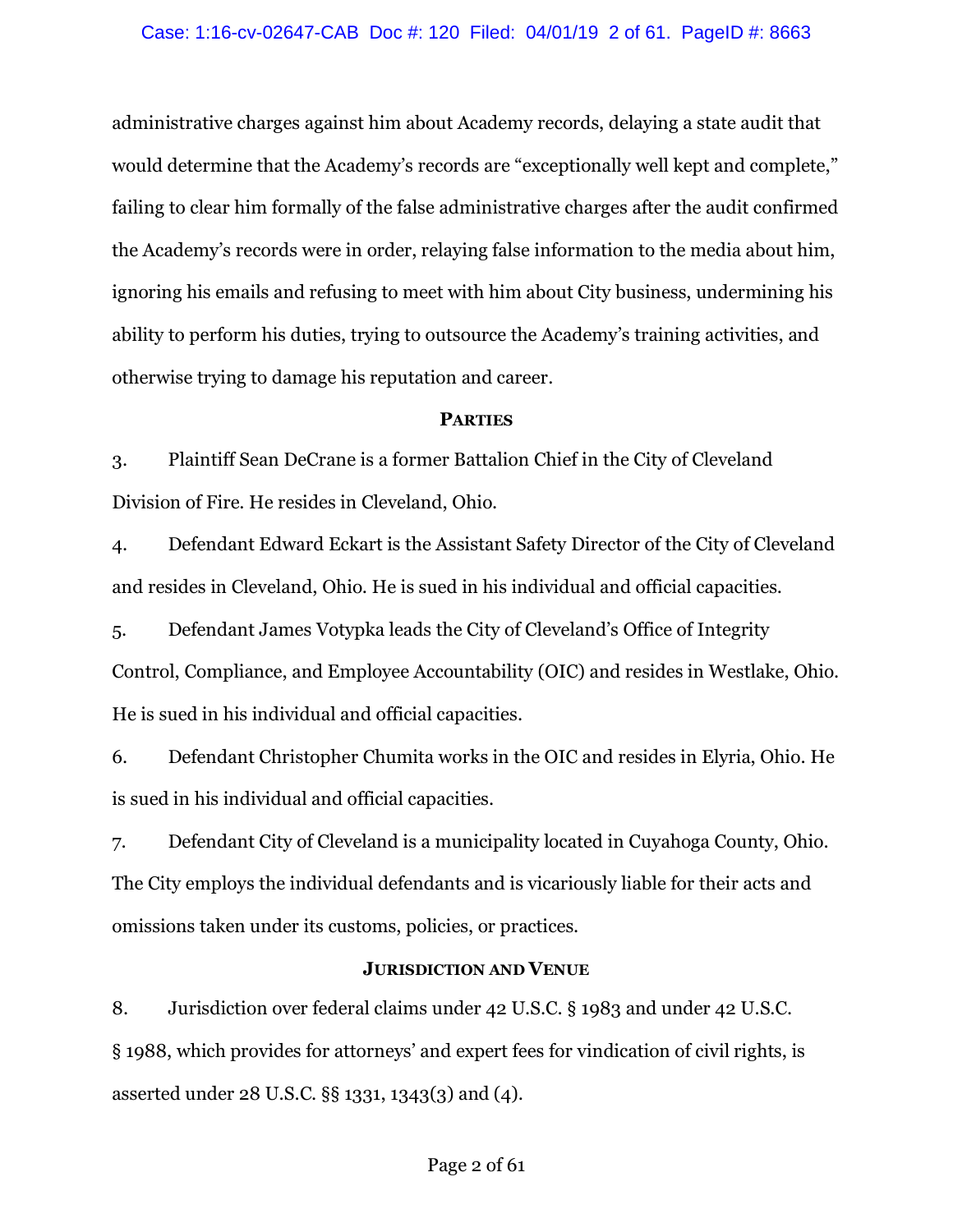9. Jurisdiction over state law claims is asserted under 28 U.S.C. § 1367.

10. The Court has jurisdiction over the defendants under 28 U.S.C. § 1391 because the complained-of acts took place in this Court's jurisdiction.

# **FACTUAL NARRATIVE**

# **DeCrane has a long and distinguished career in the fire service including national and international involvement and accolades.**

11. Sean DeCrane is a 25-year veteran of the Cleveland Division of Fire. He is a graduate of Lakewood St. Edward High School. In 1991, he became a fire fighter<sup>1</sup> with the Cleveland Division of Fire. He retired on September 11, 2016. His most recent posting was Battalion Chief covering Cleveland's Westside (Third Battalion).

12. During his time in the Division of Fire, DeCrane served the people of Cleveland in many capacities including as an active fire fighter, as a paramedic, as manager for Fire and EMT training, and as an instructor at the Fire Training Academy. DeCrane became a lieutenant in 1997, a captain in 2000, and in 2007 was promoted to battalion chief. He was chief of the EMT Training Office from 2011–12 when he became the Fire Academy's Director of Training. He was a member of the Standard Operating and General Order Committee and the Joint Apprenticeship Committee. He served as Acting Assistant Chief of Operations, Acting Chief of Special Services, and as Division of Fire Coordinator for the 2016 Republican National Convention.

13. Throughout his career, DeCrane has worked both inside and outside the Division of Fire to serve and protect the people of Cleveland.

 <sup>1</sup> This term is spelled both as "fire fighter" and "firefighter" throughout the fire-service industry. This complaint will use the former spelling, which is consistent with the usage and practice of the International Association of Fire Fighters, the most-recognized firefighter organization in the world. (http://client.prod.iaff.org/).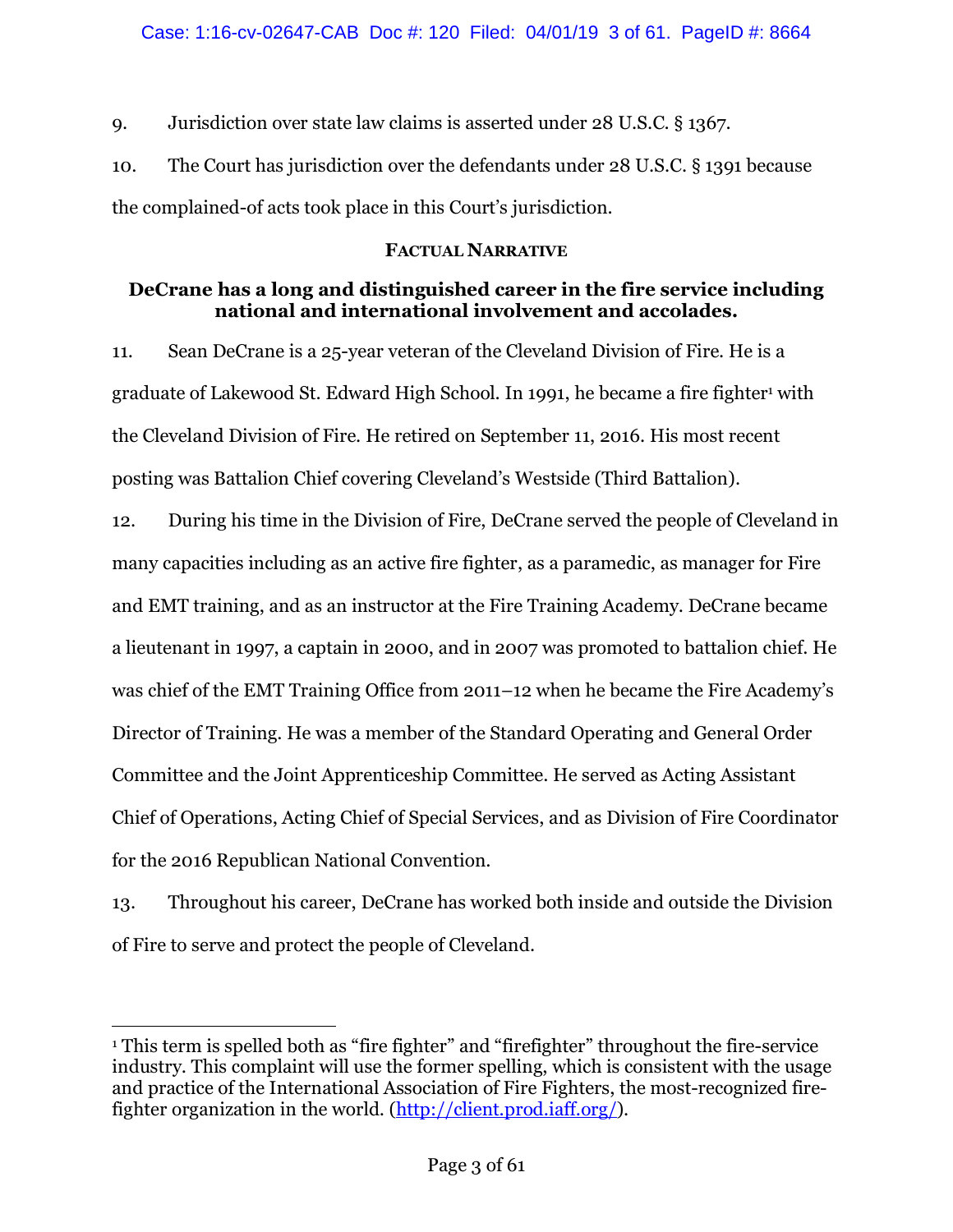14. DeCrane holds the following certifications: Ohio Department of Public Safety (ODPS) Fire Fighter I and II; ODPS Fire Life Safety Inspector; ODPS Fire Service Instructor; Emergency Medical Technician B; Federal Emergency Management Agency National Incident Management IS-100, IS-200, IS-700, IS-800; Incident Response to Terrorist Bombings Awareness and Operations; Hazardous Materials Awareness and Operations; National Fire Protection Association (NFPA) Fire Officer I, II, and III; and NFPA 1403 Live Burn Instructor.

15. DeCrane has been involved in the national and international fire communities for decades working on setting worldwide standards and protocols for fire codes and firefighter education. Some of his unique accomplishments include presenting at the Underwriters' Laboratories (UL) European Fire Forum in Vienna, Austria (2015, 2016); presenting at the Netherlands Fire Service Fire Safety Congress in Arnhem, Netherlands (2015); participating in the UL Lithium-Ion Battery Conference in Beijing, China (2015); serving as a delegate to the International Fire Safety Conference in Hong Kong (2015); serving as a delegate to a conference with the Chinese National Fire Service (2015); serving as a delegate to the Fire Safety Conference in Paris (2014); serving as a delegate to the Highrise Fire Safety Conference in Hong Kong (2014); serving as the American Fire Service delegate to the Russian Fire Service Conference in Moscow (2013); and serving on the Fire Fighter Safety Week Committee (2009–13).

16. DeCrane has received numerous awards and recognitions for his service including Automatic Fire Alarm Association Person of the Year Award (2015); Underwriters' Laboratories Council Member of the Year Award (2015); Fire Equipment Manufacturers Association Fire and Life Safety Advocate of the Year Award (2014); International Association of Fire Chiefs (IAFC) Fire Life Safety Award (2013); City of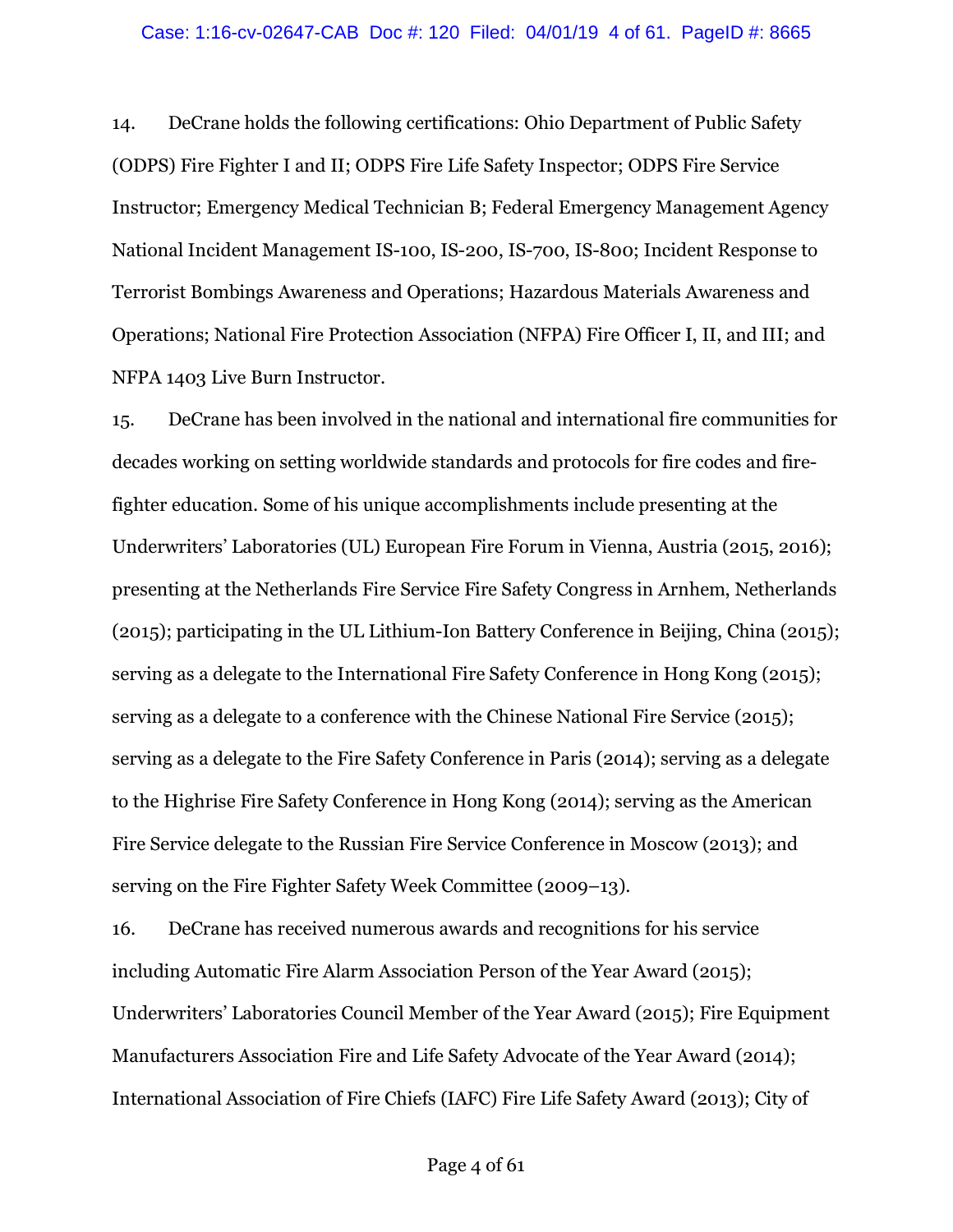Cleveland Advanced Health & Awareness Award (2012); International Code Council (ICC)-IAFC Life Safety Advocate Award (2012); Cleveland Division of Fire Thomas E. Andrews Award (2011); ICC's Fire Service Award (2010); and the MetroHealth Hospital Chris Holt Award for Medical Response of the Year (Rescue Squad #1 1996).

17. Since 2006, DeCrane has served as the representative of the International Association of Fire Fighters in the International Code Council development process. He served on the 2009, 2012, 2015, and 2018 Fire Code Developing Committee and as Chair for 2015 and 2018. He served on the IAFF's Technical Panel Community Risk Assessment Project in 2015. He served as a representative to establish a National Fire Fighter Education Curriculum in Fire Behavior (2014–present).

18. DeCrane has been involved in the National Fire Protection Association since 2010 and has been involved in a variety of projects and research studies in that capacity. He has served on the Fire Code Technical Committee and serves on the NFPA 1 Technical Advisory Panel, NFPA Research Foundation on Tall Wood Buildings. He was recently appointed as the IAFF alternate to the NFPA Fire Behavior Research Technical Committee.

19. DeCrane has been involved with the International Code Council since 2006 and has been a part of its Fire Service Membership Governing Council since 2011. He served on the ICC's Board of Directors Nominating Committee in 2014 and as chair of the International Fire Code Development Committee since May 2012.

20. DeCrane has been very involved in the research at Underwriters' Laboratories and the National Institute of Standards and Technology. He serves on the UL Fire Council, is a member of the UL Fire Fighter Safety Research Institute's Advisory Board,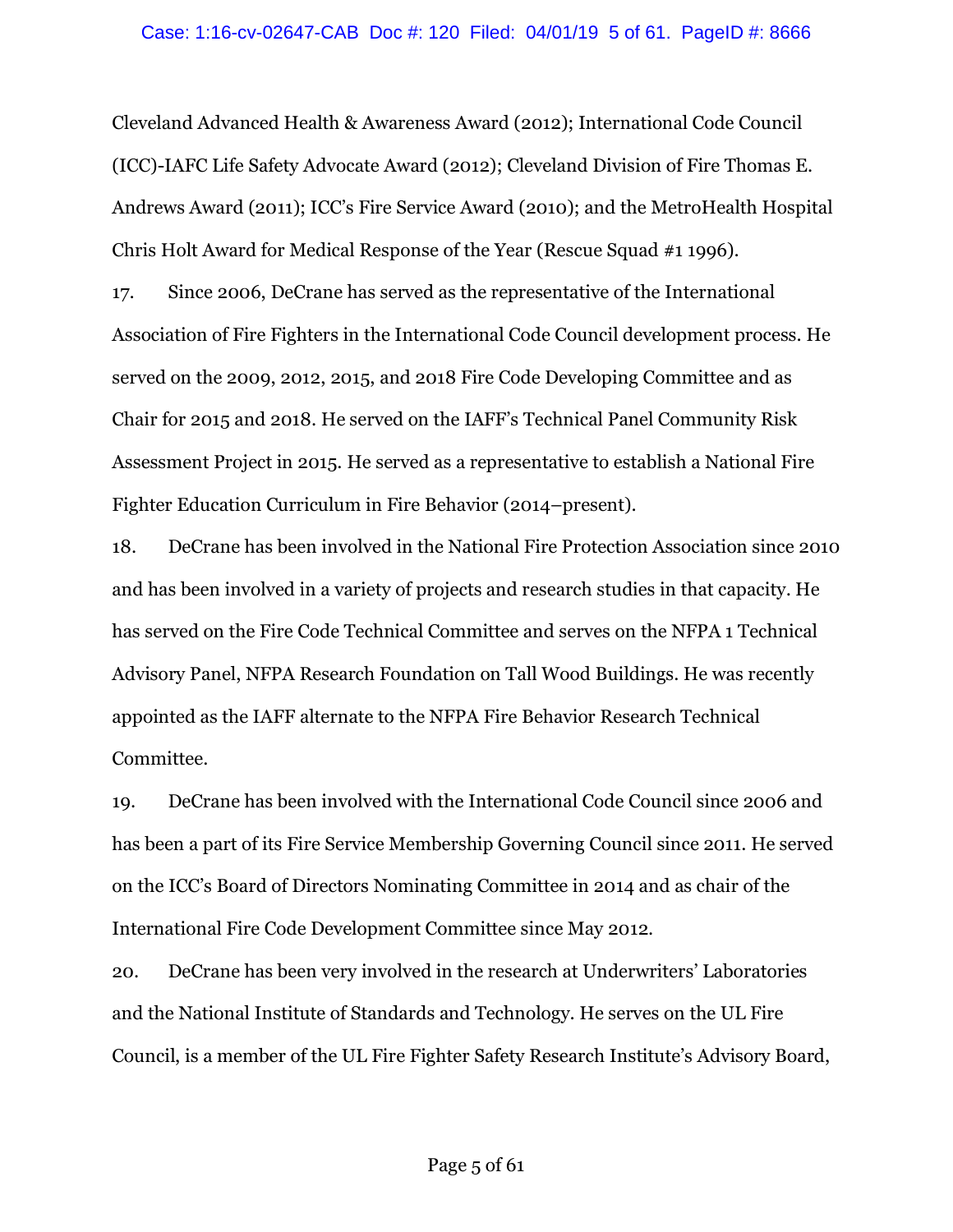### Case: 1:16-cv-02647-CAB Doc #: 120 Filed: 04/01/19 6 of 61. PageID #: 8667

and is currently on a number of technical panels for research and standards. His involvement with that organization began in 2009.

21. DeCrane served as a technical reviewer for the following fire-education publications: Brannigan's Building Construction for the Fire Service (5th Ed. 2013); Fire Officers Principles and Practice (3d Ed. 2014); and Fire Fighter Essentials (Jones-Bartlett, 4th Ed.).

22. He has been involved with the following national fire-fighting organizations and projects: National Fallen Fire Fighters Foundation; National Institute of Occupational Health and Safety; Vision 20/20 National Strategic Agenda for Fire Loss Prevention; Institution of Fire Engineers; International Fire Marshals Association United States Fire Administration Residential Fire Environmental Workshop Project, and has served as a panelist in other fire-industry events. He is a contributor to Fire Engineering Magazine and co-hosts a podcast called Taming the Fire Environment.

23. DeCrane has given the following keynote presentations at national and international conferences: Fire Department Instructors Conference (2015); British Columbia Fire Chiefs Association (2015); New York State Office of Fire Prevention and Control's Fire Marshals and Inspections annual conference (2014); Wisconsin Fire Inspectors annual conference (2013), and Michigan Fire Inspectors annual conference (2013). He also gave a presentation at the International Association of Fire Fighters Conference (2015).

**Fire-fighter certification and Academy record-keeping practices** 24. Chapter 737 of the Ohio Revised Code authorizes the adoption of rules and regulations to govern a city's safety forces including the fire service.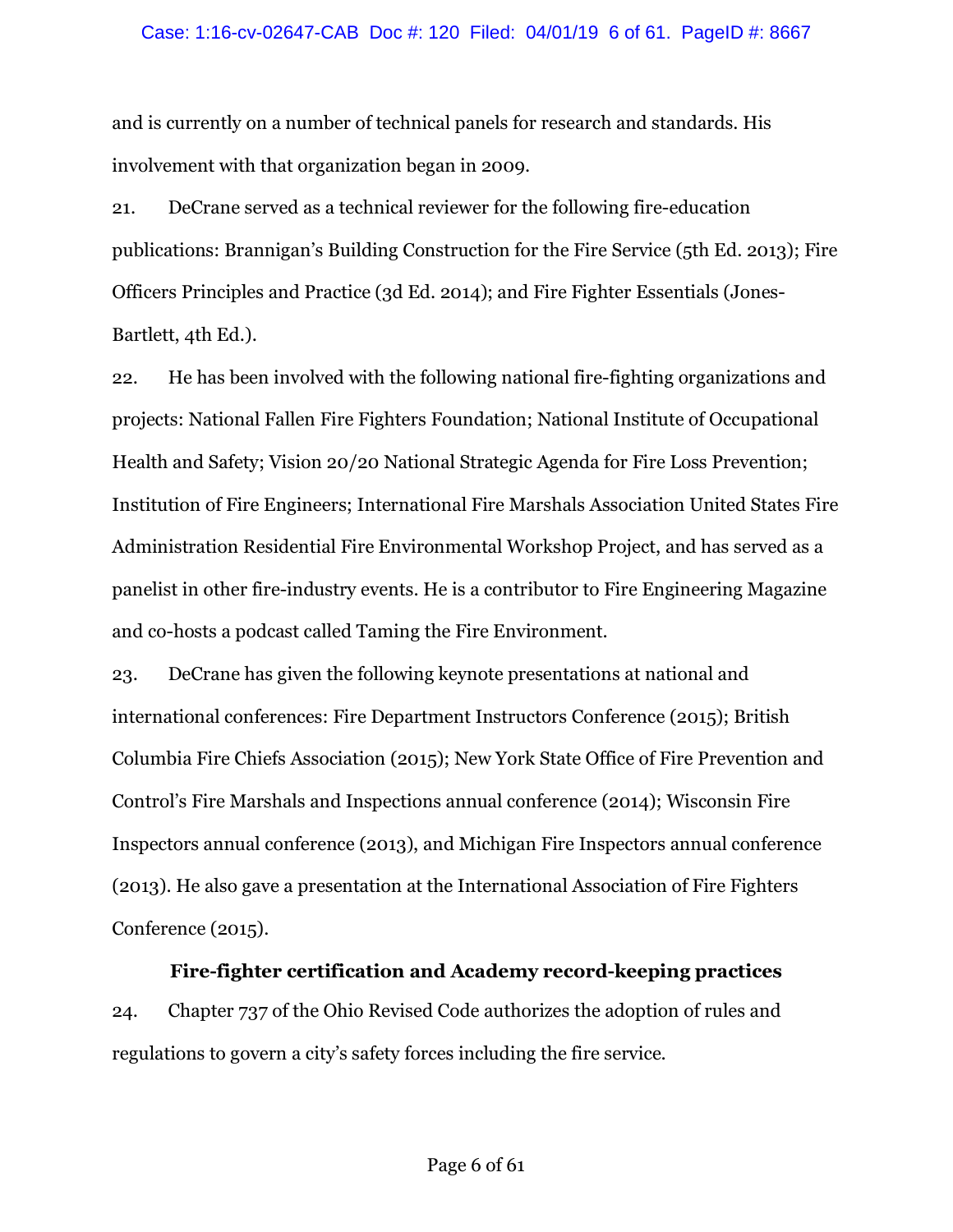### Case: 1:16-cv-02647-CAB Doc #: 120 Filed: 04/01/19 7 of 61. PageID #: 8668

25. Per City of Cleveland Division of Fire General Order # 4-6, each member is required, as a condition of employment to maintain a valid and current Ohio driver's license, a valid and current Ohio Fire Fighter II certification, and a valid and current Ohio EMT-B certification. The EMT-B certification is required only for those employees who began service on or after January 1, 1981.

26. Members who do not meet these requirements laid out in General Order # 4-6 are prohibited from working in the Division of Fire either as an active fire fighter or in more senior roles up to and including Chief of Division.

27. Per General Order # 4-6, a Division of Fire employee determined to have an invalid State of Ohio EMT-B or Fire Fighter II certification shall be immediately placed on departmental charges and is subject to discipline up to and including termination.

28. Maintaining the Fire Fighter II certification requires 54 hours of continuing education every three years.

29. Maintaining the EMT-B certification requires 40 hours of continuing education every three years.

30. Per Ohio state law, each fire fighter is required to maintain his or her own training records. As a courtesy, and for administrative convenience, the Division's Fire Training Academy maintains hard copies of these certificates if the fire fighters provide them. The Division is not required by law to maintain these records.

### **DeCrane becomes the Director of Training at the Academy in 2012.**

31. In the late summer of 2012, DeCrane became the head of the Fire Training Academy.

32. The immediate past chief of the Academy before DeCrane was Daryl McGinnis.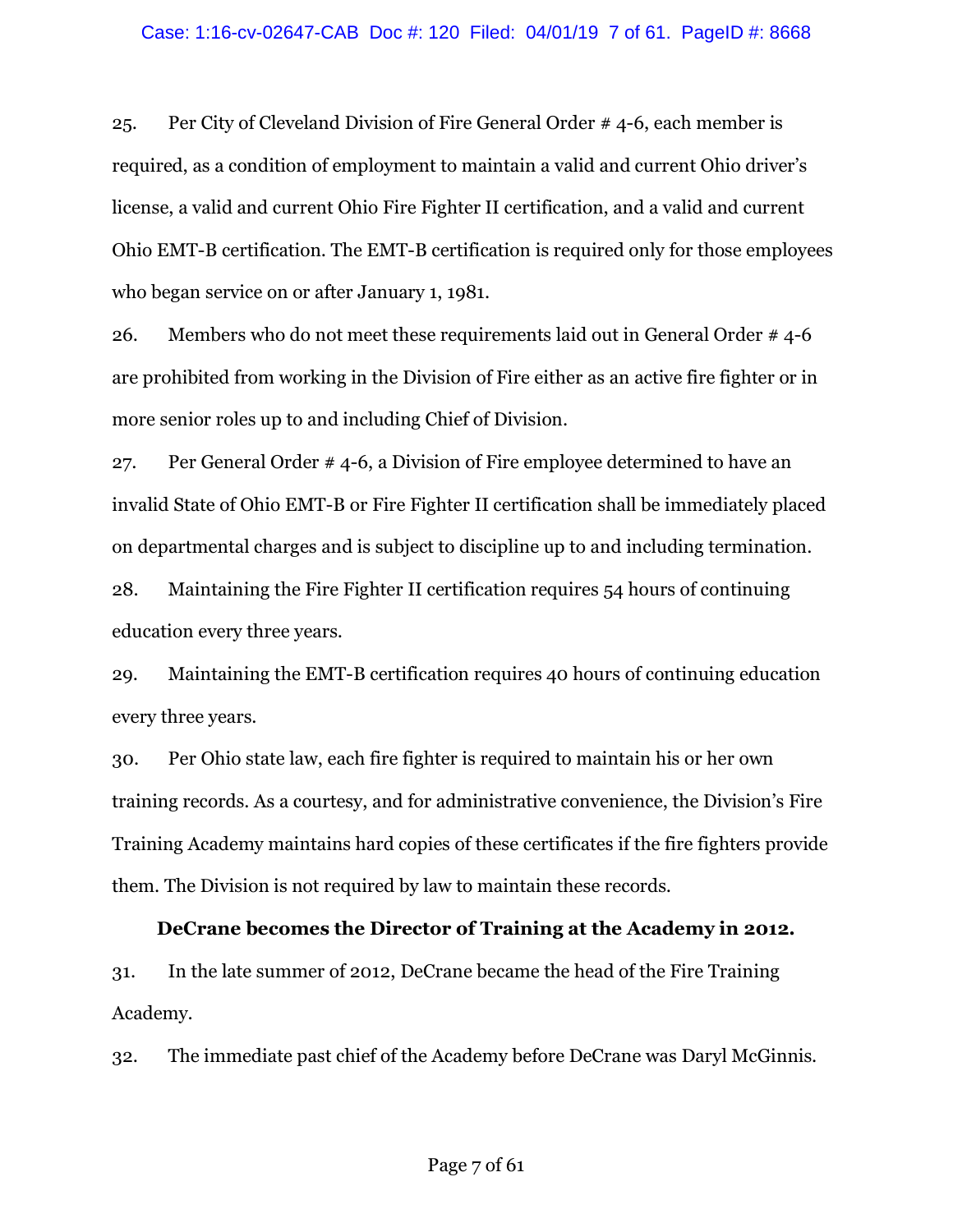### Case: 1:16-cv-02647-CAB Doc #: 120 Filed: 04/01/19 8 of 61. PageID #: 8669

33. While McGinnis had been the Director of Training at the Fire Training Academy, he told staff not to keep track of fire-fighter training hours.

34. Under McGinnis's leadership, the Academy did not track fire-fighter training records in a comprehensive or reliable manner.

35. At the time DeCrane became the head of the Academy, the Academy did not have a centralized database for tracking employee certifications or continuing education.

36. When DeCrane became head of the Academy, EMT continuing-education records were maintained on a website hosted by University Hospitals (UH database), which the Academy's EMT Office would transfer to an Excel spreadsheet saved on the Division's Microsoft SharePoint Intranet.

37. The Division's SharePoint Intranet is a local, web-based network that allows different users to access Division records.

38. All members of the Division could and still can access this database through SharePoint.

39. At that time, Academy staff members were entering classroom training and company drills into a "Miscellaneous" section of the Division's Firehouse software program.

40. In addition to the electronic files in the UH database and Firehouse program, the Academy maintained a hard-copy file on each Division member that included, e.g., certificates earned both inside and outside the Academy.

41. When DeCrane took over as Chief of the Academy, his priority was to merge all training records into a single system.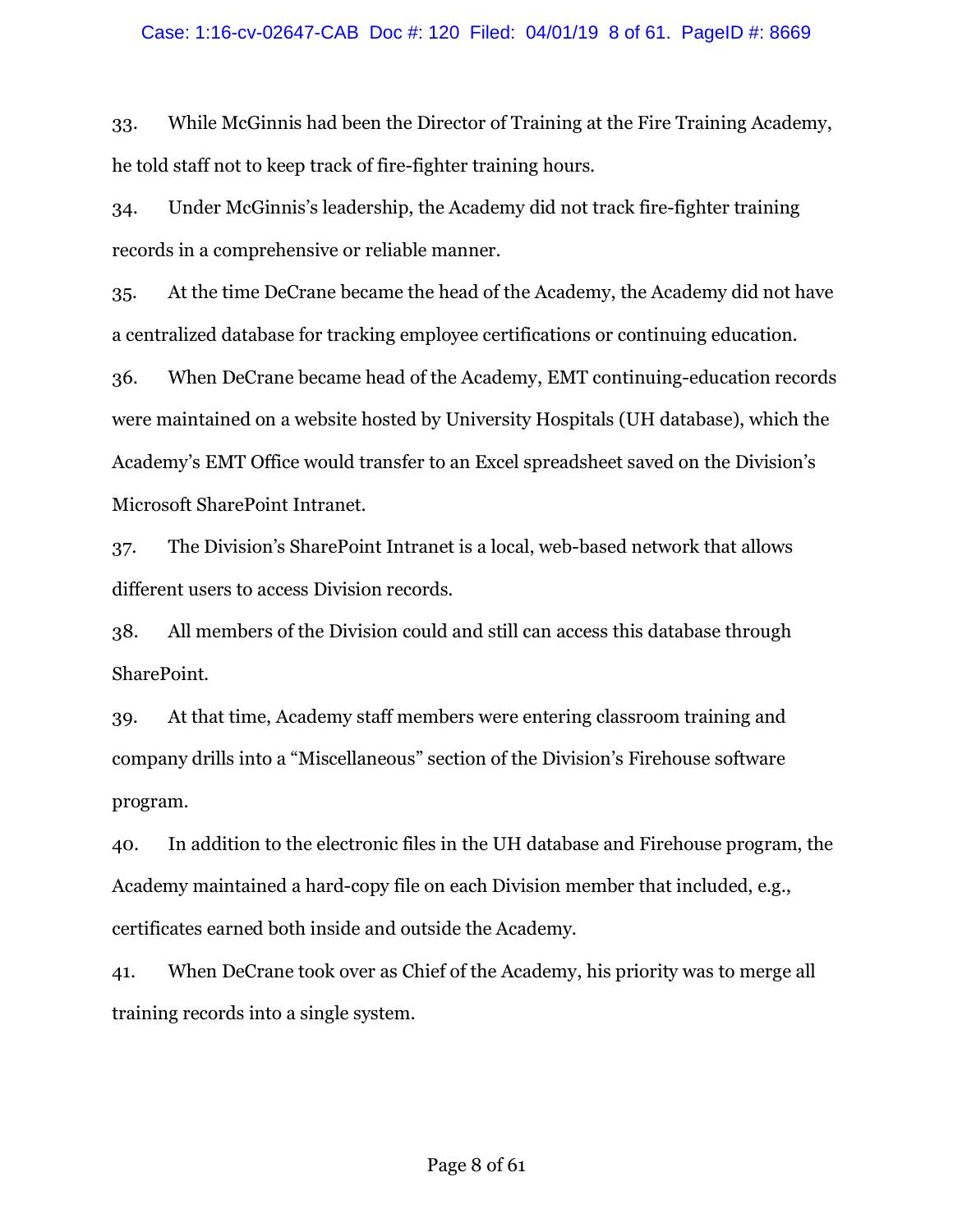# **A 2012 audit revealed the deficiencies in Academy record keeping under McGinnis and recommended a consolidated database for tracking.**

42. On October 16, 2012, consultant Shelly L. Trochemenko of Resources Global Professionals completed an audit of the Academy's record keeping from January 1, 2011 through June 30, 2012 (while McGinnis was the head of the Academy).

43. In her review, Trochemenko determined that "Fire uses a series of disjointed databases to track training hours."

44. Trochemenko called these databases "incomplete" and noted various "input errors."

45. Trochemenko concluded that "almost 7% of its recorded drills could not be matched with a payroll attendance record."

46. She expressed concern about "data integrity" based on this approach to tracking records.

47. Trochemenko's recommendation was "the creation of a single data base to capture all training hours for both Fire and EMS, including drills, in-house training, online courses and courses through third party vendors."

48. Trochemenko identified as a challenge to achieving this centralized database the fact that the "designated Public Safety Reporting Management System (RMS) remains undetermined (i.e. Firehouse vs. New World) and the Division will require additional IT training for personnel." She emphasized that the Department of Public Safety needed to determine which RMS system to implement to begin the process of moving to a centralized database.

49. Despite Trochemenko's findings of errors and inaccuracies in the Academy's training records, no one was accused of wrongdoing or faced administrative charges.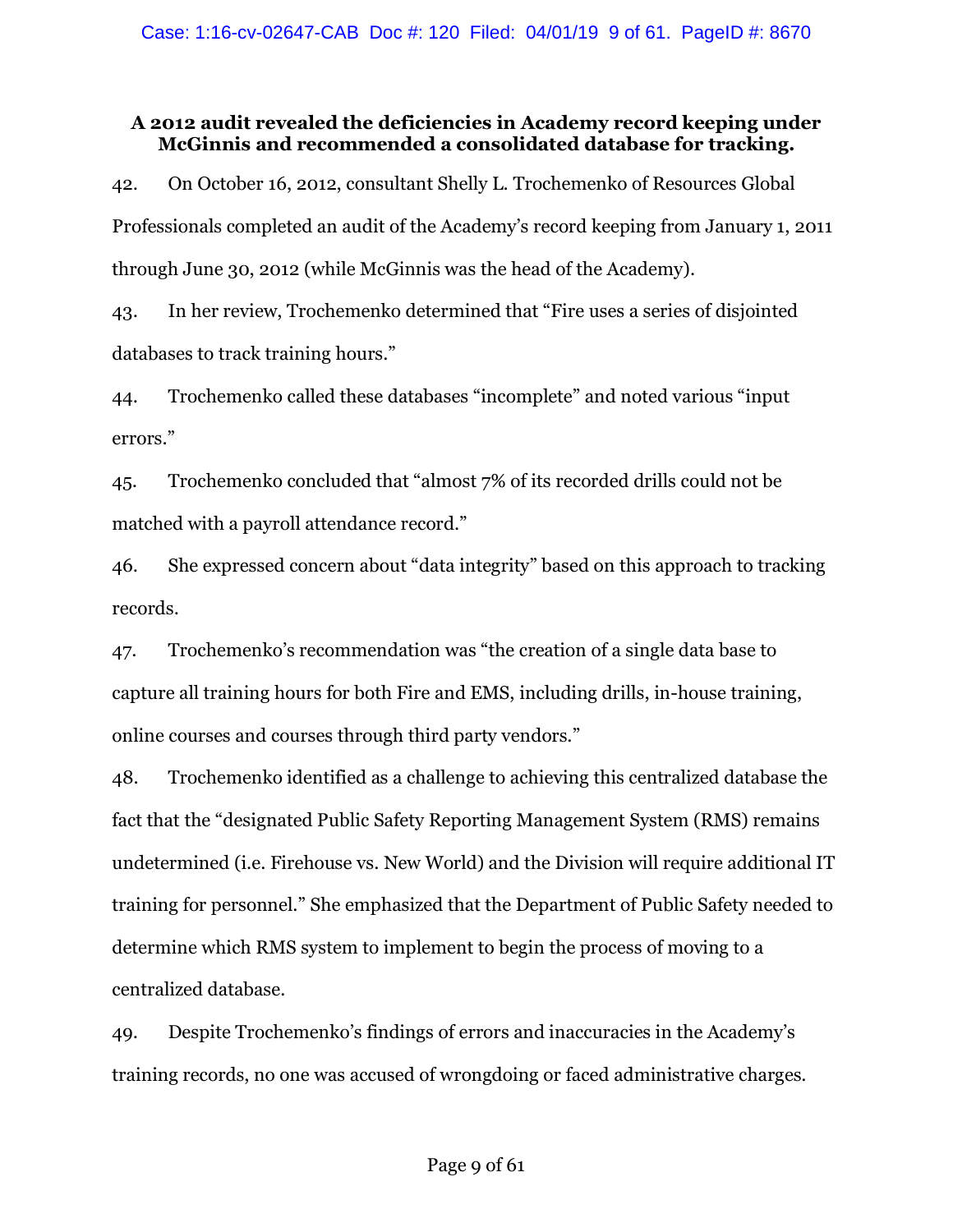50. As he was taking over the Academy in the summer of 2012, DeCrane had identified the flaws summarized in Trochemenko's audit even before her report was released. In the Proposed Strategic Plan DeCrane submitted to Defendant Eckart on September 12, 2012, DeCrane requested civilian clerical support for data entry and requested technical assistance for training/testing support. DeCrane noted the need for a centralized filing system and called the current system "unacceptable."

## **In January 2013, the City promotes Daryl McGinnis to Chief of Division; DeCrane tells Eckart privately that McGinnis lacks the training hours to maintain his fire certification.**

51. In late 2012, while serving as the head of the Academy, DeCrane applied for promotion to Chief of Division.

52. DeCrane interviewed with then-Safety Director Martin Flask, who was the appointing authority at the time, and Assistant Safety Director Eckart.

53. On or about January 11, 2013, Defendant Eckart called DeCrane to tell him that McGinnis would be named chief and that DeCrane was the second-place candidate.

54. Patrick Kelly was ranked third on the list, and he was significantly behind DeCrane in terms of the scoring.

55. When Defendant Eckart conveyed this news to DeCrane, he expressed surprise because he believed that McGinnis lacked the required continuing-education hours to maintain his fire certification, which made him ineligible for employment with the Division of Fire under General Order # 4-6.

56. DeCrane told Eckart about McGinnis's deficient training hours.

57. DeCrane explained to Eckart that this was information available on Sharepoint to all Division members.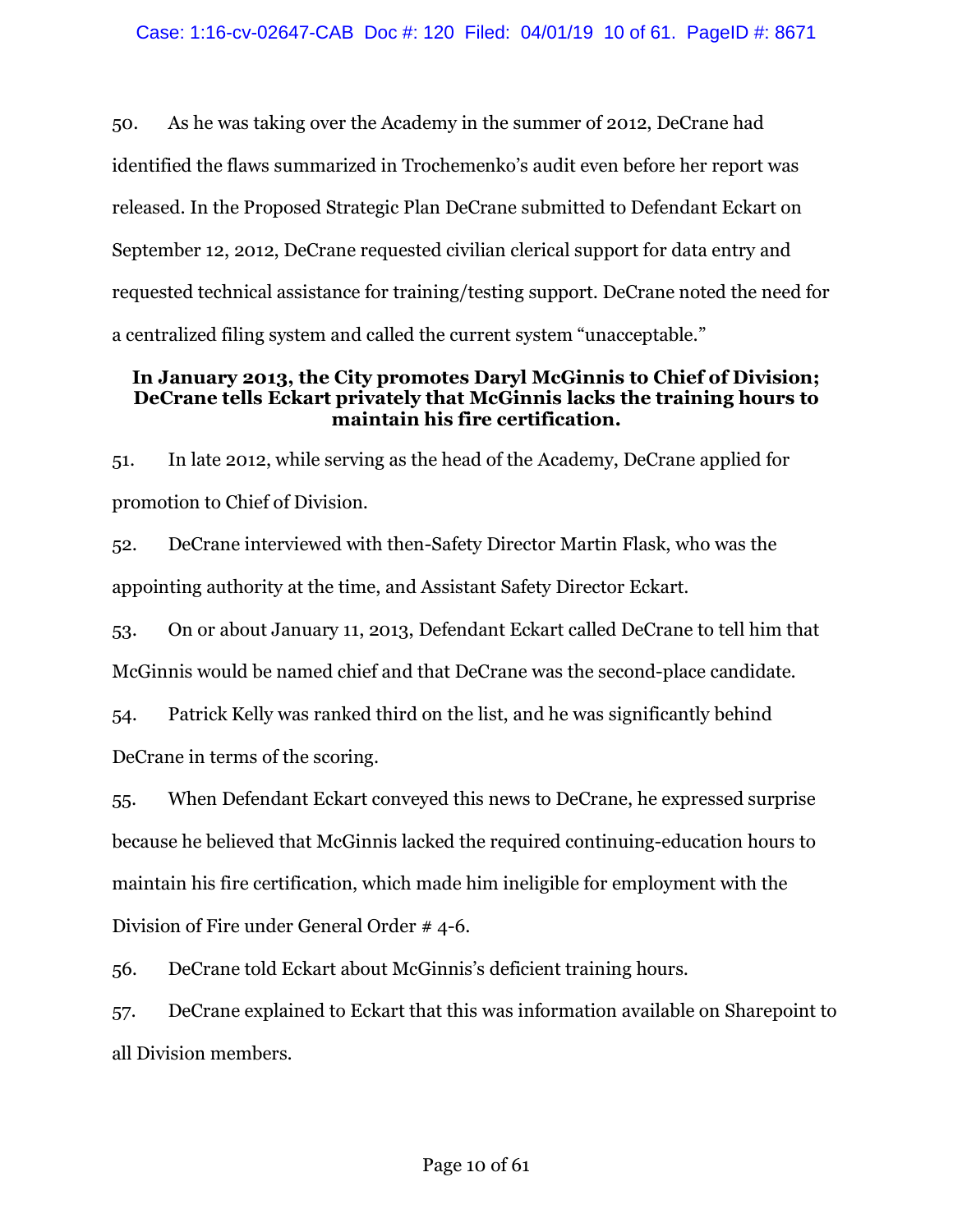58. Defendant Eckart had not done his homework on McGinnis and was unaware of his lack of basic qualifications to even be a Cleveland fire fighter, let alone the fire chief.

59. Defendant Eckart insisted that they would move forward despite what DeCrane had explained about McGinnis not even being a fire fighter given his failure to properly maintain his fire certification.

60. Despite DeCrane's concerns about the embarrassment McGinnis's lack of training might cause to the City, the Division, and the Mayor if it became known, DeCrane expressed to Defendant Eckart, Flask, McGinnis, and others that McGinnis had DeCrane's support.

61. McGinnis took over the Division of Fire in January 2013.

## **The** *Plain Dealer* **reports about McGinnis's lack of continuing-education hours, which leads to his administrative leave and abrupt retirement.**

62. In approximately June 2013, DeCrane, in his capacity as head of the Academy, received a phone call from Leila Atassi of the Northeast Ohio Media Group, also known as Cleveland.com, making a public-records request for McGinnis's training records.

63. DeCrane did not provide Atassi with any records.

64. Per City policy, DeCrane directed Atassi's call to Kim Roberson, the Public Records Administrator in the City's Law Department.

65. After DeCrane received the call from Atassi, he notified McGinnis that the press was asking for his training records. McGinnis replied, "I was wondering how long that would take."

66. At the time Atassi made her public-records request, McGinnis did not have the required continuing-education hours to maintain the EMT-B certification needed to be a member of the Division of Fire, which the Division's Sharepoint database reflected.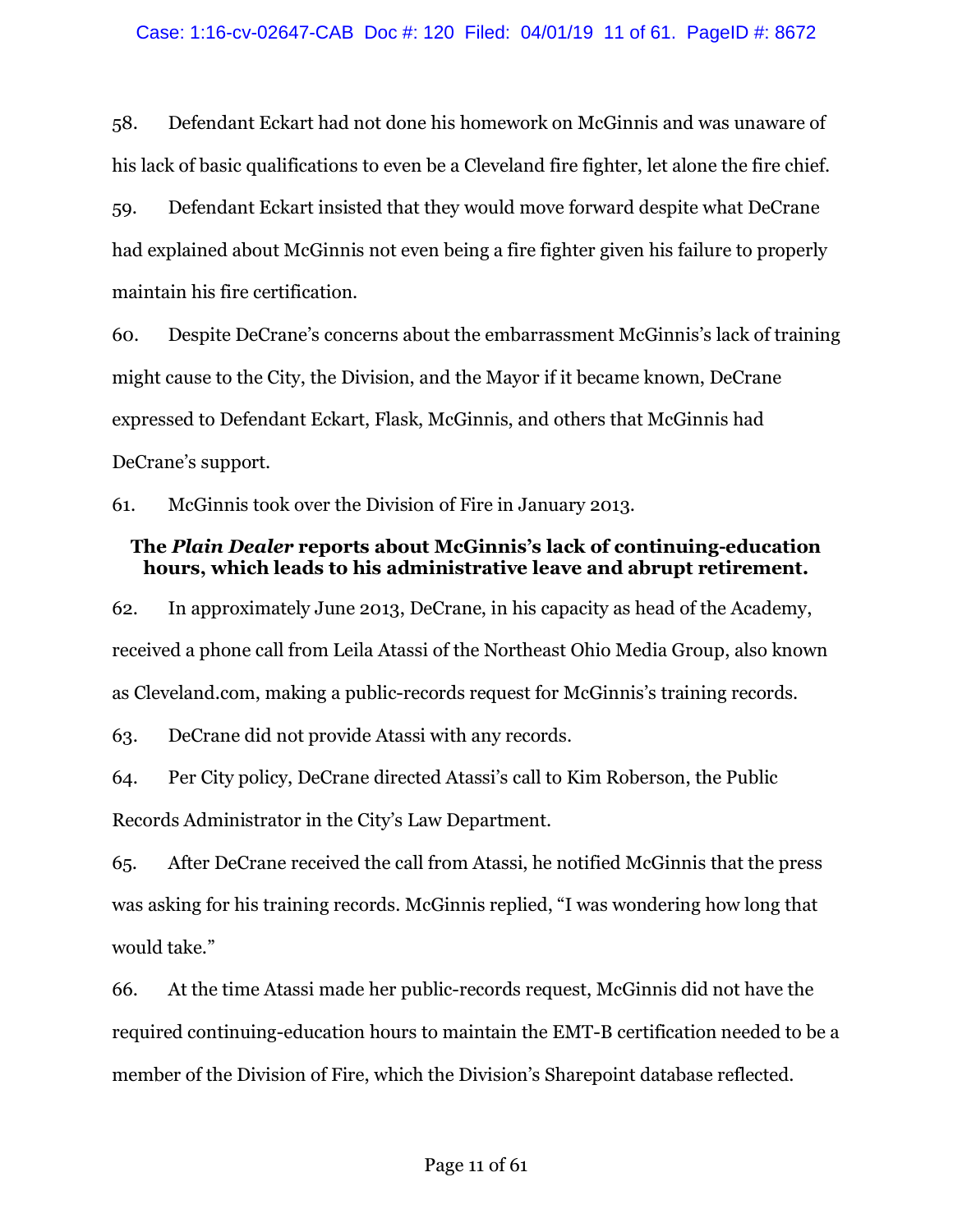67. DeCrane had been sincerely mistaken in his conversation with Eckart when DeCrane indicated that it was McGinnis's fire—as opposed to EMT-B—certification that was deficient due to lack of training hours.

68. In a story published on Cleveland.com on August 1, 2013, Cleveland.com reported on McGinnis's lack of qualifications to be fire chief and indicated that it had received a tip about McGinnis's failure to complete the required training hours to maintain his EMT-B certification. The story was printed in Cleveland.com's sister publication, the *Plain Dealer*, as well.

69. These media reported that McGinnis had only 22 of the 40 credit hours needed for his EMT-B certification in the preceding three-year period. This meant that he was not eligible to be a member of the Division of Fire.

70. That same day, McGinnis was relieved of his duties pending an investigation into his deficient certifications. He retired two weeks later.

# **Eckart blames DeCrane for the story that led to McGinnis's ouster and begins retaliating against DeCrane by passing him over for promotion to Acting Chief and seizing the Academy's training records.**

71. Eckart believed that DeCrane was responsible for alerting the media about McGinnis's training deficiencies.

72. Eckart's mistaken belief about DeCrane's involvement arose from the fact that DeCrane had raised McGinnis's lack of training with Eckart back in January 2013 (when there was still time to avoid the embarrassment this caused) but Eckart had refused to listen.

73. Eckart had no proof that DeCrane was involved in leaking the story and simply assumed that he was to blame.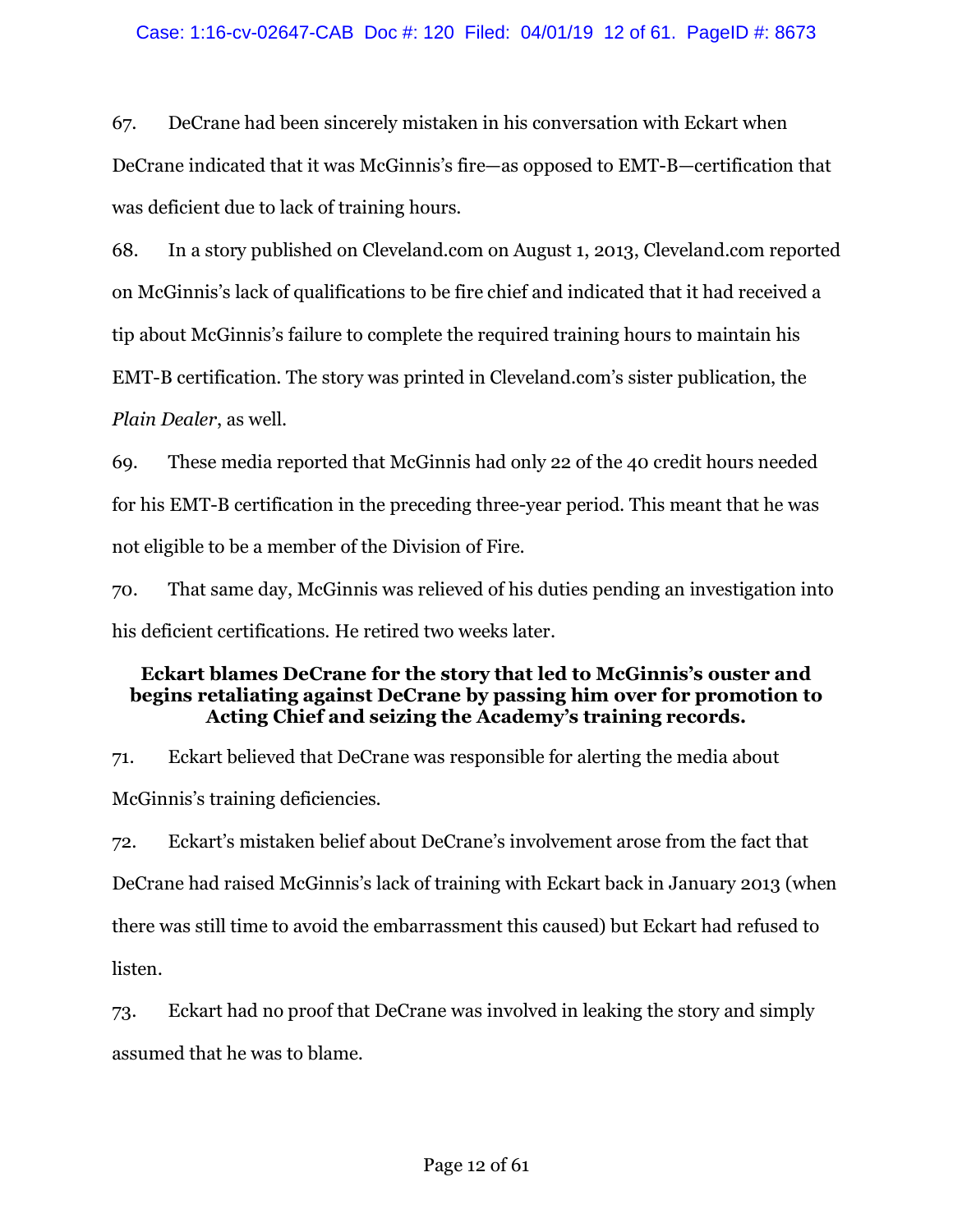### Case: 1:16-cv-02647-CAB Doc #: 120 Filed: 04/01/19 13 of 61. PageID #: 8674

74. Eckart's desire to hide McGinnis's lack of qualifications was motivated by Eckart's personal embarrassment about his failure to competently vet chief candidates.

75. But DeCrane is a team player and, despite his concerns, did not tip off media about McGinnis's lack of continuing-education hours.

76. The fire chief's certifications and qualifications touch on matters of public concern. Of course the public is concerned about the qualifications of those individuals entrusted with the responsibility of leading the City's safety forces. The fact that media took the tip and engaged in investigative journalism that led to McGinnis's immediate reassignment and then retirement evidences the fact that this issue touches on a matter of public concern.

77. Thus, the statements Eckart attributed to DeCrane about McGinnis's lack of continuing education or certification are protected speech under the First and Fourteenth Amendments.

78. Eckart was angry with DeCrane about the McGinnis leak. So Eckart began a campaign to discredit and harm DeCrane and his career because Eckart perceived DeCrane as having engaged in this protected conduct.

79. DeCrane would not have been treated how he was treated had Eckart not attributed to DeCrane the tip about McGinnis's deficient training.

80. As DeCrane explained to Eckart, any person with access to the Division of Fire's Sharepoint database could have accessed this information. All fire fighters have access to this database though the Division's Intranet.

81. When McGinnis went on administrative leave pending investigation, Eckart's office named Assistant Chief Patrick Kelly Acting Chief of Division.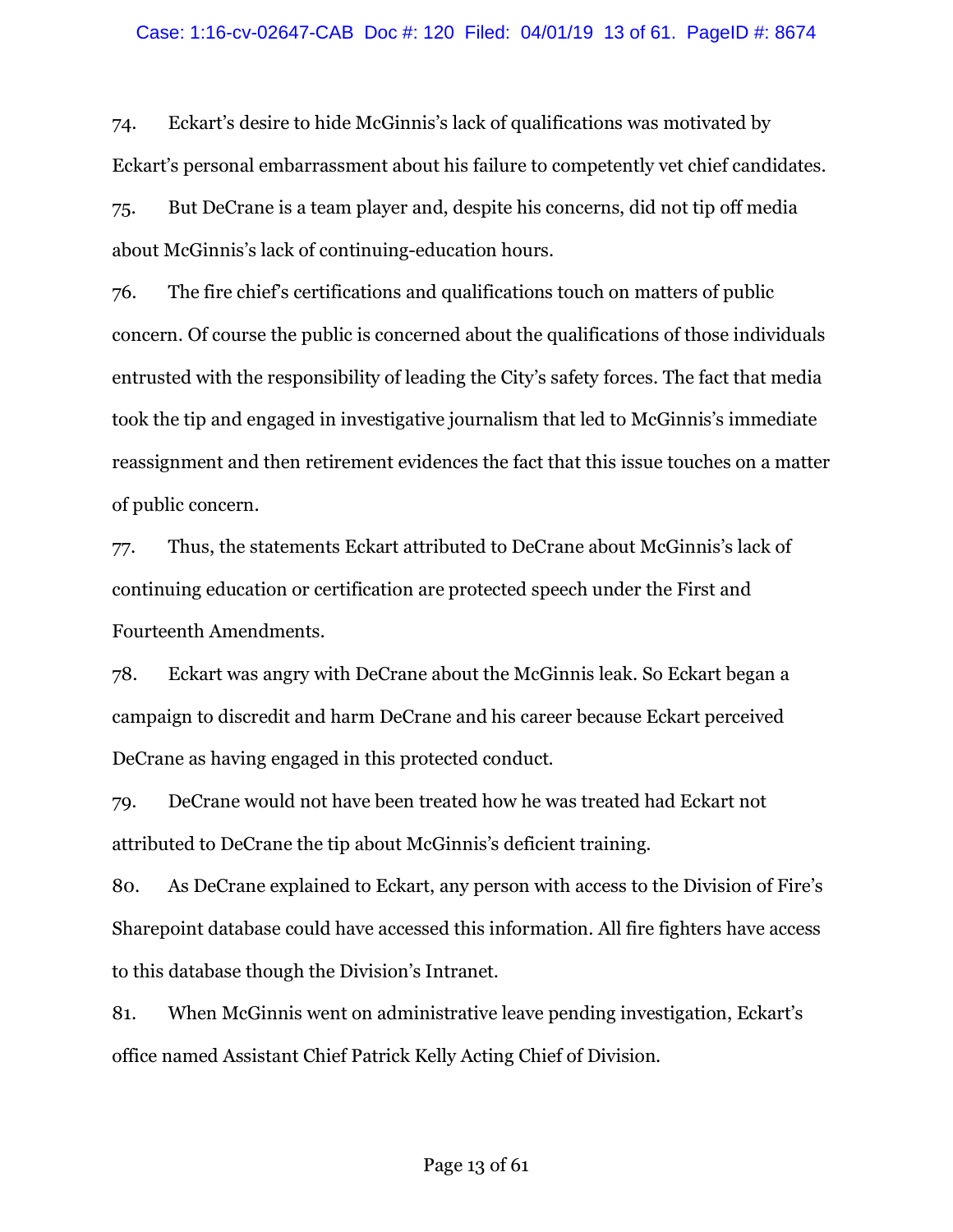### Case: 1:16-cv-02647-CAB Doc #: 120 Filed: 04/01/19 14 of 61. PageID #: 8675

82. Kelly was ranked third on the promotion list just a few months earlier, and was significantly behind DeCrane in terms of scoring. DeCrane had internationally recognized accomplishments recited above that Kelly did not have. Yet DeCrane did not get the nod. Frank Chontos became the Acting Executive Officer. Based on seniority, DeCrane temporarily filled Chontos's position as Acting Chief of Operations.

83. After McGinnis stepped down, Public Safety announced that it was conducting an audit to examine every fire fighter's training records. Defendant Eckart came to the Academy with Division of Police members and seized files, computers, and the database of training records (including the Access database program that DeCrane had personally purchased for the Academy to help remedy the records issues given Eckart's failure to make a decision about a records-management system per Trochemenko's recommendation and DeCrane's repeated requests).

84. Before the City seized the Academy's training records, DeCrane had repeatedly requested a functional records-management system for training records to implement Trochemenko's recommendations for a comprehensive and consolidated database to track this information. Eckart indicated that Public Safety would be moving to a new record-keeping program from "Firehouse," the current program. Eckart specifically told DeCrane not to enter data in Firehouse because of the impending switch. Eckart repeatedly indicated that he was working on getting a functional records-management program for the Division, but still has not done so.

85. Eckart had the seized records taken to Defendant James Votypka, head of the Office of Integrity Control, Compliance, and Employee Accountability (OIC), which is located inside EMS headquarters.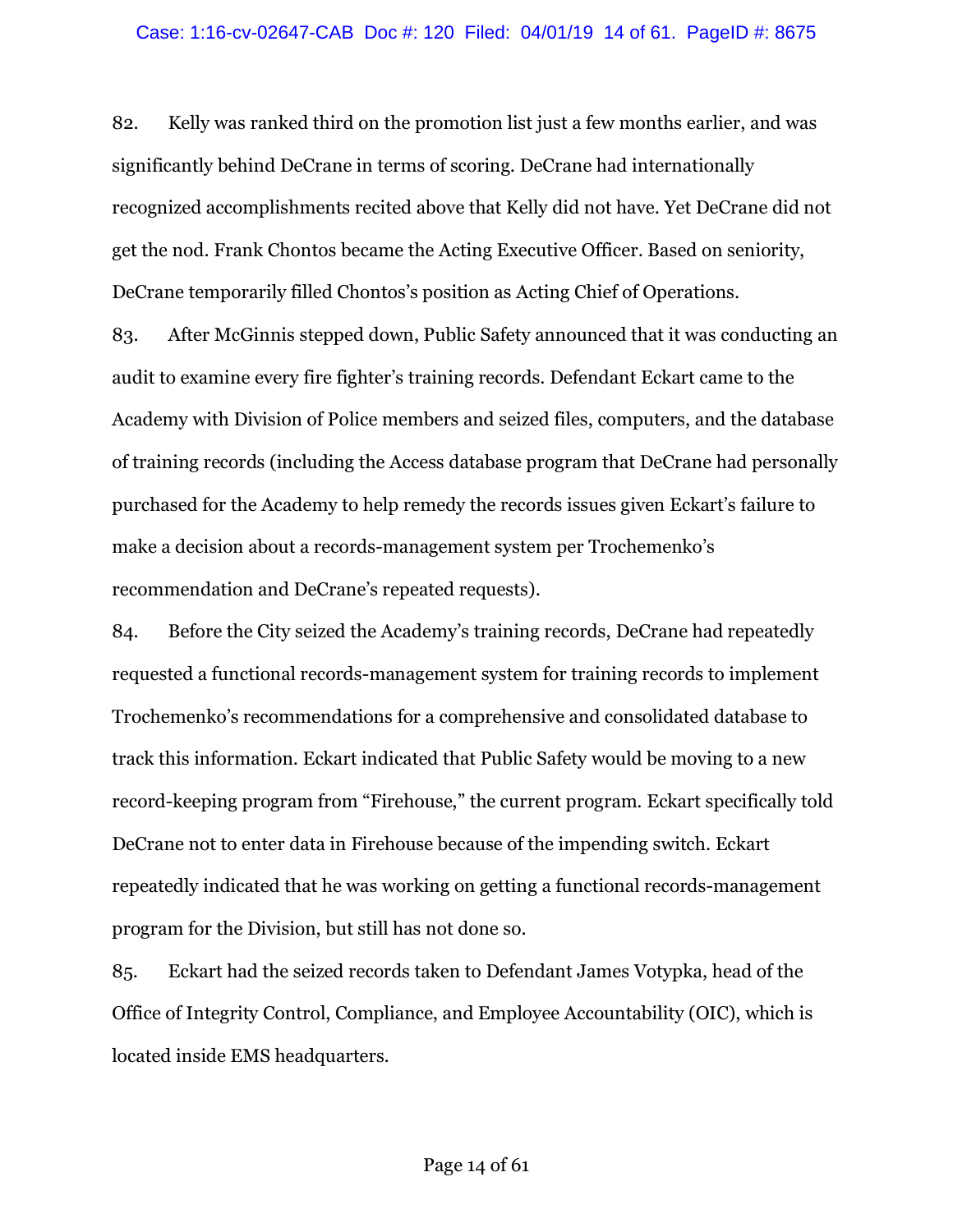86. Eckart's seizure of the training records crippled DeCrane's efforts to remedy the record-keeping issues that remained from McGinnis's tenure at the Academy or to work toward completing the centralized database to track certifications and training.

87. DeCrane made numerous requests to Eckart's office (through the proper Division of Fire channels) for a central server to allow multiple data-entry capabilities, which would have accelerated the laborious process of manually entering each member's information.

88. On October 9, 2013, DeCrane met with Chumita, Votypka, Greg McKernan, and Captain Patrick Corrigan about the various databases that the Academy maintained. During the meeting, Chumita and Voytpka insisted that the Division's medics lacked certifications. They were incorrect, which Corrigan explained and demonstrated how to scroll over one column in the Excel spreadsheet in Sharepoint to see the certifications recorded.

# **DeCrane must actively lobby to be included in the interview process for consideration as McGinnis's permanent replacement; DeCrane is passed over for Chief of Division and Assistant Chief of Operations.**

89. In November 2013, DeCrane learned that Acting Chief Patrick Kelly had multiple interviews with the Mayor about the Chief position while DeCrane had not been contacted at all (despite having been second on the promotion list—well ahead of Kelly earlier that year).

90. Eckart had taken no steps to include the candidate who had ranked second on the previous promotion list for the chief position in these interviews.

91. DeCrane sent an email through Kelly to Eckart asking to be placed in the interview process for the chief position.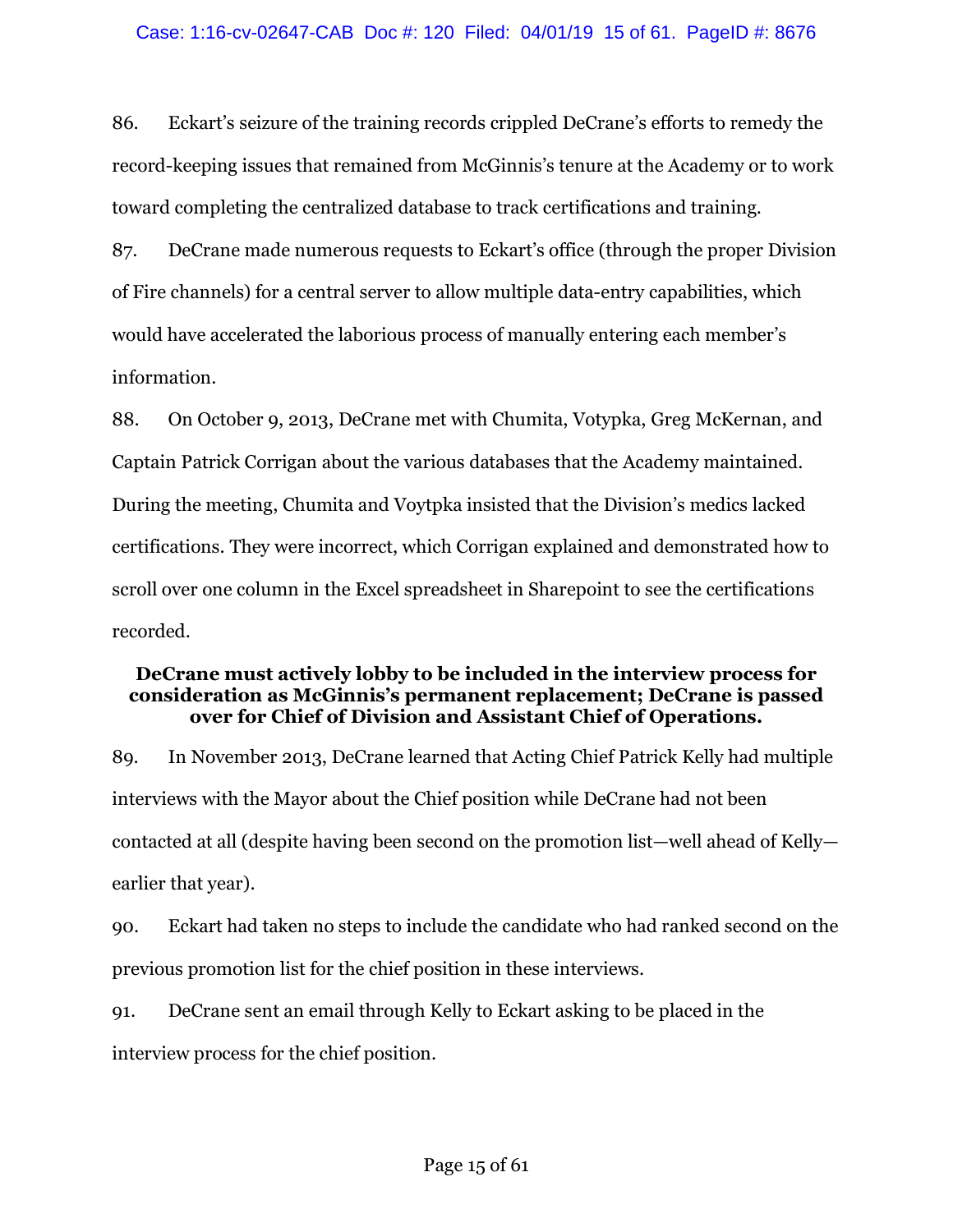### Case: 1:16-cv-02647-CAB Doc #: 120 Filed: 04/01/19 16 of 61. PageID #: 8677

92. After DeCrane asked to be interviewed for the chief position, Safety Director Flask interviewed DeCrane in November 2013. Defendant Eckart was on the phone. During the interview, Flask told DeCrane that Kelly had a "leg up" in the process.

93. Unbeknownst to DeCrane during his interview, Acting Chief Kelly had been informed in October 2013–before DeCrane had even been interviewed—that Kelly would become chief.

94. Flask and Eckart's "interview" with DeCrane was merely a formality designed to make it appear that the process was fair and not rigged against DeCrane from the start. 95. On or about December 9, 2013, the City promoted Acting Chief Kelly to serve as Chief of Division.

96. Flask called DeCrane to inform him that he had been passed over and expressed that it was Kelly's "knowledge of the administrative process" that got him the position over DeCrane.

97. Upon information and belief, DeCrane is the only first-ranked chief candidate to ever be passed over for appointment during his time with the Division.

98. After receiving the news that Kelly would become chief, DeCrane spoke with Defendant Eckart about how to avoid being passed over again for promotion to chief. Eckart agreed to meet with DeCrane to discuss this but then repeatedly rescheduled and cancelled the meeting they set up to do so.

99. After rescheduling and cancelling several meetings, Eckart eventually stopped responding to DeCrane's emails on this and other topics because Eckart remained angry about the McGinnis leak.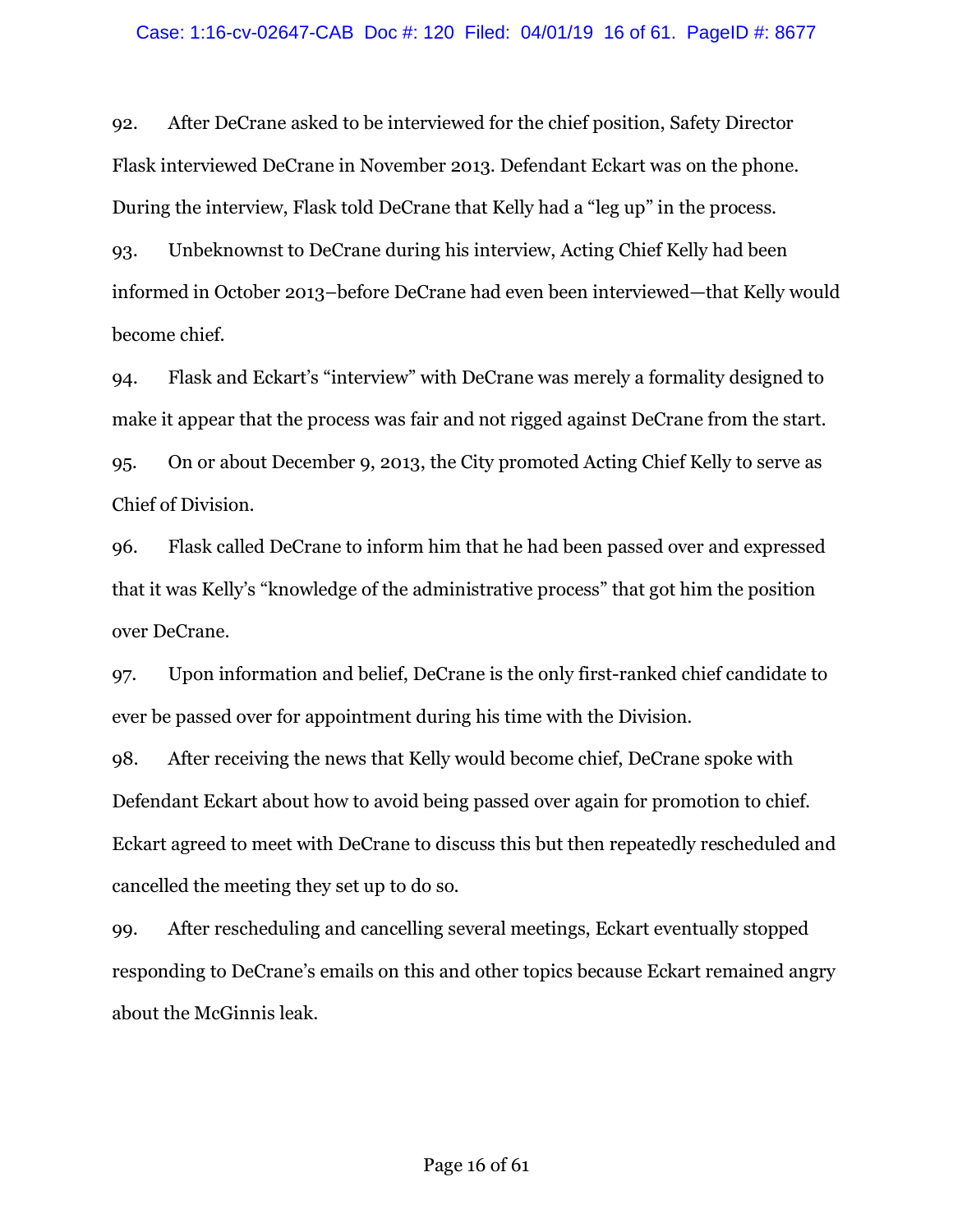100. In later December 2013, DeCrane, who had been serving temporarily as Acting Assistant Chief and Chief of Operations based on seniority, learned that Frank Chontos would be promoted to that position.

## **DeCrane and his staff make repeated requests for Eckart and Votypka to return the Academy's training records; DeCrane is at the Academy briefly before being reassigned to headquarters.**

101. When Chontos was promoted to Chief of Operations, DeCrane briefly returned to helm the Academy.

102. While the City reviewed the Academy's records at EMS headquarters, the seized records were strewn about in disarray and not maintained in an appropriate or secure manner.

103. One Division member submitted a Form-10 complaining about how the Academy's records were being stored during this time. A Form-10 is an internal complaint in the Division of Fire.

104. While DeCrane was Acting Chief of Operations, the Acting Academy Chief, Patrick Corrigan, was DeCrane's direct report. While he was temporarily serving as Operations Chief, DeCrane repeatedly requested that the seized training records be returned to the Academy.

105. When DeCrane returned to the Academy, he redoubled his efforts to seek the records' return so the centralized-database project, which the records seizure halted, could proceed. DeCrane needed the records to complete the database project that he had spearheaded when he took over the Academy in 2012.

106. OIC had completed its own review of the Academy's seized records and reported on its findings in a report dated December 2013. This audit identified a handful of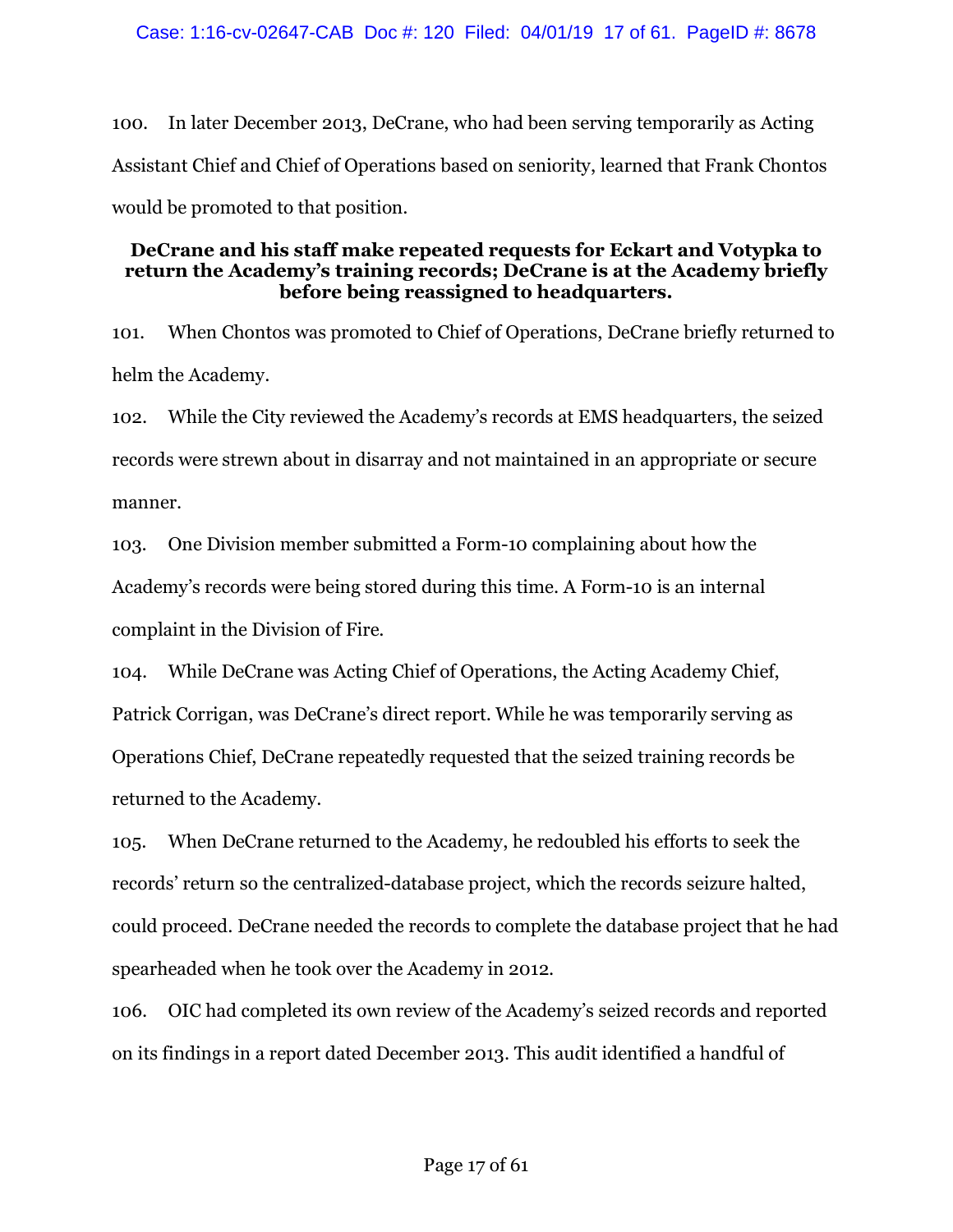### Case: 1:16-cv-02647-CAB Doc #: 120 Filed: 04/01/19 18 of 61. PageID #: 8679

members with deficient continuing education and lapsed certifications. This audit report did not mention McGinnis's deficient EMT-B certification.

107. On January 17, 2014, DeCrane sent a request to Chontos noting the partial database creation and the difficulties created by having no staffing and no files.

108. On or about February 14, 2014, at Eckart's behest, Chief Kelly detailed DeCrane out of the Academy to headquarters for the incoming cadet class, which was scheduled to begin in a week.

109. Chief Kelly explained that Battalion Chief Angelo Calvillo had volunteered to replace DeCrane as Director of Training for the cadet responsibilities only. There was no indication on who would handle DeCrane's other Academy duties while he was stationed at headquarters and performing the duties he was assigned there.

110. There was no precedent for a Director of Training having responsibility only for a cadet class and not for the entire Academy operations.

111. On February 24, 2014, DeCrane was transferred from the Academy to Special Services at headquarters. This transfer was initially for 63 days but then extended to July 7, 2014.

112. On information and belief, Eckart pressured Kelly to transfer DeCrane out of the Academy as part of the retaliation for the McGinnis story.

113. While DeCrane was detailed out, no one was asked to assume DeCrane's Academy duties in his absence. Meanwhile, Chief Kelly continued to rely on DeCrane to handle training issues.

114. During this time, Calvillo was copied on email correspondence regarding such issues but was nonresponsive and rarely present at the Academy.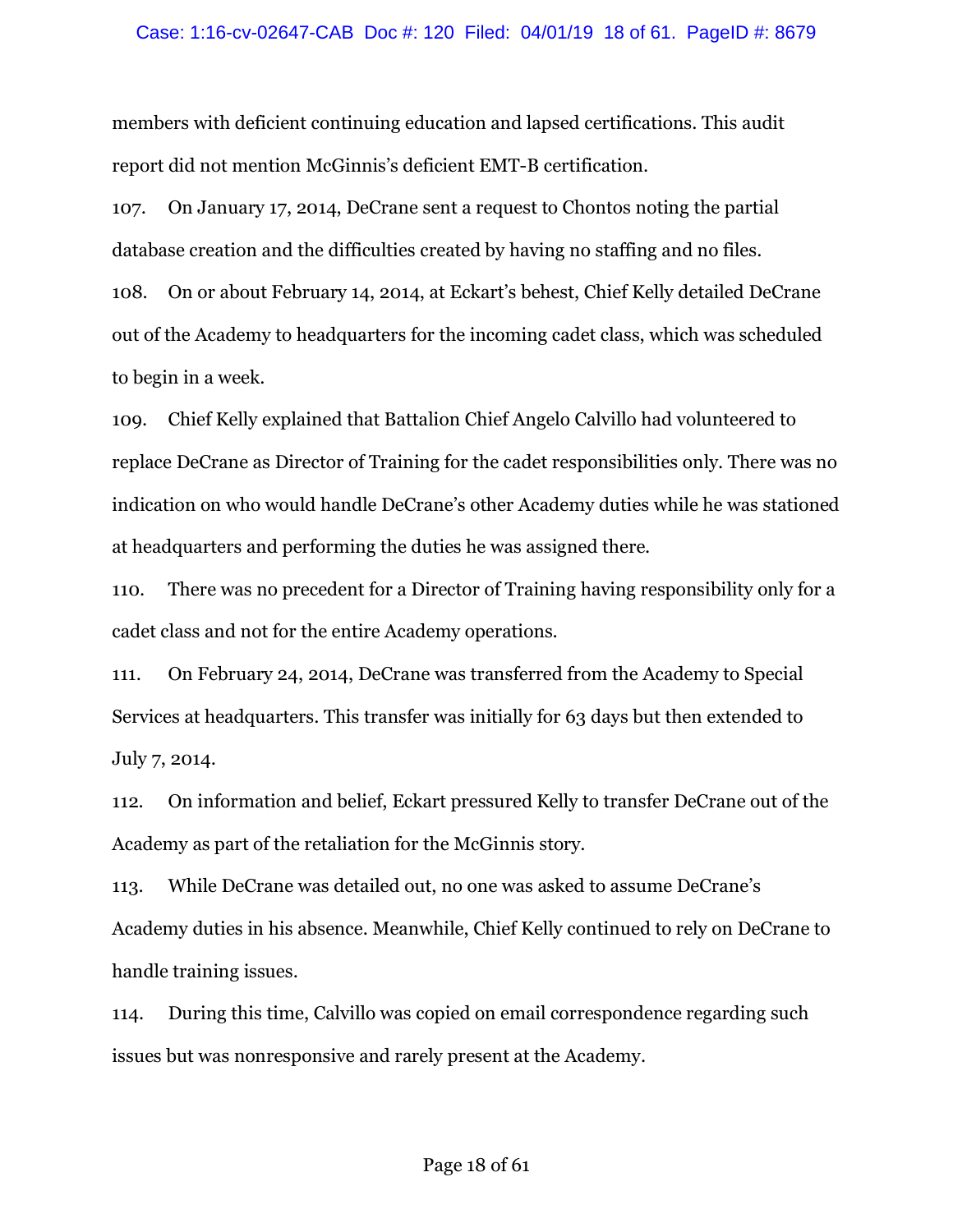115. While DeCrane was attempting to remedy the record-keeping issues Trochemenko had identified at the Academy under McGinnis's tenure, DeCrane was yanked in and out of the Academy (making it more challenging to complete the difficult task of remedying the issues left behind by his predecessor). In addition to bouncing him from one assignment to another, Eckart failed to allocate sufficient resources to the Academy in terms of software and personnel to timely complete the task of creating a consolidated, comprehensive database or the records-management system needed to make the records functional.

# **OIC finally releases some—but not all—of the Academy's training records, but they are in disarray.**

116. In March 2014, despite having detailed DeCrane out of the Academy, Chief Kelly asked DeCrane to retrieve the records from OIC. When his staff arrived to collect the records at OIC, the records were piled in no particular order. Inexplicably, some members' files were missing.

117. DeCrane (who at the time was detailed to Special Services) notified Assistant Chief Chontos of the missing files. Chontos indicated that he would follow up with Votypka. But Votypka never responded.

# **DeCrane repeatedly requests help from Chief Kelly and Safety Director McGrath to deal with the retaliation DeCrane faced from Eckart.**

118. On February 11, 2014, DeCrane asked Chief Kelly for help in dealing with the retaliation DeCrane was facing from Eckart. DeCrane asked Kelly to help arrange a meeting with Eckart (who continued to set and then cancel meetings with DeCrane) so they would clear the air about the McGinnis media leak. Kelly agreed to help, but did nothing.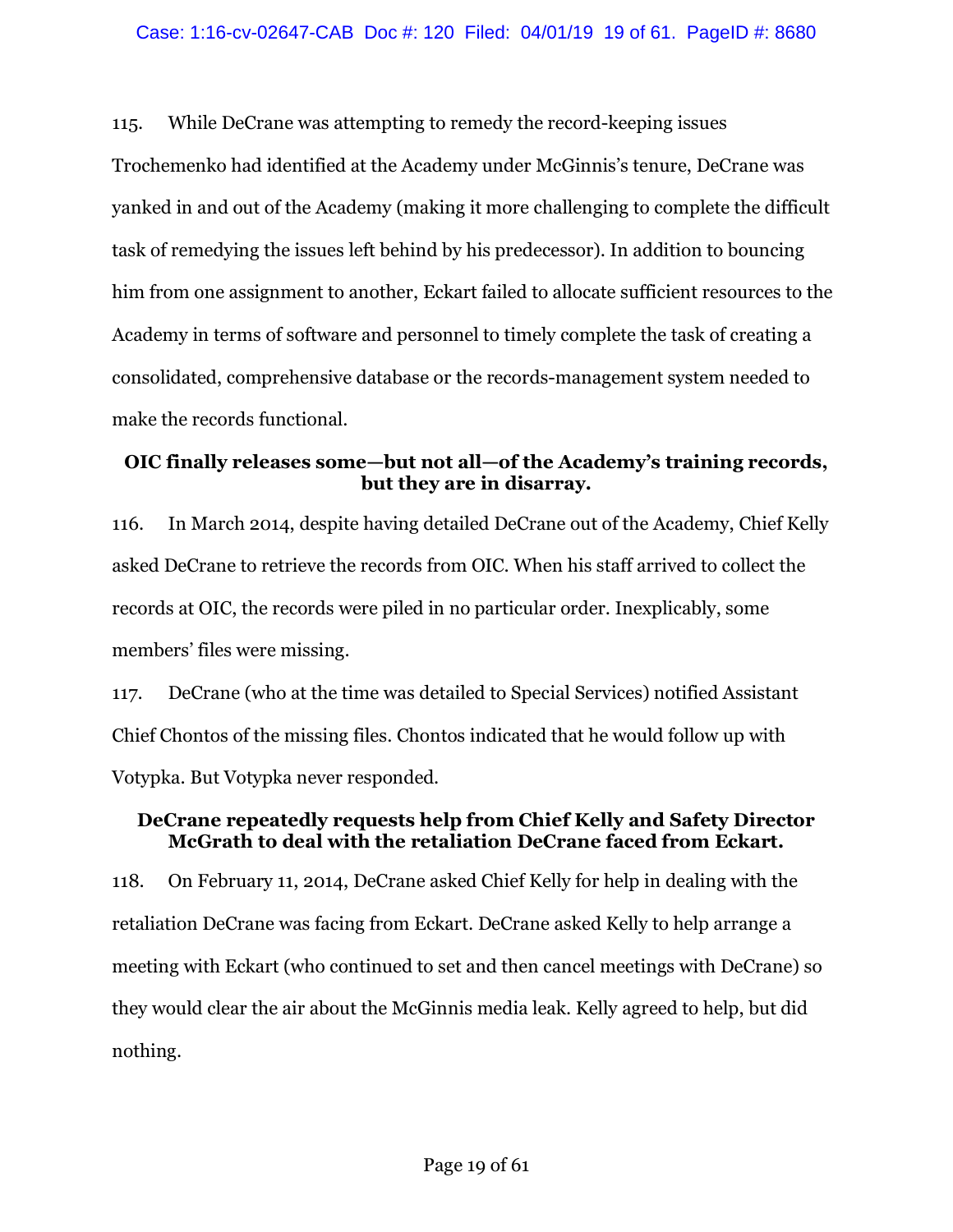119. On March 17, 2014, DeCrane complained to new Safety Director Michael McGrath about false statements that Eckart was making about DeCrane and the retaliation DeCrane was experiencing. McGrath promised to follow up and work out the issues, but did nothing.

120. On April 29, 2014, DeCrane again complained to Chief Kelly about Eckart's treatment of DeCrane. DeCrane compared Eckart's treatment of DeCrane to being "in timeout" and asked Kelly for help. Kelly continued to do nothing.

121. DeCrane's complaints to the Chief of Division and the Safety Director put the City on notice that Eckart was retaliating on an ongoing basis against DeCrane.

122. The City failed to take reasonable steps to remedy the retaliation or protect DeCrane from further retaliation. This failure created a custom, policy, or practice of retaliating against DeCrane based on the mistaken belief that he was responsible for the leak that resulted in McGinnis's ouster.

# **DeCrane returns to the Academy and again focuses on trying to remedy the record-keeping issues and create the central database.**

123. In July 2014, DeCrane was detailed back to the Academy from headquarters. At that point, he immediately began trying to put the training records Eckart seized (at least the ones that Votypka had returned) back in order, despite a lack of staffing and still no decision on a records-management system from Eckart's office.

124. DeCrane informed Chief Kelly that the Academy would be using the existing Firehouse program to achieve this.

125. To this end, DeCrane had discussions with IT personnel about how to ensure this centralized database would roll over when a new database was finally selected and implemented.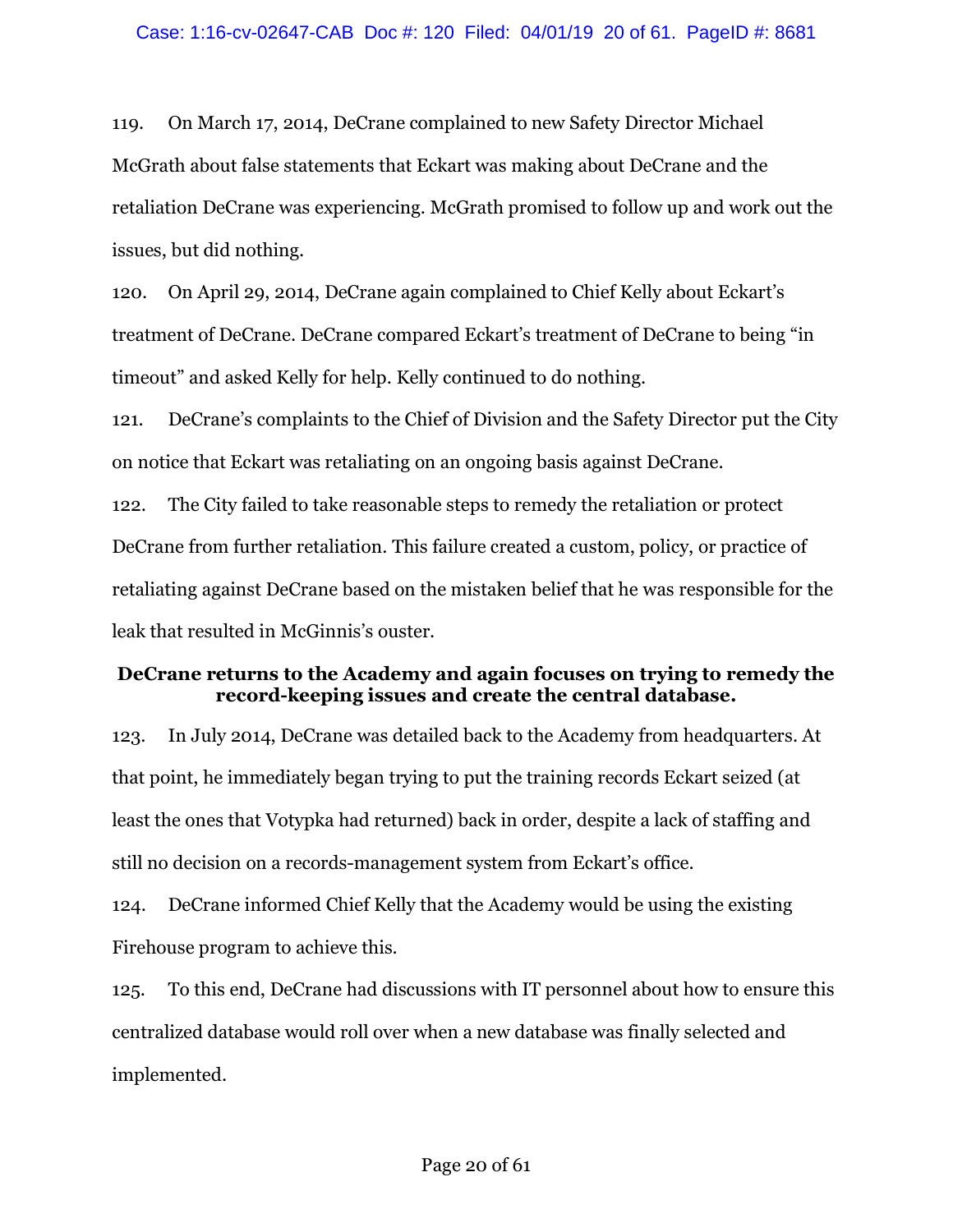### Case: 1:16-cv-02647-CAB Doc #: 120 Filed: 04/01/19 21 of 61. PageID #: 8682

126. Fire Fighter Barry Kifus, who had worked on creating the centralized database initially, was no longer detailed to the Academy. So no one familiar with the recordkeeping process was available to assist in putting the mess back in order or continue the efforts to centralize EMT and fire-fighter training records. DeCrane requested assistance with this task from Chief Kelly.

127. On June 30, 2014, Lt. Dave Telban notified Chontos and Calvillo that certain firefighter files were still missing from what Eckart had seized and delivered to Votypka. DeCrane followed up with Chontos on October 10 and October 31 about these files but received no response.

128. On July 28, 2014, DeCrane sent an email to Chontos and O'Toole about the lack of a records-tracking system.

129. Despite DeCrane's best efforts, Eckart and Votypka's failure to return all of the seized records prevented the Academy from creating a complete and accurate database or to remedy the litany of problems from the McGinnis era that Trochmenko's audit elucidated.

130. The City's failure to provide the necessary staffing or resources to complete the task of creating a comprehensive, consolidated database of training records at the Academy hindered DeCrane's progress in implementing Trochemenko's audit recommendations.

131. DeCrane competently and professionally handled his responsibilities despite the retaliation he endured.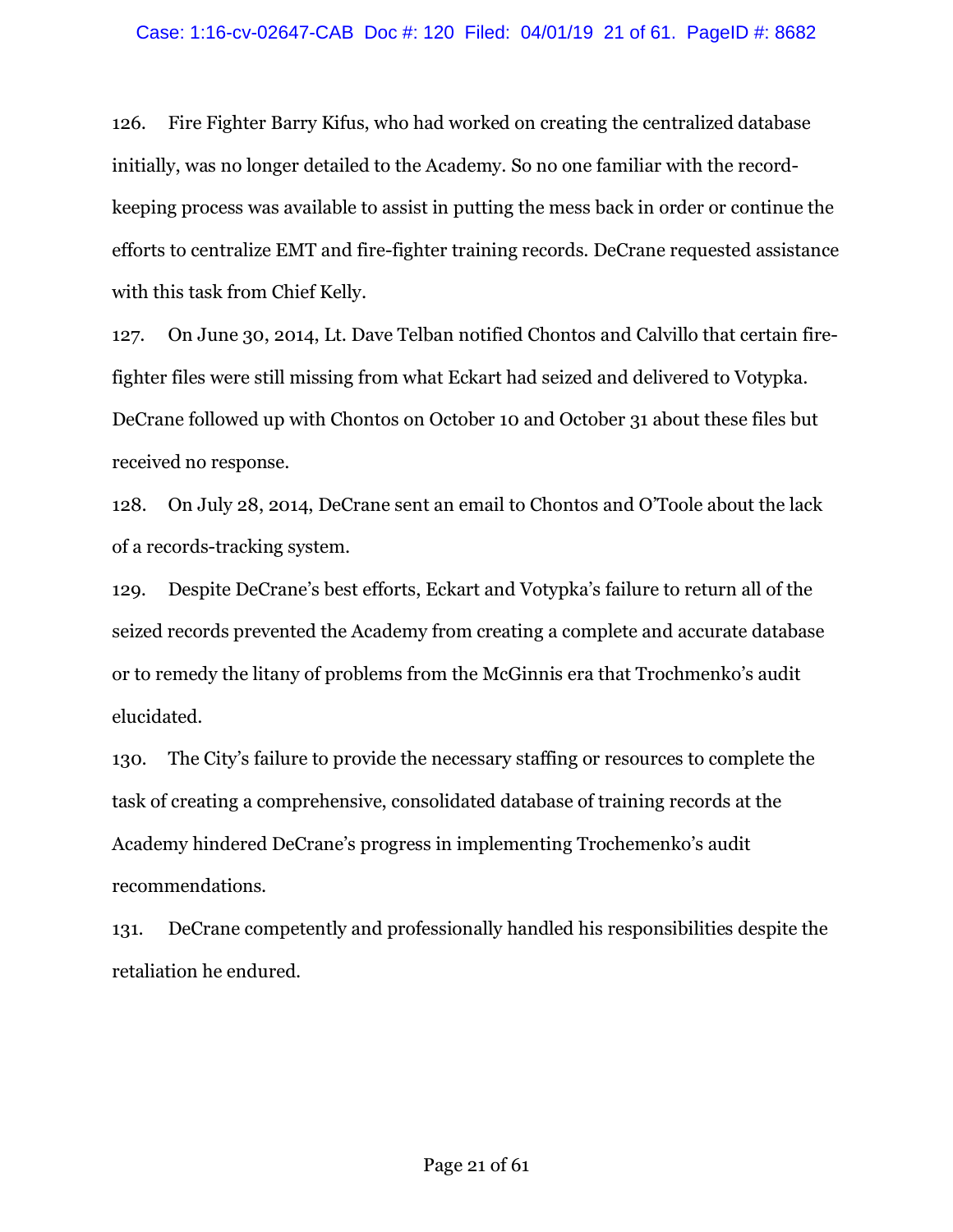# **Eckart's retaliation continues after DeCrane returns to the Academy and through the end of 2014.**

132. DeCrane coordinated and managed the training of all Division members in the use of Narcan, a life-saving antidote for opioid overdoses. In July 2014, DeCrane submitted a briefing regarding how Cleveland Fire had saved 11 lives in a matter of weeks using Narcan. DeCrane quickly received notice that Eckart had Votypka investigating the Academy on the Narcan training it had reported conducting. 133. Rather than commending the outstanding results of the prompt and effective training that DeCrane led, Eckart lashed out at DeCrane to try to further undermine his credibility and success by having Votypka again use an investigation as a tool of retaliation.

134. Also in 2014, DeCrane had been working for months to develop and implement an Inspector program for Division members that would train them to conduct fire inspections for code violations. As part of his retaliation against DeCrane, Eckart worked to prevent the Inspector class from taking place. DeCrane developed this continuing education personally using the state fire code, so it was available at no cost to the Division. Eckart's motive for resisting it was purely personal animus against DeCrane based on Eckart's behalf that DeCrane had leaked the McGinnis story to the press.

135. Eckart raised his concerns about the Inspector program not with DeCrane but with Chief Kelly. When Chief Kelly forwarded Eckart's email to DeCrane for a response, DeCrane explained that the Division's responsibility for not only fire suppression but also prevention, and inspections to prevent fires. When DeCrane responded to Eckart directly—which Kelly had asked DeCrane to do—Eckart responded only to Kelly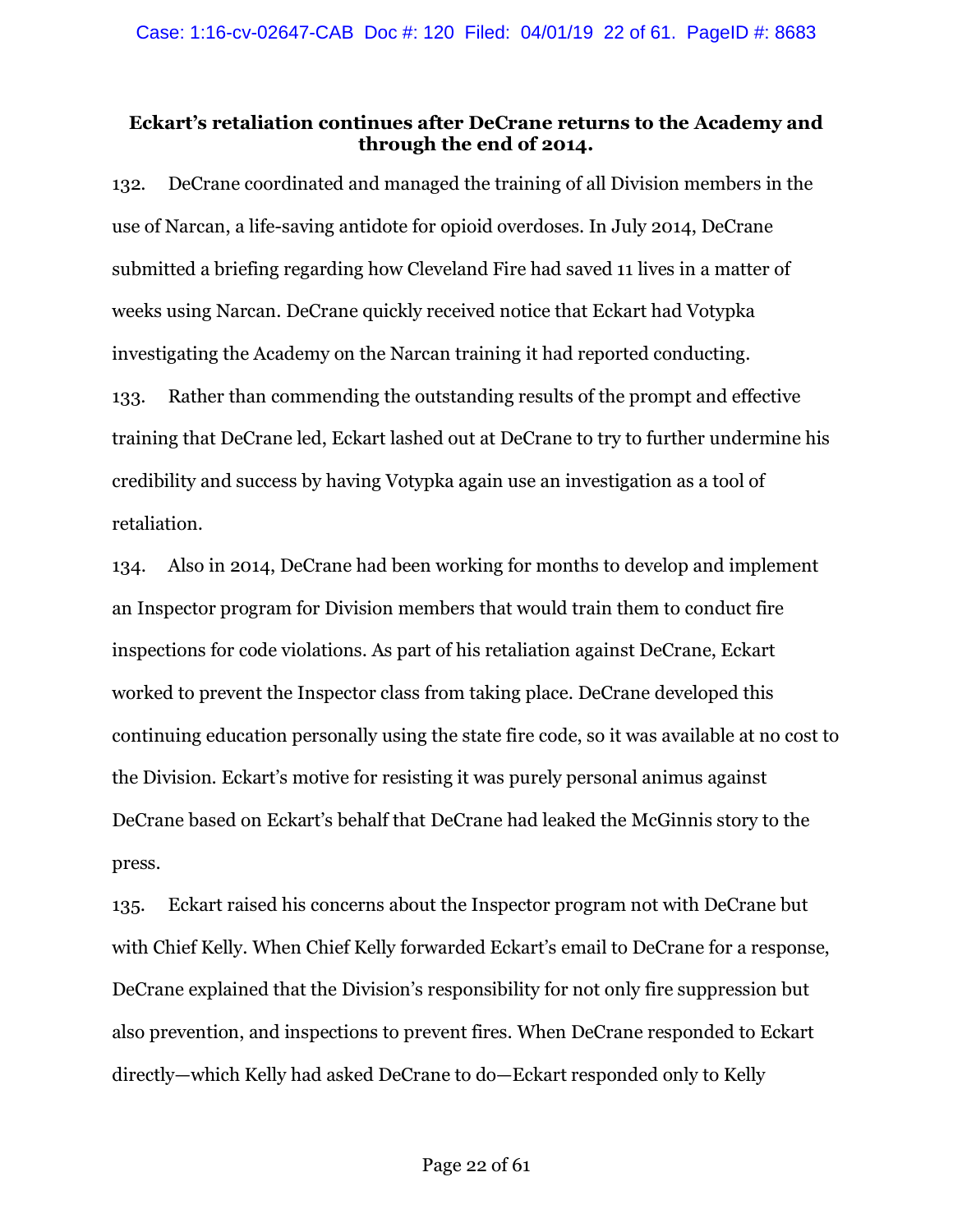chastising him never to allow DeCrane to contact Eckart directly again. Eckart's animus against DeCrane stemmed from Eckart's belief that DeCrane had tipped off the media about McGinnis's deficient training history. There was no reason other than personal animus against DeCrane for Eckart to act in such a counterproductive manner in a professional setting.

136. On December 10, 2014, DeCrane sent a memo to Chontos updating him on the efforts to work within the existing Firehouse program to record trainings, issues caused by waiting for an upgrade to the system, and noting the lack of support from Public Safety: "It would have been nice to have the support of Public Safety when we made numerous requests to AD Eckart for the last two years but we will get it done." DeCrane asked that Kifus be returned to assist with data entry.

# **Larry Moore is detailed to the Academy; Chumita gets Moore to file a false report against DeCrane and Captain Patrick Corrigan, which Eckart and Votypka use to drum up false administrative charges against DeCrane.**

137. In late 2014, Fire Fighter Larry Moore was on light duty and detailed to the Academy.

138. Moore has a history of making wild accusations within the Division dating back years. It is common knowledge in the Division that Moore makes unfounded complaints. Based on his reputation, anything he "reported" should have been viewed skeptically.

139. DeCrane assigned Moore to sit at the front desk where he answered phones and did paperwork.

140. While he was detailed to the Academy, Moore never had any responsibility or authority to enter official records into any database.

141. There were no official data records on the computer to which Moore had access.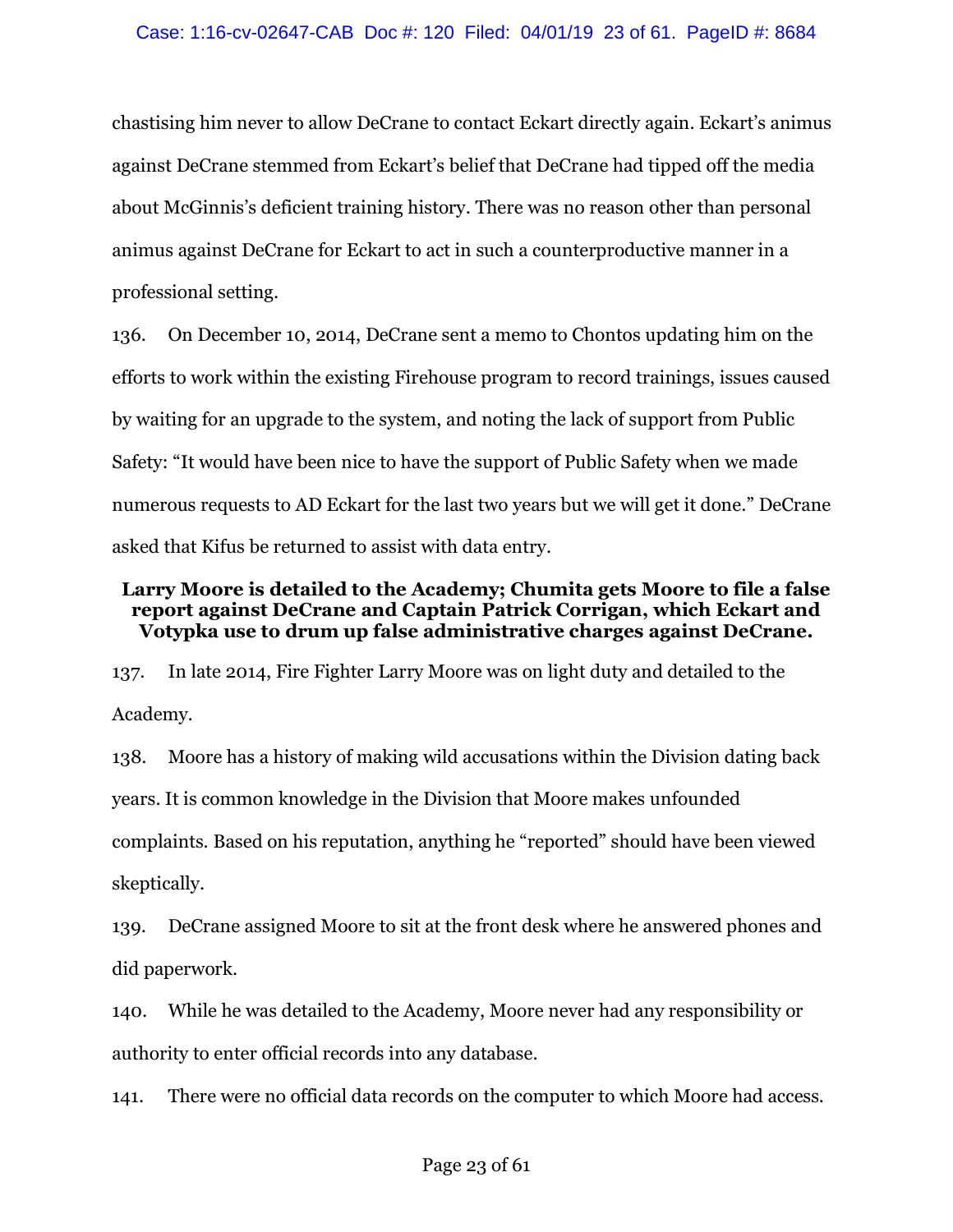#### Case: 1:16-cv-02647-CAB Doc #: 120 Filed: 04/01/19 24 of 61. PageID #: 8685

142. For DeCrane's convenience, he instructed Moore to keep an informal Excel spreadsheet of the trainings, instructors, and estimated number of attendees at the various trainings taking place at the Academy. This was necessary to attempt to deal with the ongoing and problematic lack of a comprehensive, functional recordsmanagement system for the Academy, which Eckart continued to fail to provide. 143. This Excel spreadsheet was to provide a quick reference for DeCrane so he would not have to check multiple databases to determine what activities the Academy had going on during a particular week. This was a stop-gap measure while Eckart continued to delay giving the Academy guidance or direction regarding a functional recordsmanagement system that would allow for the assembly of all training information in one location.

144. No one was ever awarded any kind of training credits from this Excel spreadsheet that Moore was keeping, nor was it used to fulfill any reporting obligations or certification requirements.

145. This was busy work for Moore strictly for DeCrane's convenience and not part of the Academy's official documentation program.

146. DeCrane saw no need to inform Moore that his efforts were busy work and not part of the Academy's official documentation procedures.

147. Before the events of January 2015, DeCrane had a pleasant working relationship with Moore, who seemed to be performing the limited tasks assigned to him.

148. In early January 2015, Defendant Chumita called Moore and asked him to come down to OIC.

149. Shortly after being summoned to OIC, Moore filed a series of complaints (Form-10s) on January 12, 2015: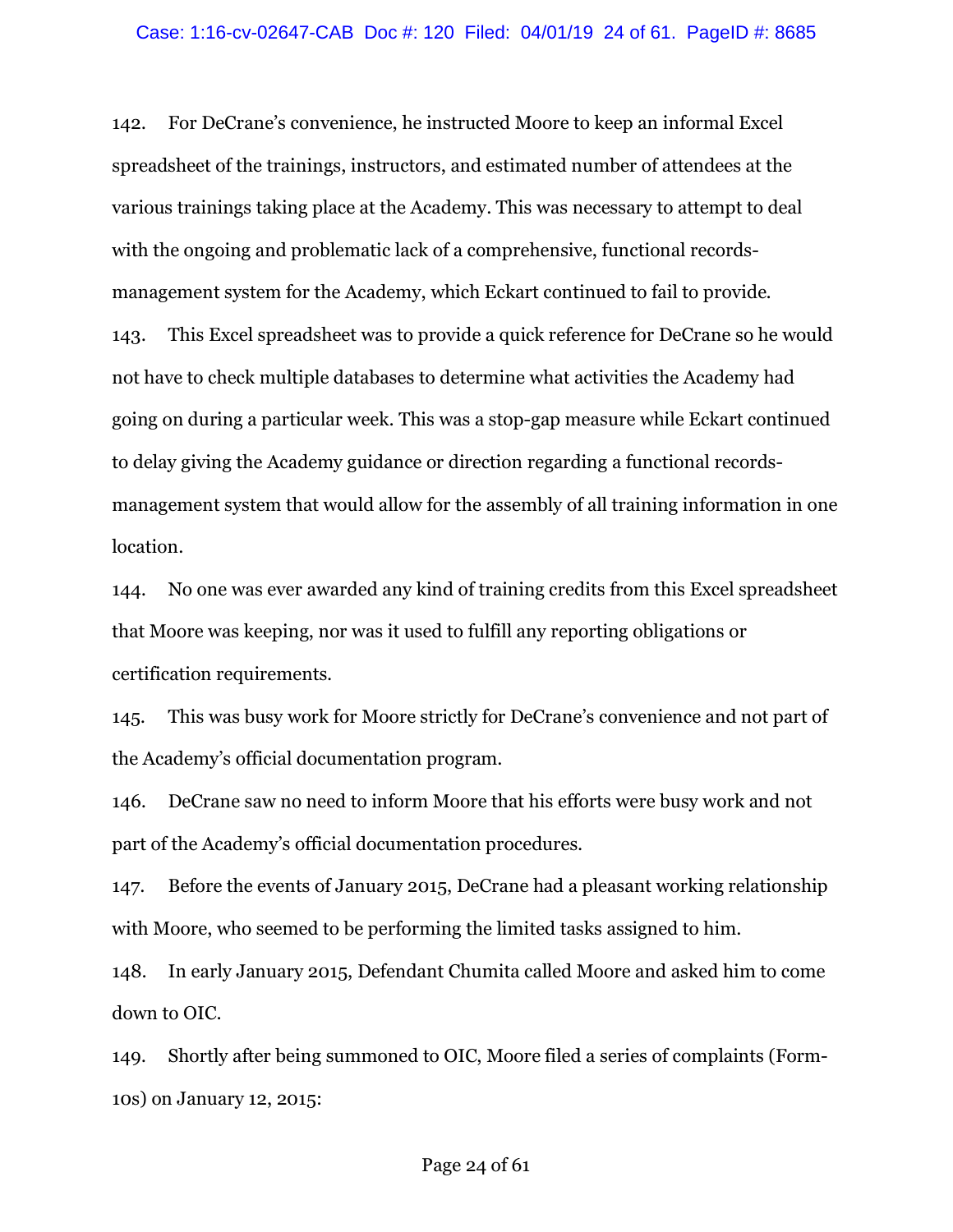- a. Moore claimed that on January 12, 2015, Captain Charles Kelley engaged in race discrimination by not responding to a knock on the Academy door by a black male.
- b. Moore claimed that Chief Patrick Kelly had been discriminating against black fire fighters by having them sit atrium watch at headquarters.
- c. Moore claimed that Chief Glauner tried to physically harm Moore by offering to let him borrow Glauner's reading glasses: according to Moore, "Even a child knows that wearing glasses not PRESCRIBED to you WILL damage your eyes."
- d. Moore claimed that on December 4, 2014 Captain Patrick Corrigan informed Moore that DeCrane said Moore should log in a live-burn cadettraining drill consisting of one cadet on light duty. Moore claimed that DeCrane later said not to log the cadet.
- e. Moore claimed that on December 3, 2014, Captain Corrigan informed Moore that DeCrane said Moore should go to Station 5 and get the CPD Pepper Spray class instructor's name and a head count of the class and log it into the Academy's Master Class File.

150. Moore's Form-10s were false writings intended to influence one or more public officials in carrying out their duties.

151. Regarding the Form-10 about December 3, "Station 5" is a former active fire station located directly beside the Academy that now contains classrooms and a conference room as well as Academy offices. The "Master Class File" was the name of the unofficial Excel spreadsheet that DeCrane asked Moore to keep of activities at the Academy. It was not any kind of official record and was never used to award continuingeducation credits.

152. Regarding the Form-10 about December 4, on information and belief, Moore was referring to training conducted for a cadet who was injured and unable to graduate with his Academy class. Academy staff meticulously tracked that cadet's subsequent completion of his state training requirements in the official database. DeCrane may have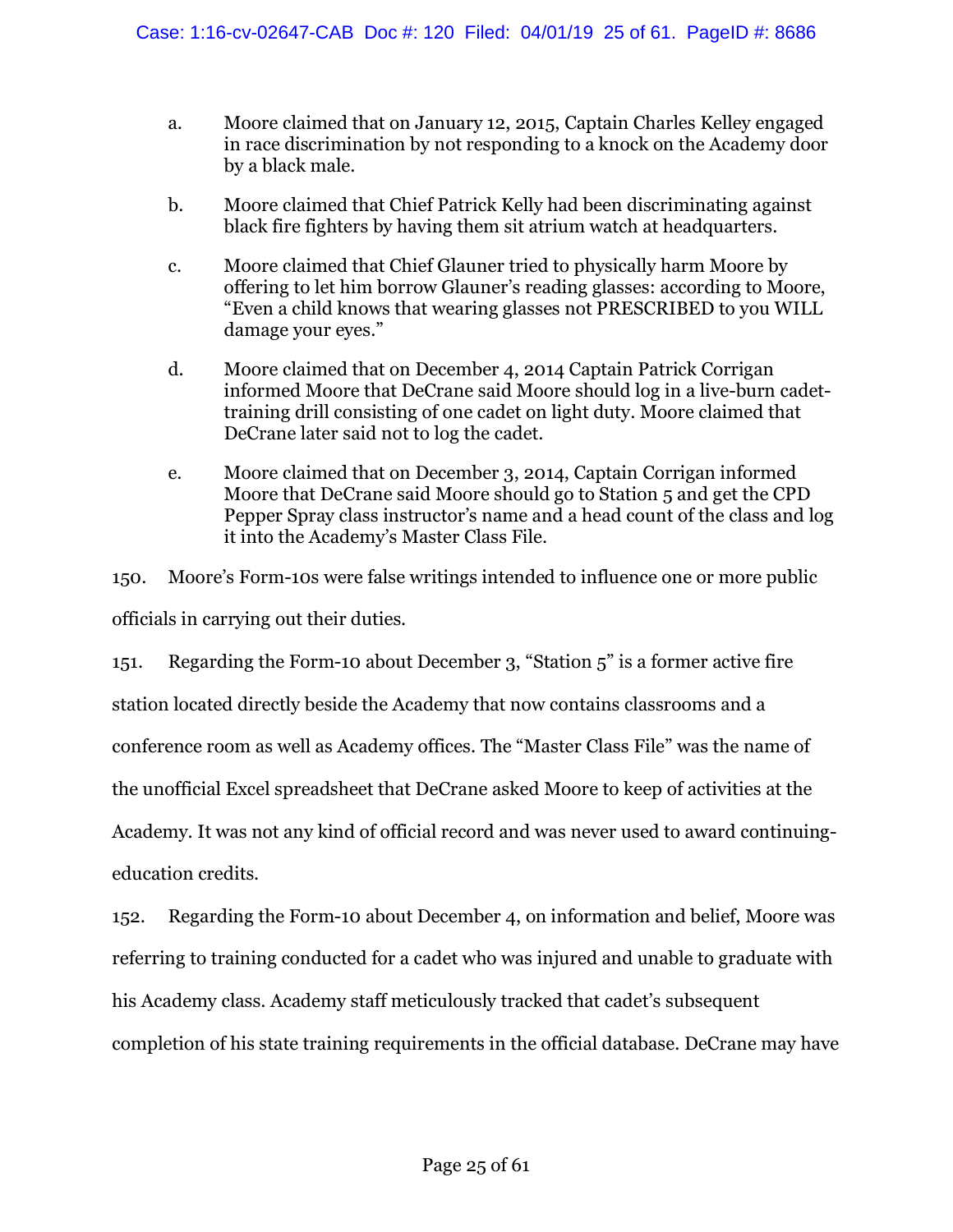#### Case: 1:16-cv-02647-CAB Doc #: 120 Filed: 04/01/19 26 of 61. PageID #: 8687

said that Moore did not need to log this cadet's individual training exercises in the unofficial list that DeCrane had Moore keeping for DeCrane's convenience.

153. Despite expressing that he was concerned about being asked to do something illegal, Moore waited over a month—and until after Chumita summoned Moore to OIC to file this series of Form 10s that included these particular assertions as well as complaints about race discrimination and attempts to physically harm him using prescription eyeglasses.

154. Within days, OIC was pursuing an investigation into Moore's complaints in retaliation for the protected activity that Eckart attributed to DeCrane.

155. After learning that Moore had complained about logging activities in the informal spreadsheet, DeCrane was stunned.

156. Shortly after Moore's complaint, he insisted on addressing the entire staff in the Academy's kitchen. The gripes Moore addressed to the assembled Academy staff largely centered on his belief that he should be "comfortable" at work. He designated the watch area of the Academy as his personal space and insisted that members knock and be invited in before entering this common area (where the copier, printer, and fax machine are located). He also complained that he had been cheated during a weight-loss contest among the staff.

157. When DeCrane approached Moore after Moore's outburst in the kitchen, Moore accused DeCrane of keeping Moore out of the Inspector class (the one that Eckart had fought to stop). DeCrane assured Moore that DeCrane was not keeping anyone out of any class, but that it had been postponed due to the ongoing inability to obtain the correct textbooks for the course. DeCrane further explained that he was in favor of Moore participating in the class.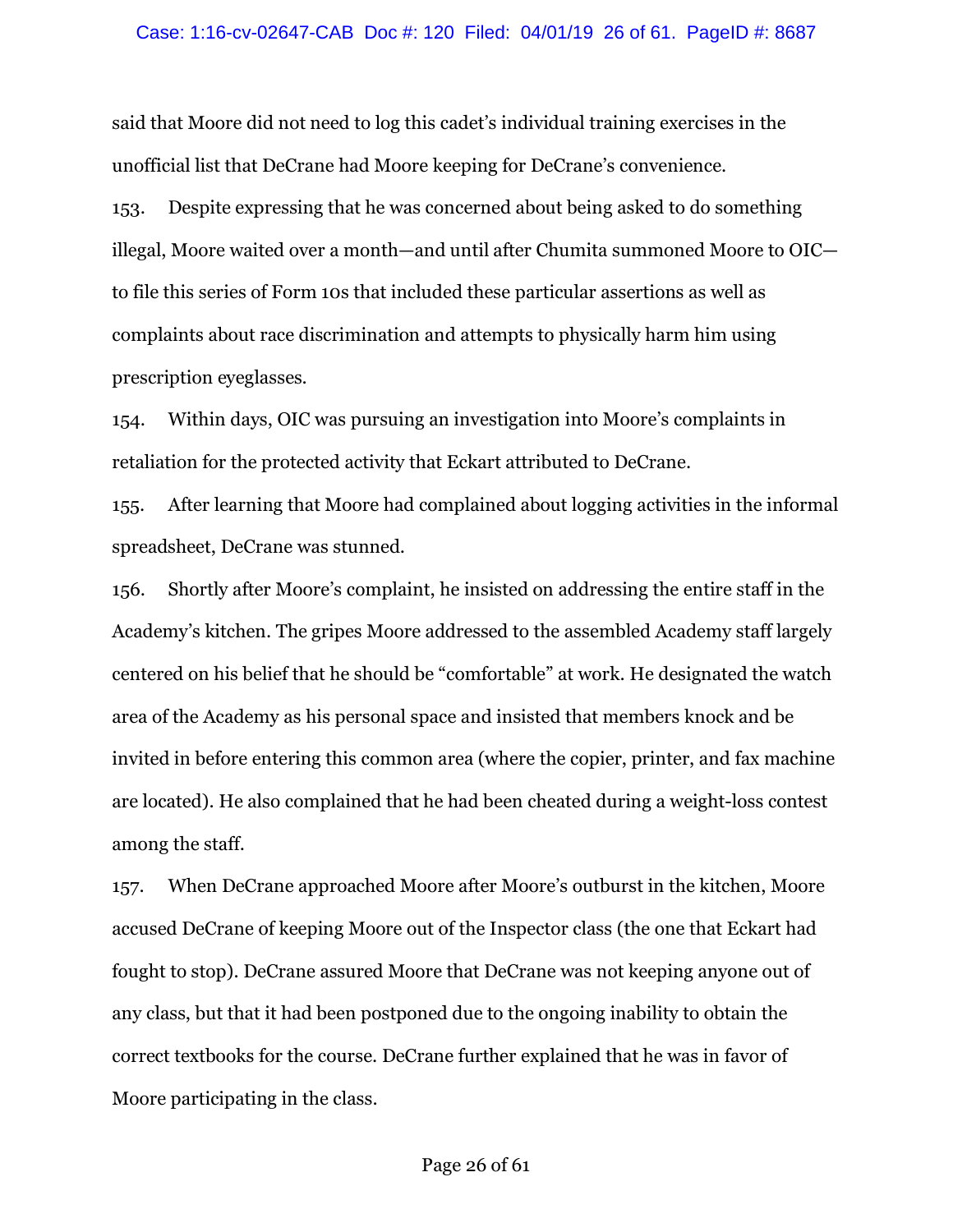158. The Inspector class had to be provided to the four members who were moving into the Fire Prevention Bureau. DeCrane proposed to Chief Kelly that the class be held at the Academy and opened to some additional members. Kelly approved this idea but indicated that, to avoid overtime charges, only staff officers and those assigned to the Fire Prevention Bureau would be permitted to participate. Kelly established the selection criteria, which precluded Moore from participating because he was not a staff officer or assigned to the Fire Prevention Bureau. The books finally became available and the class was administered while DeCrane was detailed out of the Academy in early 2015.

159. On information and belief, Chumita encouraged or convinced Moore to lodge these false accusations against DeCrane—which Chumita knew or should have known to be false—possibly by telling Moore that DeCrane was preventing Moore from taking the Inspector's course even though that was not true.

160. On January 20, 2015, DeCrane responded appropriately per Division and City policy to Moore's nonsense accusations through a letter to Assistant Chiefs Edward Whatley and Frank Chontos.

# **Eckart continues to retaliate against DeCrane by falsely accusing him of misrepresenting training data and placing him as 11th out of 11 candidates for the open Assistant Chief positions.**

161. In February 2015, three Assistant Chief positions opened. The City conducted inperson interviews on February 25 and 26 with Eckart and others, including Assistant Chief Edward Whatley.

162. Eckart was the only participant who asked questions of DeCrane during his interview for the open Assistant Chief positions.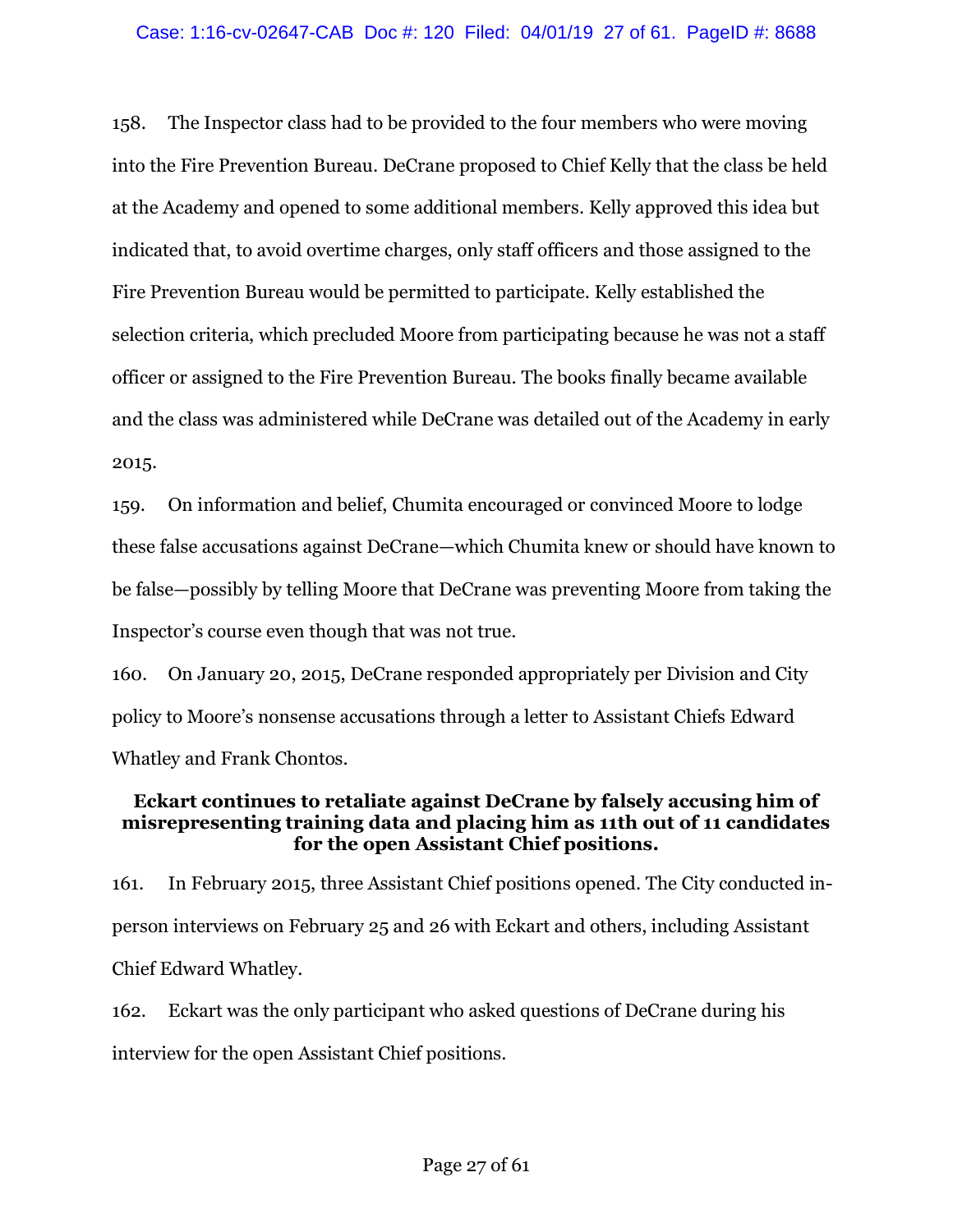### Case: 1:16-cv-02647-CAB Doc #: 120 Filed: 04/01/19 28 of 61. PageID #: 8689

163. That same month, before the City released the rankings, DeCrane was appointed by seniority to serve as Acting Chief of Operations again. Assistant Chief Tim O'Toole had moved from Chief of Staff to Chief of Suppression in advance of retiring in March. Mike Odum became Chief of Staff and Chontos moved to the Executive Officer position. 164. In approximately March 2015, Fire Fighter Kifus returned to the Academy and reapplied his expertise to the reorganization of the seized files, slowly working toward returning them to functional organization.

165. In March 2015, DeCrane received a records request through Public Safety from City Council for all training provided in 2014 and 2015 and projected training and costs. 166. DeCrane was given two days to comply with this massive request despite Public Safety's knowledge that its mishandling of the training records had stymied the Academy's ability to quickly respond to such a request.

167. DeCrane responded within the allocated timeframe to the best of his ability under the circumstances by creating a summary and narrative of the training provided and submitting training rosters and a detailed calendar of events.

168. In response, Eckart accused DeCrane of providing false documents, instigating another review of Academy records by Chumita and Votypka.

169. When reviewing the summary DeCrane had provided, Eckart's comment was, "There is no fucking way they did all this training."

170. DeCrane provided no false documents to anyone.

171. The Academy had delivered all of the training detailed in the summary DeCrane provided in response to Council's request.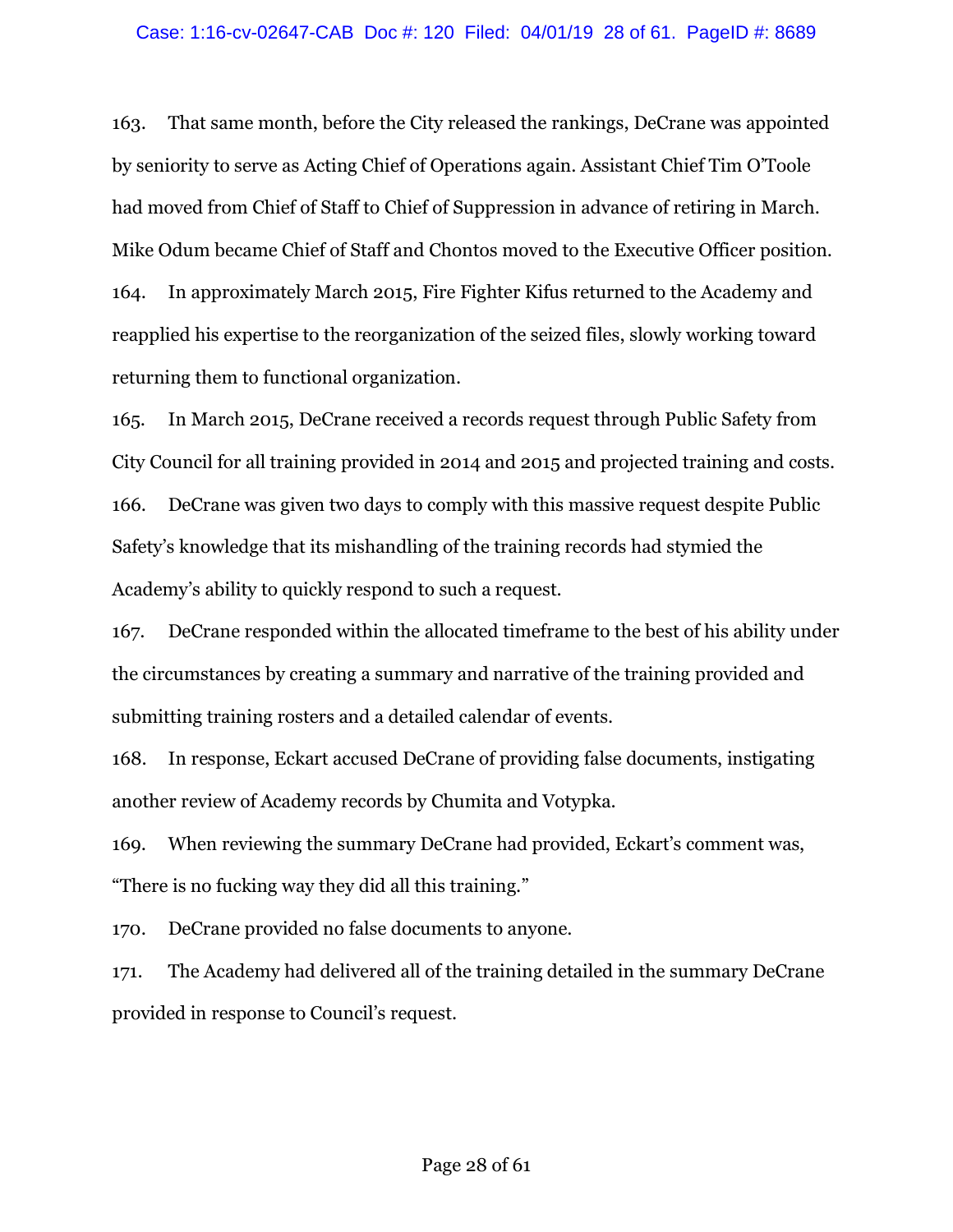### Case: 1:16-cv-02647-CAB Doc #: 120 Filed: 04/01/19 29 of 61. PageID #: 8690

172. Eckart's accusation is part of his vendetta against DeCrane stemming from Eckart's belief that DeCrane tipped off media about McGinnis's lack of training, which made Eckart look incompetent in performing his job duties.

173. To attempt to justify the OIC investigation that Votypka would lead, Eckart used one of the myriad hearsay accusations lodged by Moore (who was known for making unfounded accusation and whom Chumita had pressured by to complain in the first place) to leverage the review. Moore asserted that DeCrane had told Captain Corrigan to tell Moore to enter false information in "FTA Master Class File," which was a lie. Eckart, Votypka, and Chumita would leverage this coerced hearsay into a vicious and public attack on DeCrane's character and performance.

174. DeCrane explained why Moore's complaints were ridiculous not only in his January 20 report of the situation but also during a *Garrity* hearing in March 2015 during which Votypka questioned DeCrane about Moore's complaints. DeCrane explained Moore's lack of understanding of the database-creation process (in which Moore was not involved) as well as the files that were still missing from the 2013 post-McGinnis seizure.

175. In March 2015, the City announced that it would not be posting the rankings from the last round of Assistant Chief interviews.

176. On information and belief, this is the first time the City decided not to post the promotional rankings.

177. DeCrane enjoys a good reputation among the Division members in terms of his substantive knowledge and professional demeanor.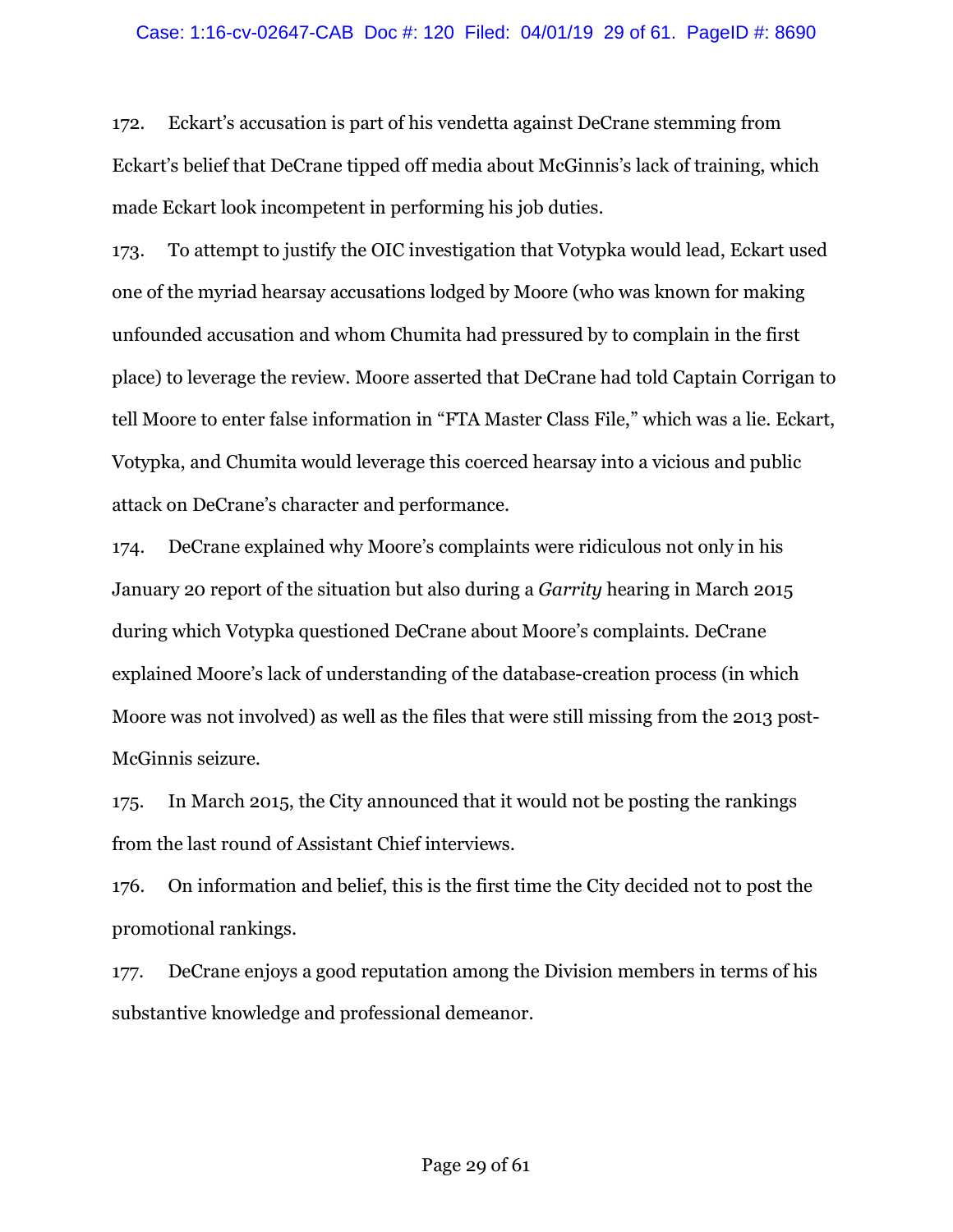#### Case: 1:16-cv-02647-CAB Doc #: 120 Filed: 04/01/19 30 of 61. PageID #: 8691

178. The purpose behind the decision not to post the rankings was Eckart's desire to hide the fact that DeCrane was ranked 11th out of 11 candidates, which everyone in the Division would immediately know was ridiculous and unfair.

179. In late March 2015, Local 93 submitted a public-records request for the rankings from the Assistant Chief interviews.

180. Shortly after the Local submitted the public-records request, Assistant Chief Edward Whatley asked DeCrane if Whatley could disregard and remove from the official file DeCrane's summary of the Moore incident due to "nothing coming of it."

181. Whatley was asking for DeCrane's permission to destroy a public record, which DeCrane was neither empowered nor inclined to do.

182. Whatley indicated that the City HR department was not going to follow up on the complaints given their knowledge of Moore's history of making nonsense accusations.

183. Whatley said of HR and Moore: "They know he's nuts."

184. Whatley's efforts to obtain DeCrane's agreement to remove his narrative on the Moore situation from the file were at Eckart's behest and intended to erase the truth from the public record. This would make it easier for Eckart and his minions to concoct a false narrative about DeCrane's administration of the Academy.

185. DeCrane responded that he was not comfortable discarding the summary and would prefer it remain in the file.

186. Days later, on April 5, 2015, Whatley abruptly retired, cleaning out his office over the weekend.

187. On April 8, 2015, the City finally released the Assistant Chief rankings. Despite having been the second-ranked candidate for the Chief position two years earlier, DeCrane was listed as 11th out of 11 for Assistant Chief.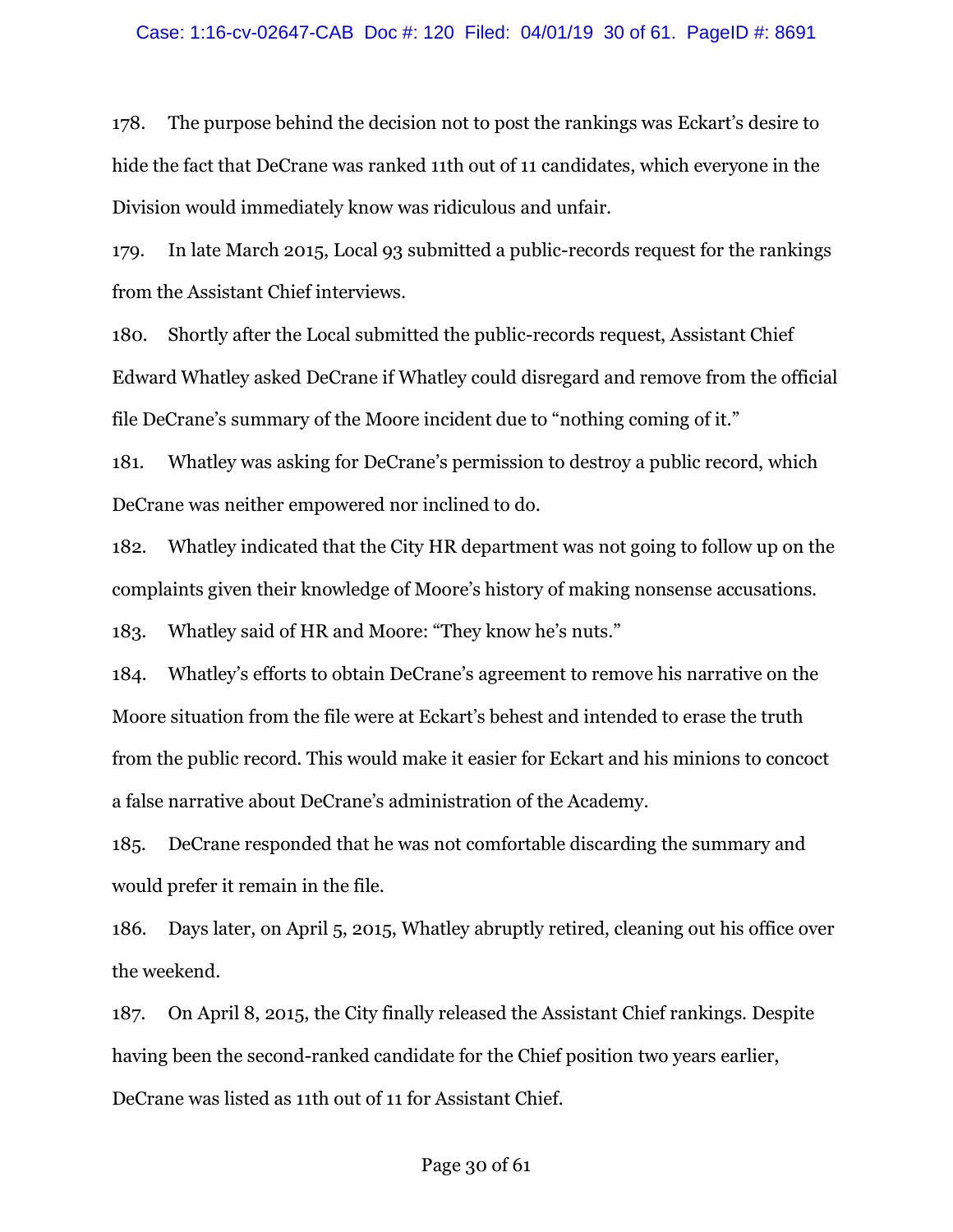188. On information and belief, Eckart pressured Whatley, who served as subjectmatter expert during the interviews, to give DeCrane very low scores without any grounds to do so for the purpose of creating a false justification to deny DeCrane a promotion.

189. DeCrane—who in the past several years has given numerous keynote addresses at large fire-industry gatherings and is an accomplished and direct public speaker and communicator—was scored poorly on his "communication skills."

190. This ranking DeCrane 11th out of 11 candidates was part of Eckart's ongoing campaign of retaliation against DeCrane, which at this point the City had blessed and endorsed through inaction despite the Fire Chief and Safety Director being on notice of the retaliation.

# **As part of his ongoing retaliation against DeCrane, Eckart attempts to destroy the Academy by outsourcing all training.**

191. In the fall of 2014, DeCrane learned that the City was going to hire a new class of cadets. Eckart notified the Division that—for the first time ever—the training would not take place at the Academy but be outsourced to Cuyahoga Community College's (Tri-C's) facility in Parma Heights.

192. This outsourcing would have ended more than a century of Cleveland Division of Fire providing training in-house. The Division began training its own cadets in 1863 and began its official Academy in 1965.

193. Eckart was working to undermine DeCrane as the Director of Training and head of the Academy by trying to outsource the training of the new incoming cadet class.

194. Safety Director McGrath agreed to a \$732,000 no-bid contract with Tri-C to conduct the new-cadet training.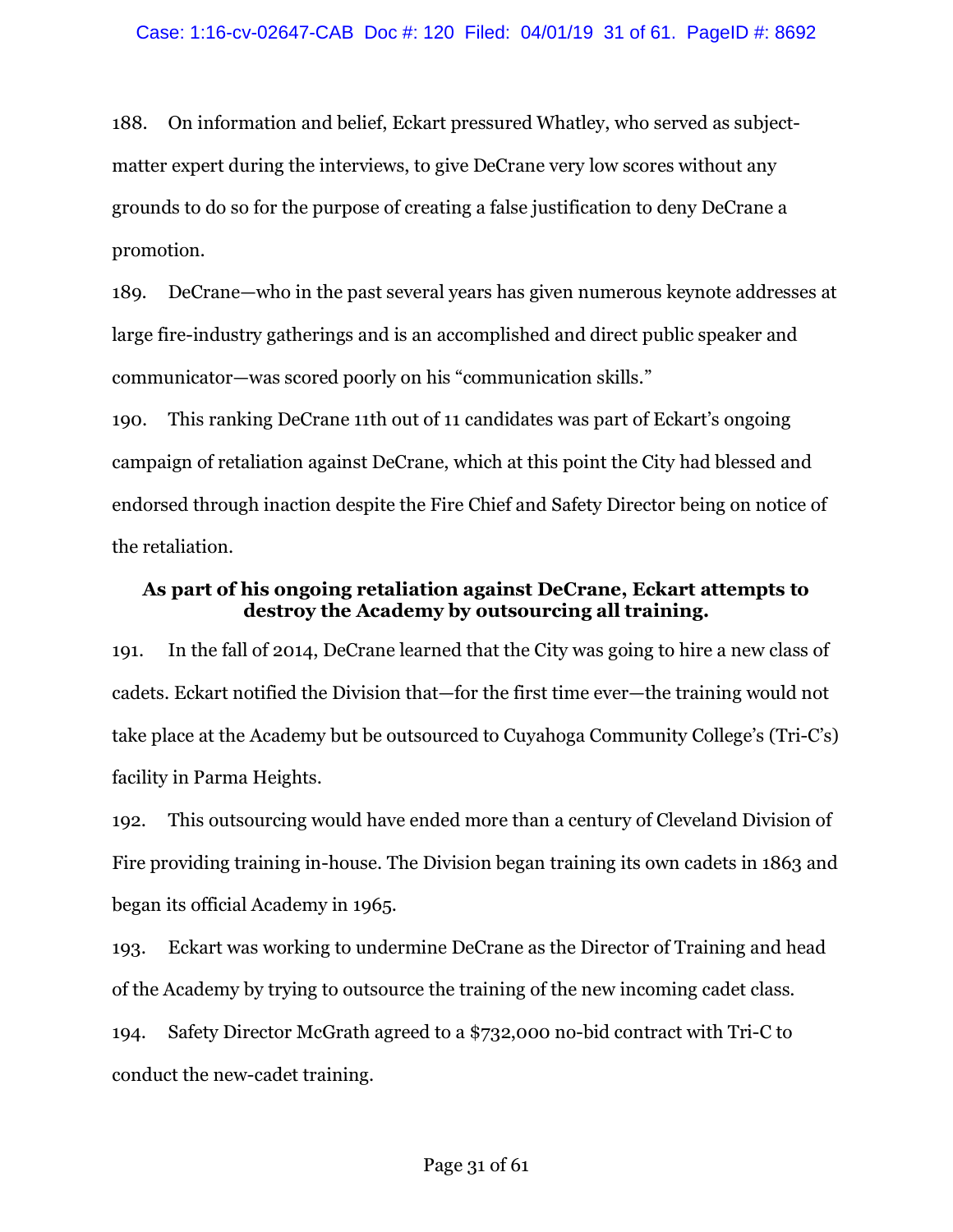195. The Local filed a grievance because the City is supposed to approach the Local if the City intends to civilianize an area of member responsibility such as cadet training. 196. City Council raised concerns about the serious resources that Eckart was proposing to allocate to this outside vendor, particularly given Mayor Frank Jackson's brother's personal interest in the contract as a Tri-C official.

197. The City has given conflicting reasons for the impetus to outsource the training. But the true motivation is to punish DeCrane based on Eckart's belief that DeCrane leaked the McGinnis story to media.

198. The City's efforts to privatize the training have thus far been unsuccessful.

199. It was costing the City significant overtime that the cadet class was not taking place while Eckart schemed to wrest the training from the Academy and DeCrane's area of responsibility.

200. Chief Kelly asked DeCrane to provide a cost projection for continuing to provide the new-cadet training at the Academy. DeCrane, working with Assistant Chief O'Toole, provided a detailed analysis showing the better training and better value that the Academy offered as compared with Tri-C. It was significantly cheaper to provide the training at the Academy.

201. On information and belief, Eckart was sharing the Academy's projections with Tri-C, because Tri-C's proposal changed in terms of hours provided in SCBA training, search-and-rescue or self-rescue training, and rapid-intervention team training. Tri-C's initial bid was offering only the bare-minimum state requirements. Once DeCrane provided a cost projection to do the work at the Academy, which detailed extensive work over and above the bare minimums—that the Division knows it needs to provide its cadets—the Tri-C plans changed to include this additional work.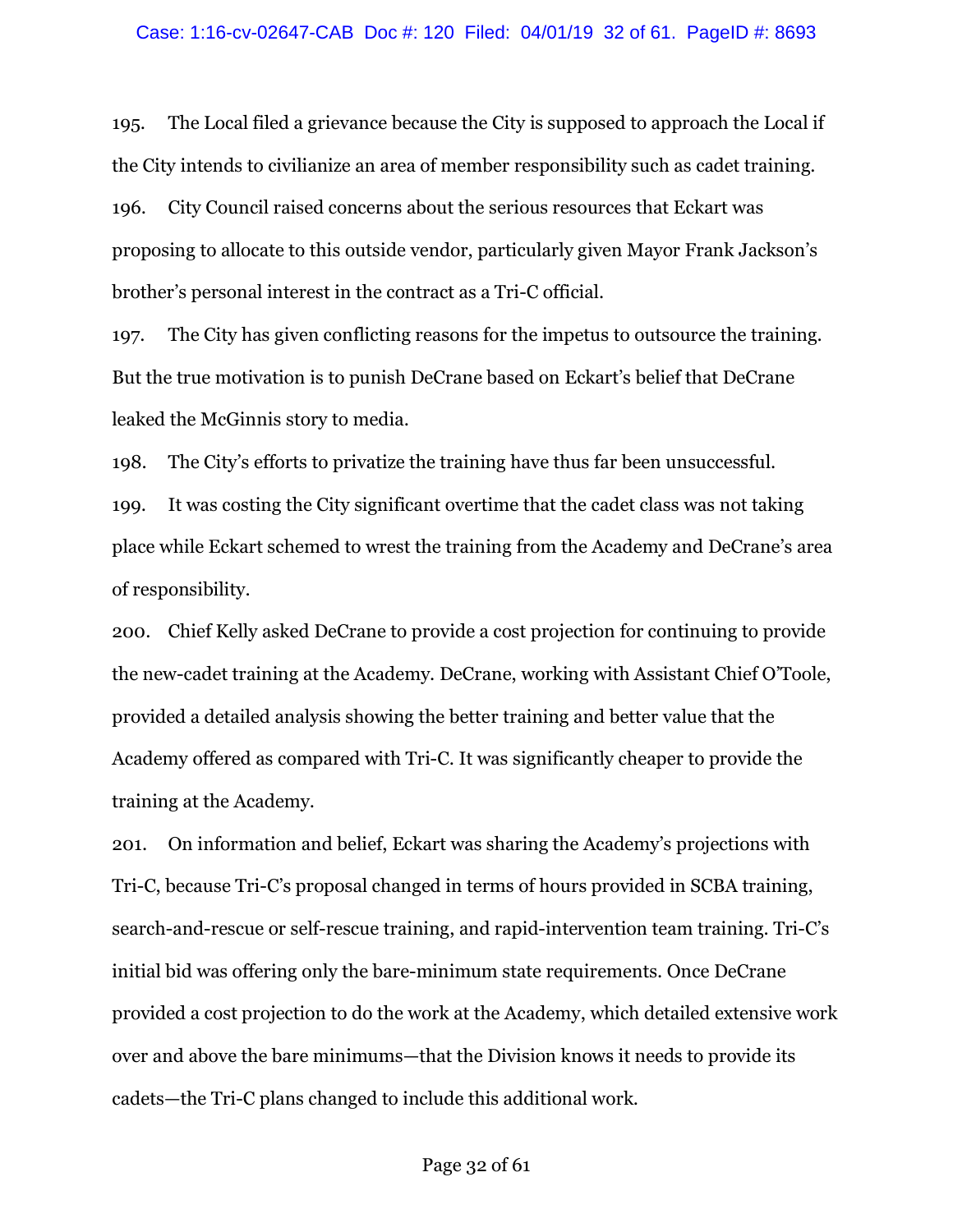202. By this time, the uproar from the Local and Council about awarding this no-bid contract was overwhelming. On or about October 28, 2014, Cleveland.com and the *Plain Dealer* ran a story questioning why the City was about to award the no-bid contract to an agency run by the Mayor's brother.

203. On information and belief, Eckart temporarily abandoned his plan to outsource the entirety of the training because it cost the City so much in overtime every month that the new cadet class was not operational.

# **After the unsuccessful attempt to outsource the entire training program to Tri-C, Eckart tries to pay Tri-C for work it has already been doing administering the program instead of following DeCrane's recommendation to seek self-accreditation to administer the program for free through the Academy.**

204. After Eckart's attempt to get the no-bid contract through failed, Tri-C suddenly wanted to get paid for "administering" the training, which it had done without charge for years.

205. Although Cleveland fire fighters instruct their own cadets at the Academy, Tri-C has been administering the city's academy as an "off-site" training program with the state's blessing for nearly a decade.

206. In exchange for administering the program, Tri-C received access to the City's "burn building" to conduct training exercises for other fire departments and the ability to count cadets toward its enrollment when applying for grants. Tri-C also received approximately \$1,100 for each student who successfully completed the Fire Fighter 1 and 2 certification through the Academy. But after the unsuccessful no-bid contract, Tri-C decided that it wanted to be paid to administer the program.

207. The only reason the City needs an outside entity to administer its new-cadet training program is because Cleveland is one of the only major cities in Ohio that does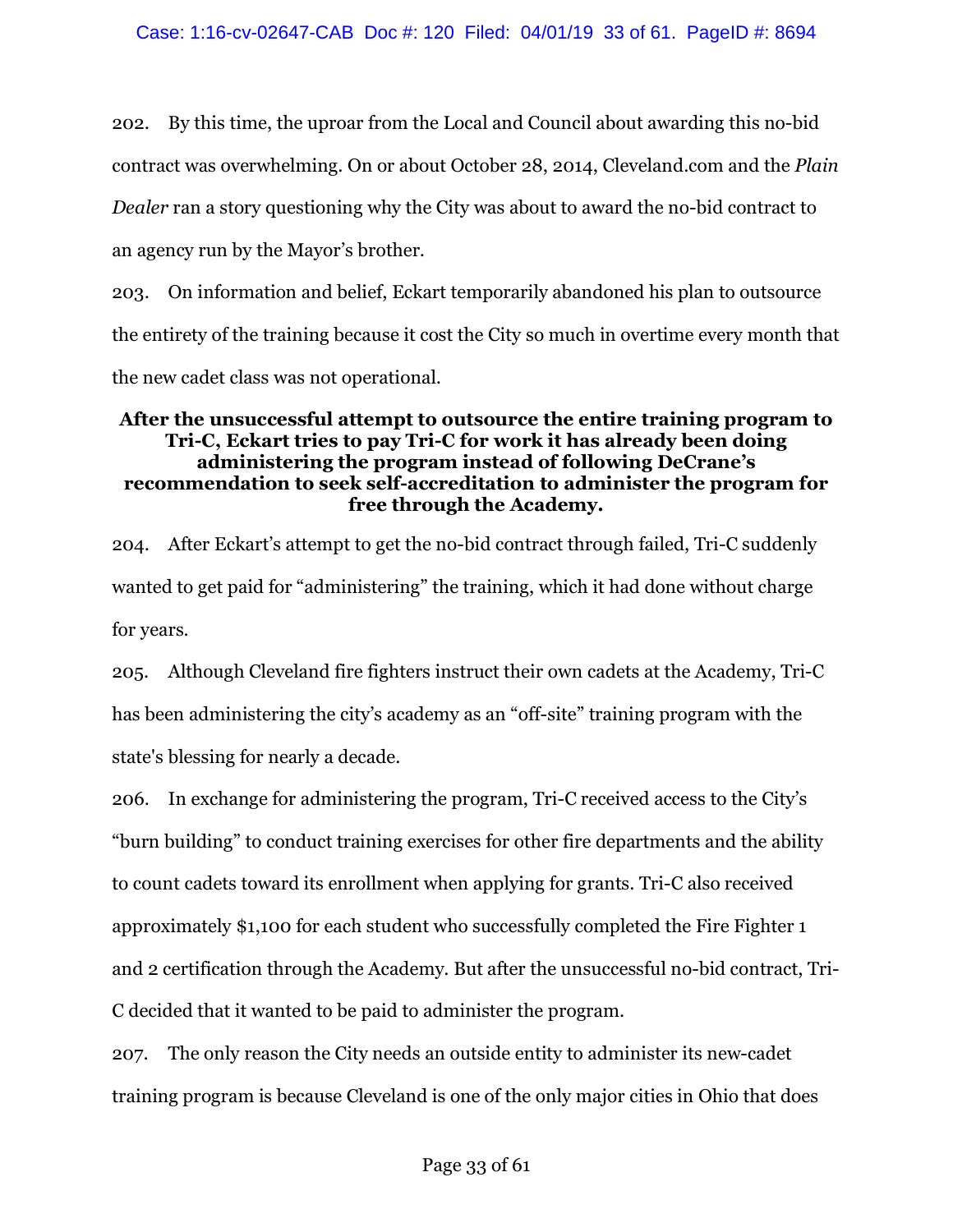### Case: 1:16-cv-02647-CAB Doc #: 120 Filed: 04/01/19 34 of 61. PageID #: 8695

not have a charter from the Ohio Department of Public Safety to administer its own firetraining program.

208. The initial estimate from Tri-C to conduct this cadet class was \$97,000. This was in early 2015.

209. The City issued a Request for Proposal (RFP) for a provider or use of the certification for the accreditation of the class.

210. When the City issues an RFP, it is required to hold an information session where potential submitters can ask questions.

211. On or about May 28, 2015, the information session on the RFP was held. Tri-C was the only attendee.

212. At the information session's conclusion, DeCrane and Eckart were the only two people left in the room.

213. DeCrane asked if they could meet to clear the air about the McGinnis leak and how Eckart had treated DeCrane ever since the story broke.

214. Eckart suggested they meet at some point in the future. Believing that Eckart's intention was to continue to avoid DeCrane, he addressed the issue directly.

215. DeCrane told Eckart that, despite what Eckart might believe, that DeCrane had not contacted the media about McGinnis's lack of training.

216. In response, Eckart slammed his hand down on the table and shouted: "You have to admit it is quite a coincidence!"

217. DeCrane replied that Eckart had destroyed DeCrane's career because of a coincidence.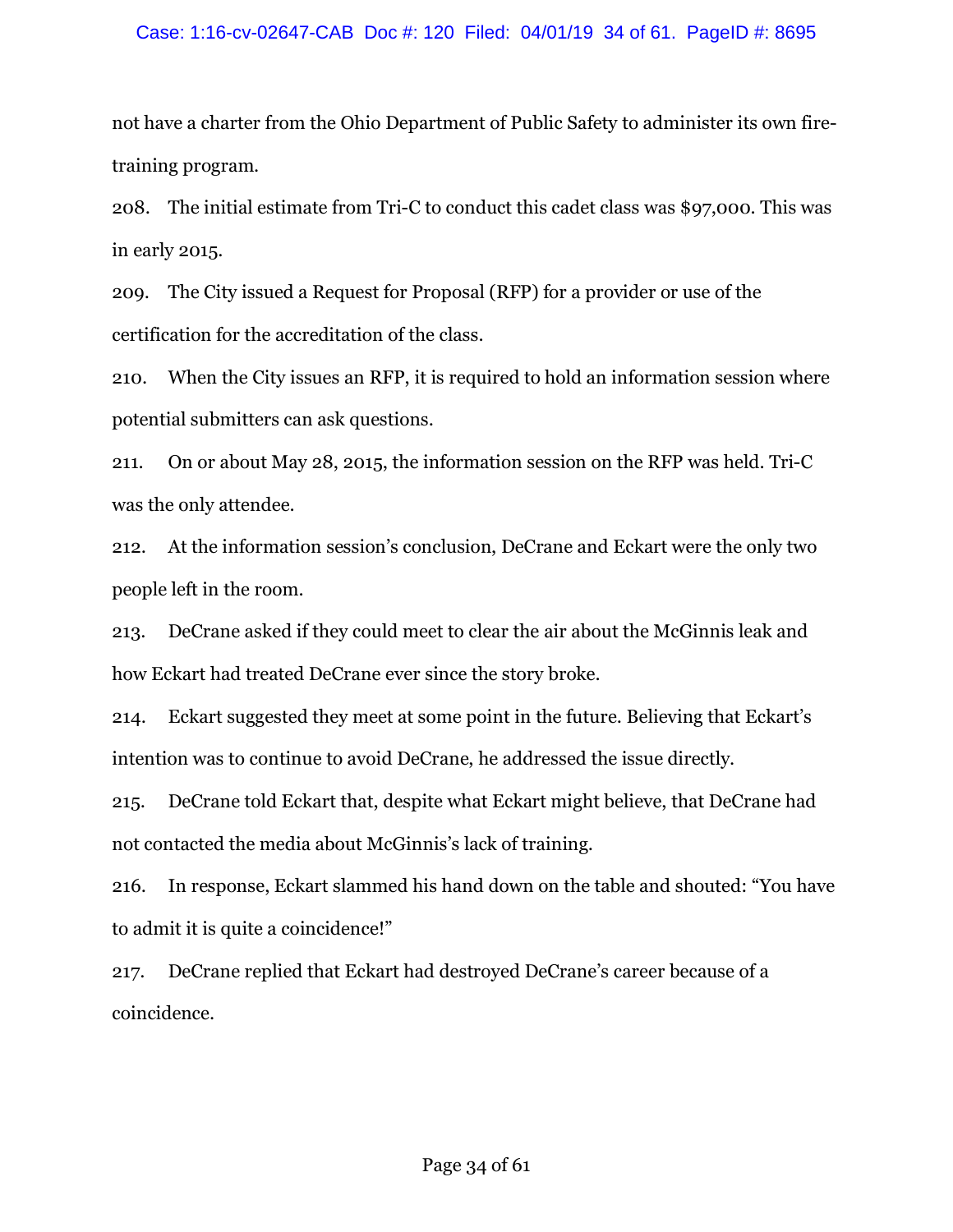#### Case: 1:16-cv-02647-CAB Doc #: 120 Filed: 04/01/19 35 of 61. PageID #: 8696

218. Eckart's vitriolic anger over the McGinnis situation nearly two years after media had sought his training records further convinced DeCrane that Eckart's vendetta against DeCrane would not stop as long as he worked for the Division of Fire.

219. Eckart suggested that they have lunch to discuss the issue further and asked DeCrane to email Eckart to set it up.

220. DeCrane complied with Eckart's request, but Eckart—consistent with his previous pattern of conduct—never responded to DeCrane's email or made any other arrangements to meet with him.

221. Final proposals on the RFP were due on a Friday, and Tri-C's final bid was \$52,400.

222. When the bid came in, DeCrane was standing at Eckart's desk with Chief Kelly and Assistant Chief Chontos.

223. When the City is outsourcing a class, if the bid comes in over \$50,000 it requires City Council approval. Eckart indicated that he had explained to Tri-C that Council approval would be needed for any bid over \$50,000. Eckart expressed his displeasure at Tri-C's failure to come in under \$50,000 despite his indication that it should do so. 224. The need to obtain Council approval would delay administration of the class by several months. The delay would mean that the cadet class would not graduate on time, which would have cost the City additional overtime for current members to work the shifts the new fire fighters would have filled in the schedule.

225. In response to this problem, DeCrane (using Akron as an example) explained that the Academy could obtain the necessary accreditation through the state within six weeks, which would keep the class on schedule and avoid both the additional overtime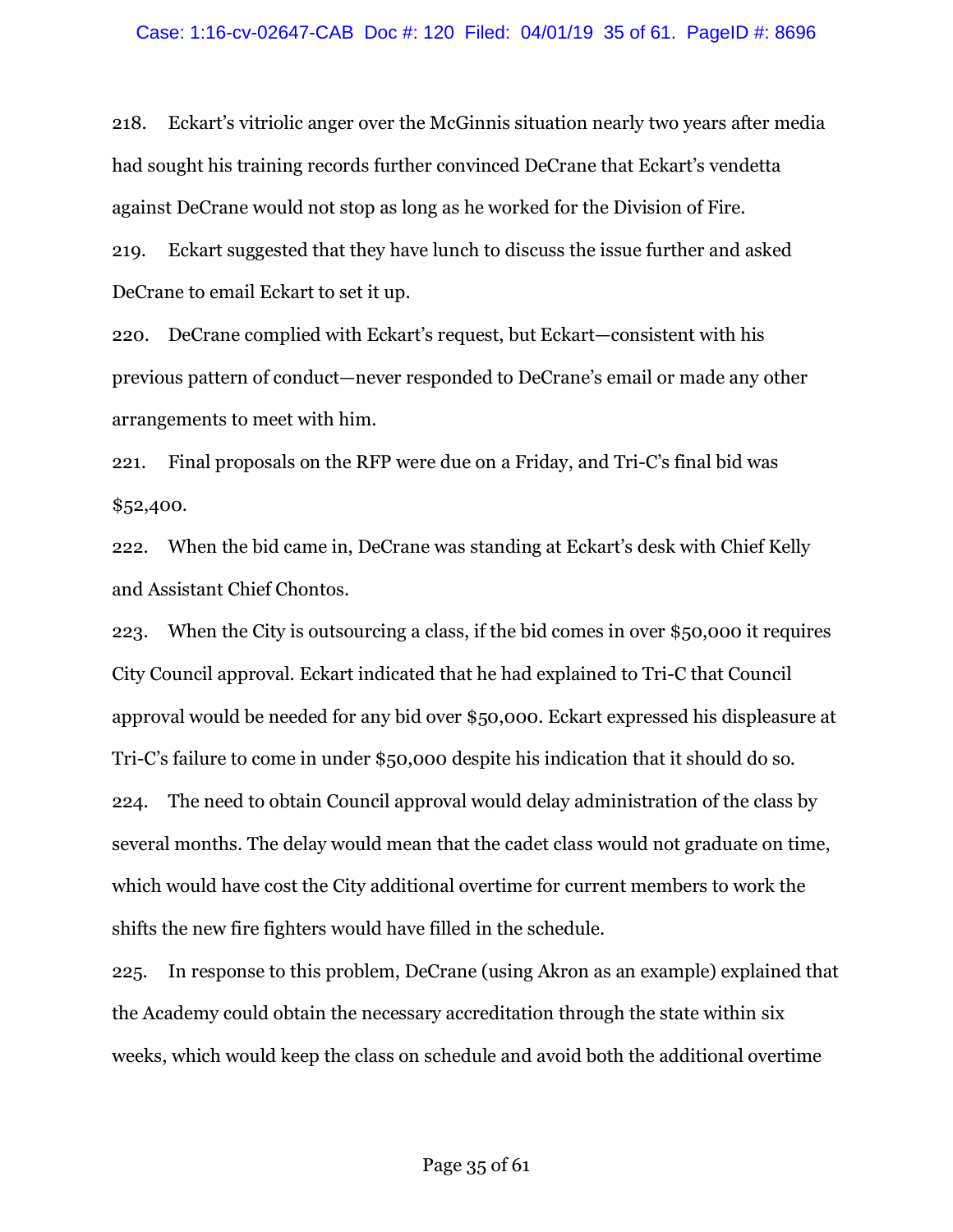### Case: 1:16-cv-02647-CAB Doc #: 120 Filed: 04/01/19 36 of 61. PageID #: 8697

costs and the cost of outsourcing the class to Tri-C. This would be the most cost-effective way to administer this and all subsequent new-cadet training programs.

226. But as usual, Eckart resisted DeCrane's recommendation and insisted that DeCrane do nothing, i.e., not obtain the accreditation that would save the City money. Eckart instead indicated that he would contact Tri-C to lower its bid to try to bypass Council.

227. Eckart contacted Tri-C and asked it to lower its bid so he could bypass Council approval and move forward with the outsourcing.

228. In response to Eckart's request, Tri-C lowered its bid by \$3,150 so it fell below the \$50,000 threshold.

229. On July 30, 2015, Leila Atassi of Cleveland.com wrote a story about Eckart's efforts to bypass Council approval. Tri-C withdrew its bid.

230. When Atassi interviewed Eckart about his efforts to finagle Tri-C's bid to bypass Council, he insisted that his efforts were "about getting it done quickly and at the least expense to the city." Eckart's statement was false.

231. The class would have been done the quickest and with the least expense to the city by having the Academy administer it with accreditation through the state (as DeCrane was recommending). But Eckart was more interested in punishing DeCrane than saving the City money.

232. Eckart's efforts to pay Tri-C to administer the new-cadet class were an effort to undermine and diminish DeCrane and the Academy he ran.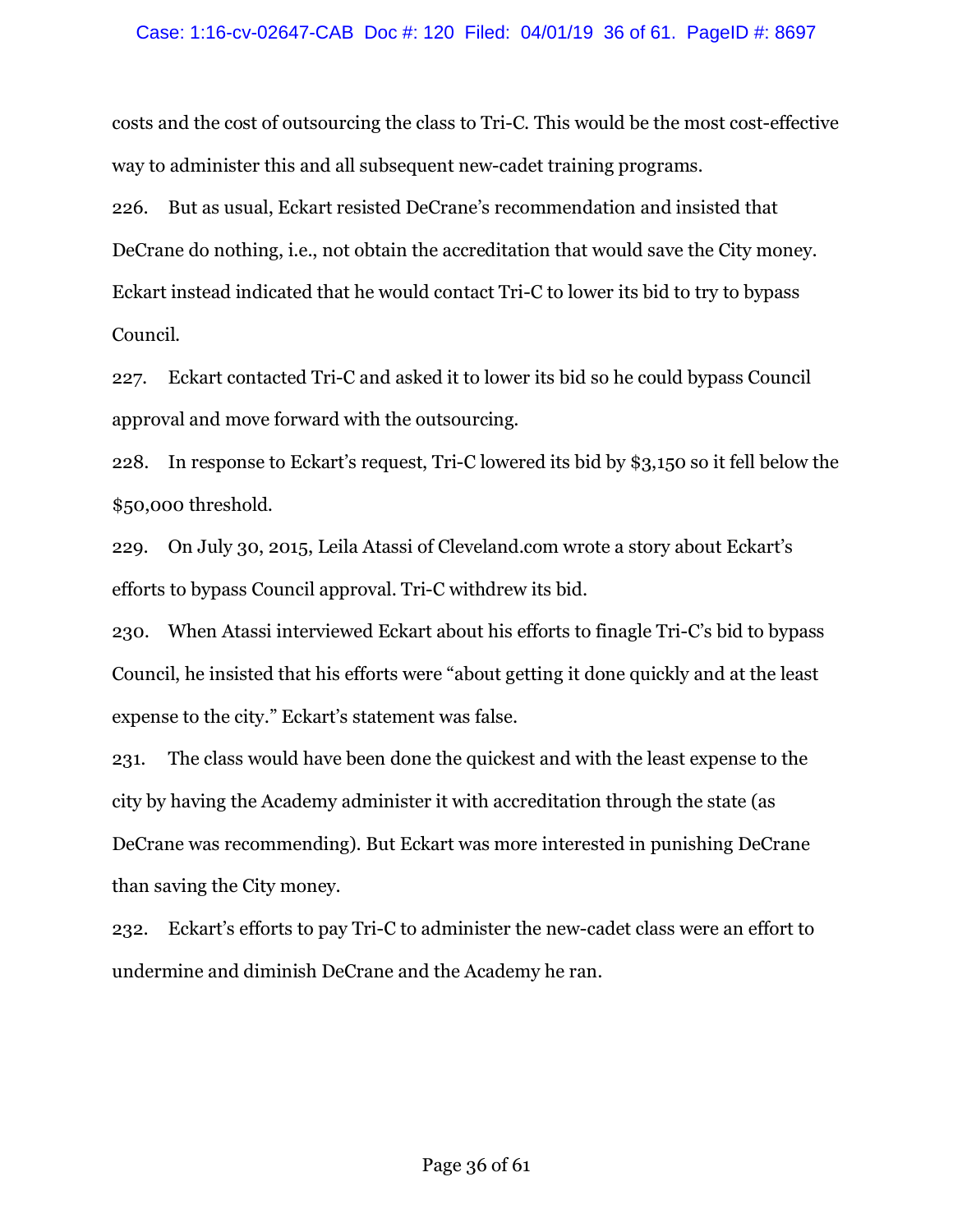# **DeCrane renews his complaints to supervisors and administrators, but the City still does nothing to remedy or prevent Eckart's retaliation.**

233. After the Tri-C issues, DeCrane again asked Chief Kelly for help in stopping Eckart's retaliation. On June 16, 2015, DeCrane complained to Chief Kelly that the ongoing OIC investigation was a concerted effort to discredit DeCrane and that Eckart was trying to damage his career. Kelly continued to do nothing.

234. On July 4, 2015, DeCrane again complained to Safety Director McGrath that Eckart's retaliation was taking a toll on DeCrane's career. DeCrane said Eckart's lies were impacting his life and his family. McGrath assured DeCrane that McGrath "didn't believe any of the bullshit" about DeCrane. But McGrath did nothing to remedy the retaliation or protect DeCrane from future retaliation.

235. DeCrane also complained to Assistant Safety Director Tim Hennessey about Eckart's retaliation against DeCrane and requested assistance. As far as DeCrane is aware, Hennessey took no steps to remedy the retaliation or protect DeCrane. 236. The City's failure to conduct an investigation or take appropriate steps to remedy or prevent retaliation against DeCrane confirmed that the City had adopted and

maintained a custom, policy, or practice of tolerating retaliation against DeCrane.

# **Eckart and Votypka use Moore's complaints (that Chumita had prompted) to charge DeCrane with official misconduct to malign his reputation within the Division and in the public eye.**

237. Preventing DeCrane from being promoted was not enough for Eckart. 238. Unbeknownst to DeCrane, on April 30, 2015, Votypka sent a memorandum to Eckart recommending administrative charges against four officers: Assistant Chief Frank Chontos, DeCrane, Captain Patrick Corrigan, and Chief Patrick Kelly. These charges were based on Moore's false allegations and the record-keeping issues at the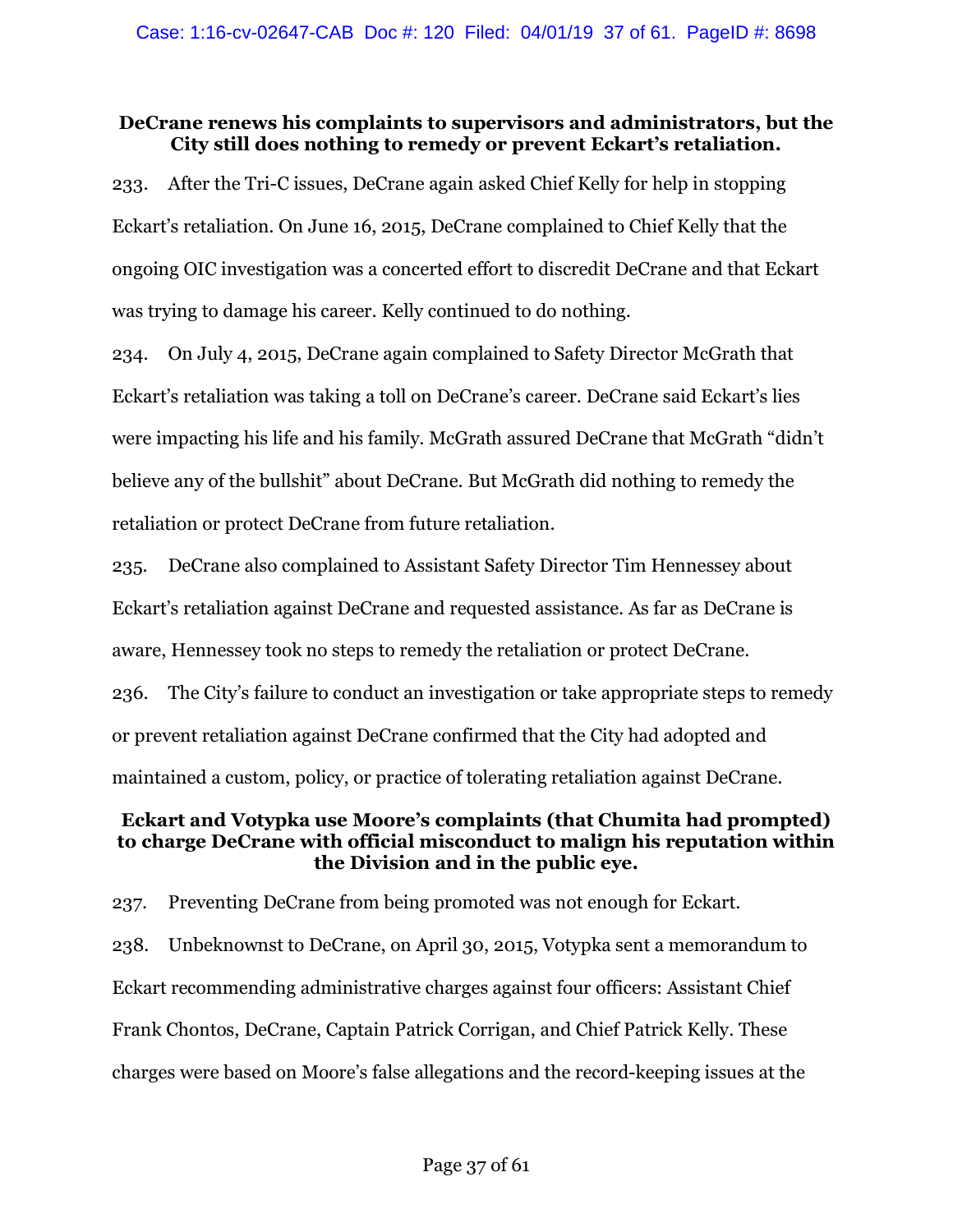Academy including stemming back to when McGinnis was Director of Training. This was a false writing intended to influence one or more public officials in carrying out their duties.

239. The OIC's investigation and Votypka's memorandum attempted to impose documentation standards on the Academy's 2014 activities that the Academy will not have to meet until its audit in 2018.

240. Eckart, Votypka, and Chumita encouraged the City prosecutor's office to file criminal charges against DeCrane based on their investigation of the Academy's training records.

241. When Assistant Prosecutor Kim Barnett informed Eckart, Votypka, and Chumita on June 2, 2015 that no criminal conduct had occurred, Eckart, Votypka, and Chumita had to settle for administrative charges against DeCrane.

242. Before the formal charges were issued, DeCrane requested meetings with Eckart through both Chief Kelly and Assistant Director Hennessey to try to stop the retaliation and address Eckart's attitude toward DeCrane, specifically Eckart's mistaken belief that DeCrane had leaked the McGinnis story.

243. On June 20, 2015, DeCrane sent a memo to Chief Kelly noting gaps in the Academy's data because Eckart had insisted they not use Firehouse or begin uploading documents. The memo identified hindrances to the Academy's progress in solving the database issues (e.g., no dedicated hard drive, no records-management decision from Eckart, Kifus being removed, needing to separate reporting to break it down). DeCrane noted that despite these issues, the Academy was "ahead of State requirements on our datakeeping" per the applicable standards at the time.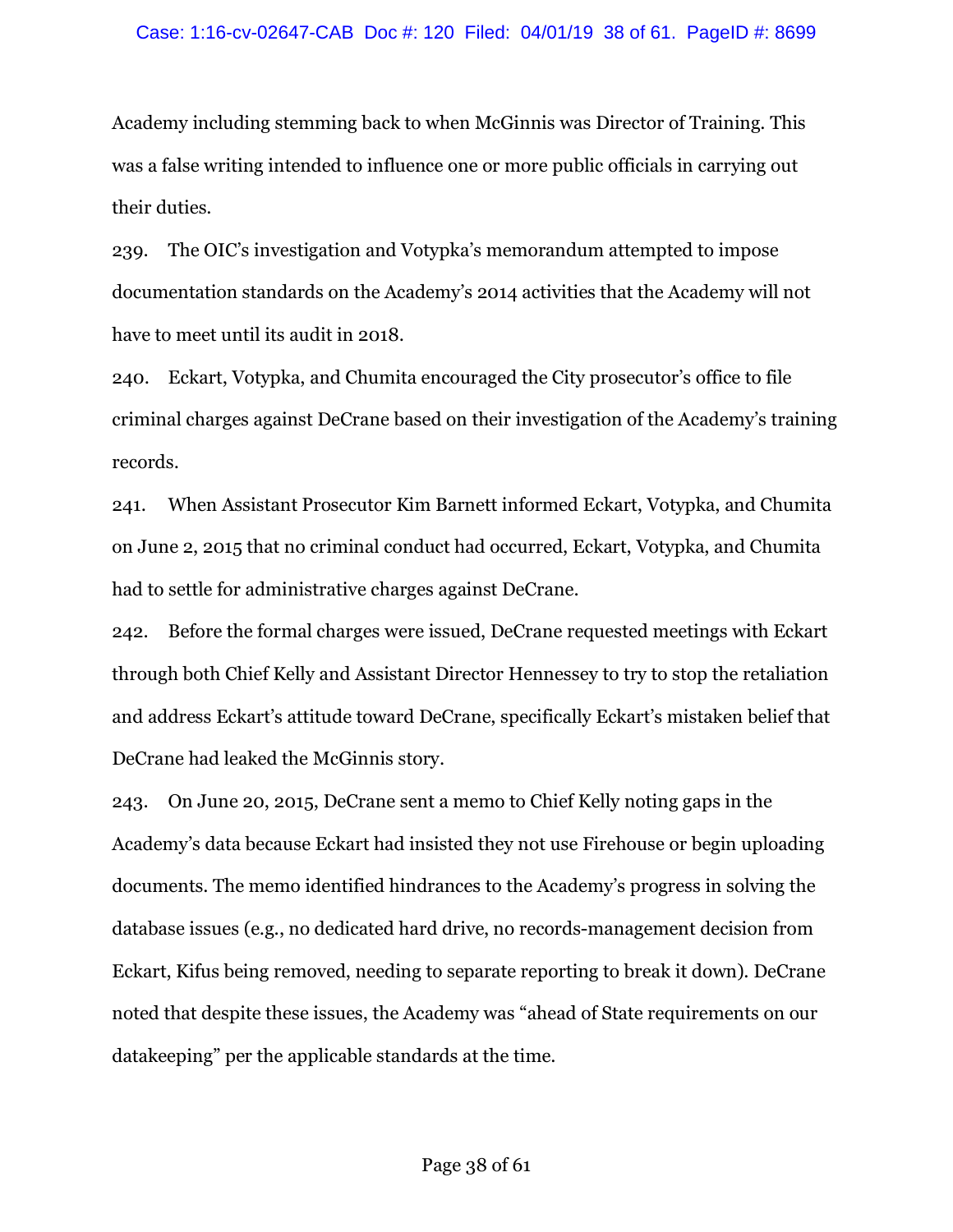#### Case: 1:16-cv-02647-CAB Doc #: 120 Filed: 04/01/19 39 of 61. PageID #: 8700

244. Despite DeCrane's explanation of why the supposed charges were meritless, on July 14, 2015, Eckart's plan to attack and undermine DeCrane culminated in issuance of administrative charges against DeCrane, Chief Kelly, and Captain Corrigan regarding alleged record-keeping discrepancies at the Academy.

245. The administrative charges accused DeCrane of incompetence, dereliction of duty, falsifying records, submitting fraudulent documents to council, and failing to comply with state law. This was a false writing intended to influence one or more public officials in carrying out their duties.

246. Everyone involved in the process of issuing these charges was acting under the specific direction of Eckart for the purpose of retaliating against DeCrane based solely on Eckart's personal animus.

247. Part of the basis for the charges was the incomplete training records at the Academy (which Eckart had seized and Votypka had only partially returned) that had been a problem from the McGinnis era (as detailed in the Trochomenko audit) and that DeCrane had been working diligently to resolve since assuming charge of the Academy (despite being detailed in and out to different positions in the meantime).

248. Part of the charges came following the OIC investigation that Eckart, Votypka, and Chumita conducted following Moore's nonsensical complaints about his busywork spreadsheet.

249. Knowing the deficiencies from the previous era of Academy leadership, and while refusing to provide the needed personnel or resources to efficiently address the concerns, and while yanking DeCrane in and out of the Academy, Eckart and his cohorts repackaged old issues that DeCrane had been trying to address into a new problem that he had supposedly created.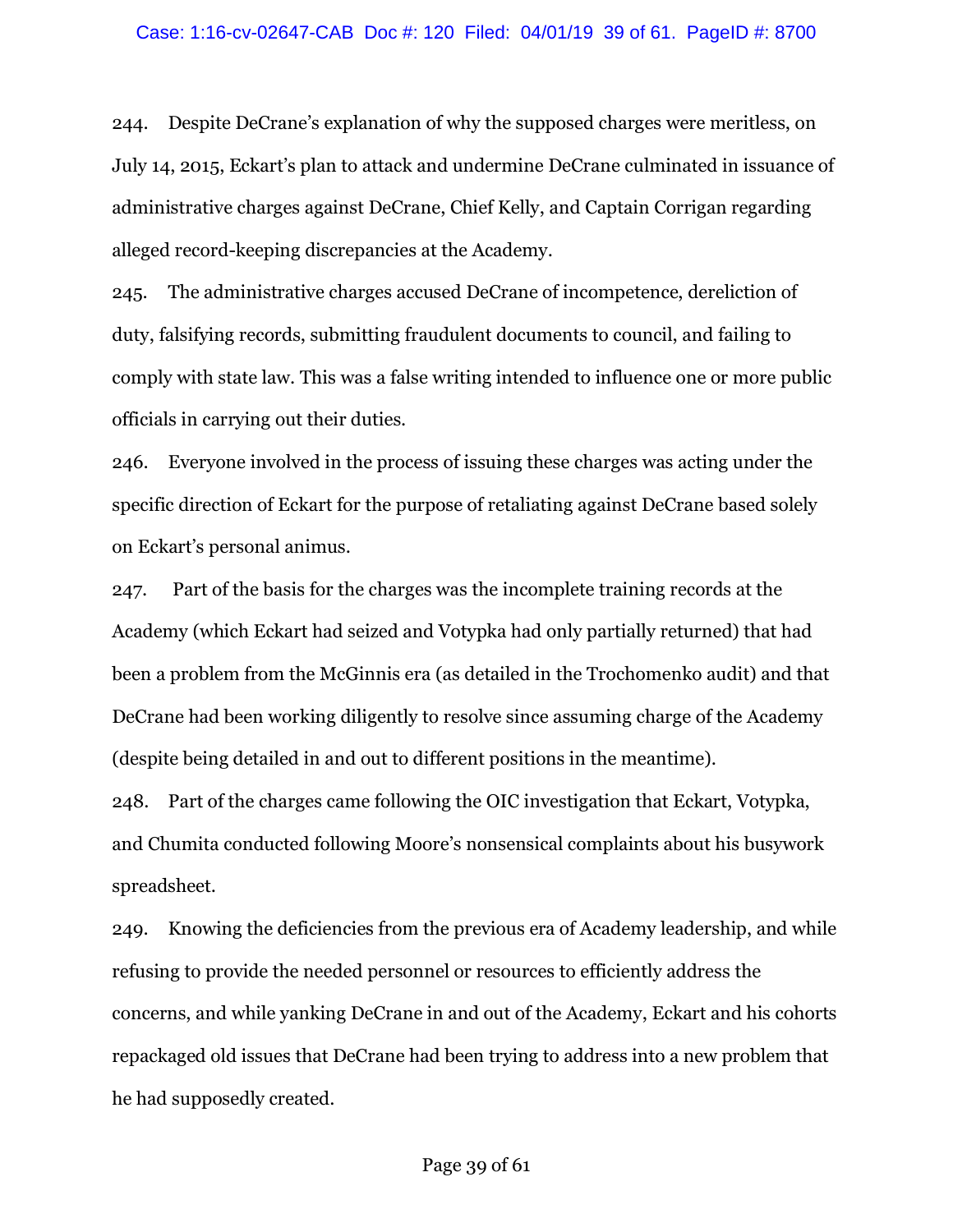250. DeCrane's pre-disciplinary hearing on the bogus charges was originally scheduled for August 27, 2015 and then for September 1, 2015 with Chief Kelly as hearing officer.

251. On August 31, 2015, Defendant Eckart rescheduled DeCrane's hearing to September 9 with Eckart to preside over the hearing.

252. The union notified Director McGrath of its objection to Eckart presiding as hearing officer noting his "conflict of interest."

253. Notwithstanding the Local's objection, Eckart and company were determined to proceed with the disciplinary hearing against DeCrane.

254. On September 4, 2015, Chief Kelly sent Eckart a memo indicating that from February 24, 2014 through July 7, 2014, DeCrane was detailed out of the Academy and Angelo Calvillo was in charge of the Academy during that time.

255. Eckart and the City took no action against Calvillo regarding any allegedly missing or incomplete information in the Academy's training records during his period of leadership even though he presided over the Academy for nearly five months during that year.

256. Eckart and the City took no action against McGinnis regarding any allegedly missing or incomplete information in the Academy's training records during his period of leadership. Instead, the City promoted him to Chief of Division.

## **DeCrane transfers out of the Academy to try to prevent Eckart's animus against DeCrane from further damaging the institution.**

257. Concerned about what Eckart's never-ending vendetta against DeCrane would do to the Academy, DeCrane transferred out of the Academy in August 2015. DeCrane's goal was to try to reduce the focus on the Academy and take it out of Eckart's sights before Eckart inflicted permanent and irrevocable damage on the institution.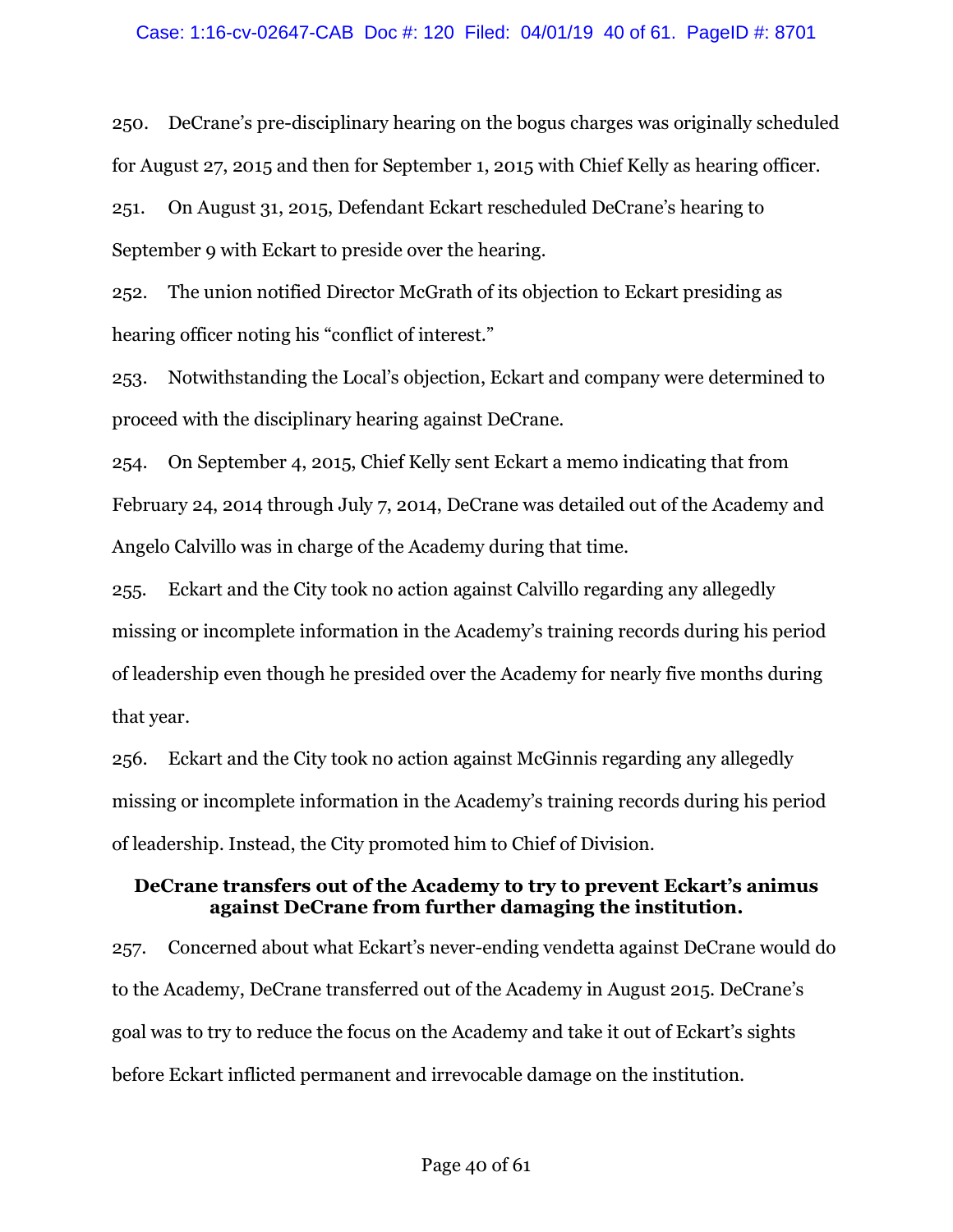258. Following the bogus charges, Chief Kelly left the Division to become the Olmsted Falls fire chief in September 2015.

259. After his transfer, DeCrane remained as Acting Chief of Operations until his transfer to Battalion 3.

# **The City indefinitely postpones DeCrane's disciplinary hearing; Eckart delays state audit that would eventually exonerate DeCrane.**

260. The Temporary Chief applications to replace Kelly on an interim basis were due on September 9, 2015. Eckart's office scheduled DeCrane's disciplinary hearing on the administrative charges for the same day. He dropped off his interim-chief application on the way to this hearing.

261. Eckart, Votypka, and Chumita met before the hearing to coordinate and prepare for the disciplinary hearing against DeCrane.

262. On September 9, 2015, DeCrane appeared for his first disciplinary hearing on the bogus administrative charges.

263. At the hearing, DeCrane was represented by the Local's counsel, Tom Hanculek. When the Local's counsel told the City attorney (Ami Patel) that DeCrane and Corrigan had not been questioned or interviewed before the charges were issued, the City attorney became concerned and expressed that to Haculek.

264. Had anyone bothered to interview DeCrane about the "records" Moore was tasked with updating, DeCrane would have explained that Moore was not editing official records. Other Division employees also could have provided this information had Eckart, Votypoka, or Chumita bothered to inquire before publicly accusing DeCrane of wrongdoing.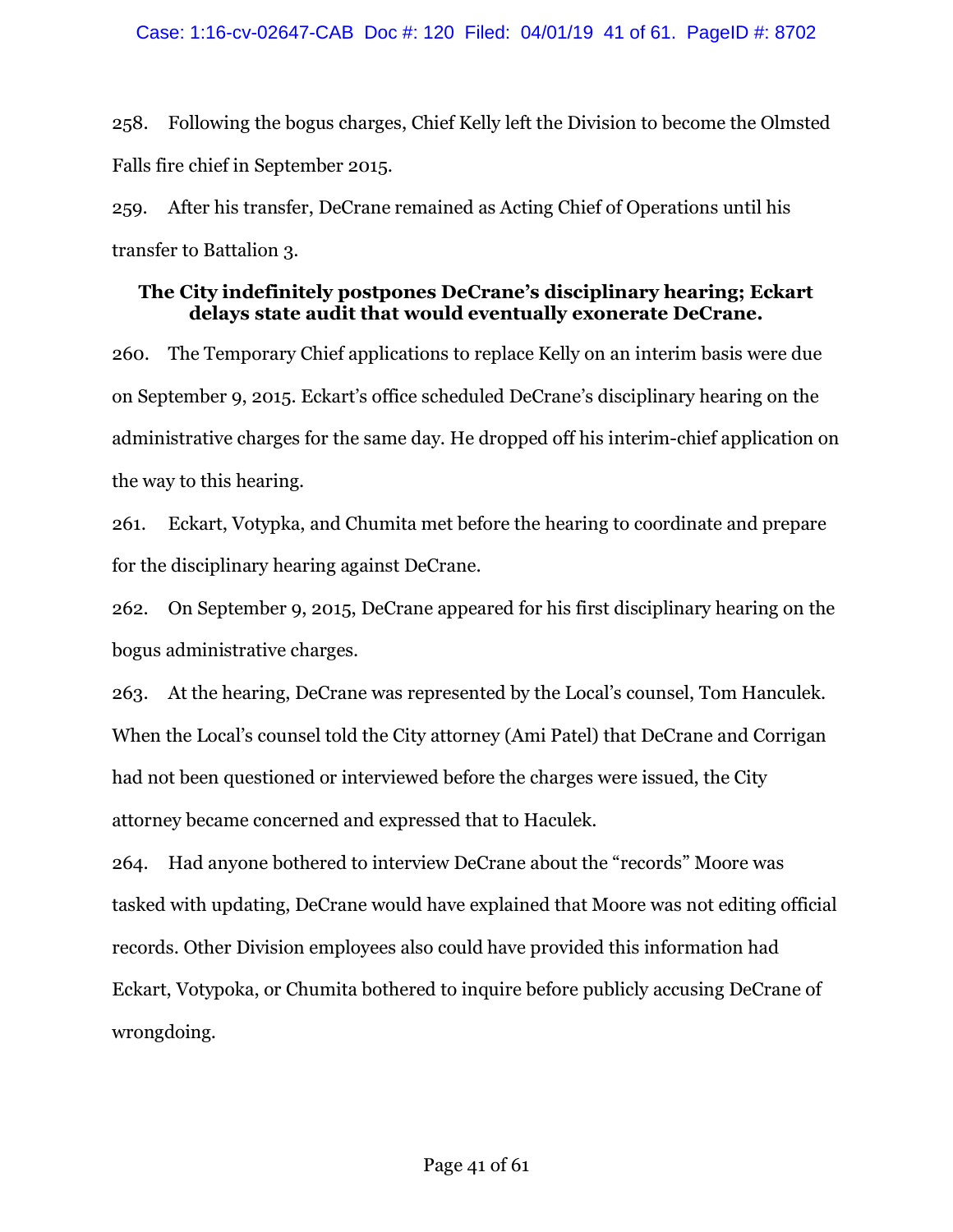265. Hanculek pointed out that the Academy's Continuing Education Certification Renewal with the state EMS Board was approaching and that the state would conduct a review of the education and records to determine if things were in order. Hanculek suggested that the disciplinary hearing be continued until after that review was complete.

266. Patel told Hanculek that she had advised Director McGrath that he should continue the hearing until after the EMS board review and that McGrath granted that continuance at Patel's recommendation.

267. The initial date for the state review was September 15, 2015, but Eckart cancelled the appointment without consulting DeCrane or other Academy personnel.

268. Despite the roadblocks Eckart had erected and his lack of cooperation with the Academy, DeCrane and his staff had made great progress in solving the McGinnis era's record-keeping problems.

269. Eckart cancelled the state audit because he knew that DeCrane would be exonerated by a neutral observer's review of the Academy's training records applying the applicable standards and protocols put in place by the state.

270. DeCrane's interview for Temporary Chief was scheduled for September 14, 2015. That took place with Eckart and others. DeCrane performed well, discussing a number of issues facing the City and his ability to use his broad swath of international experience to address those issues.

271. Ken Ledford, the Bedford Fire Chief, served as the subject-matter expert for the interviews and, on information and belief, also served as a reference for candidate Angelo Calvillo, who was selected to serve as the Temporary Chief.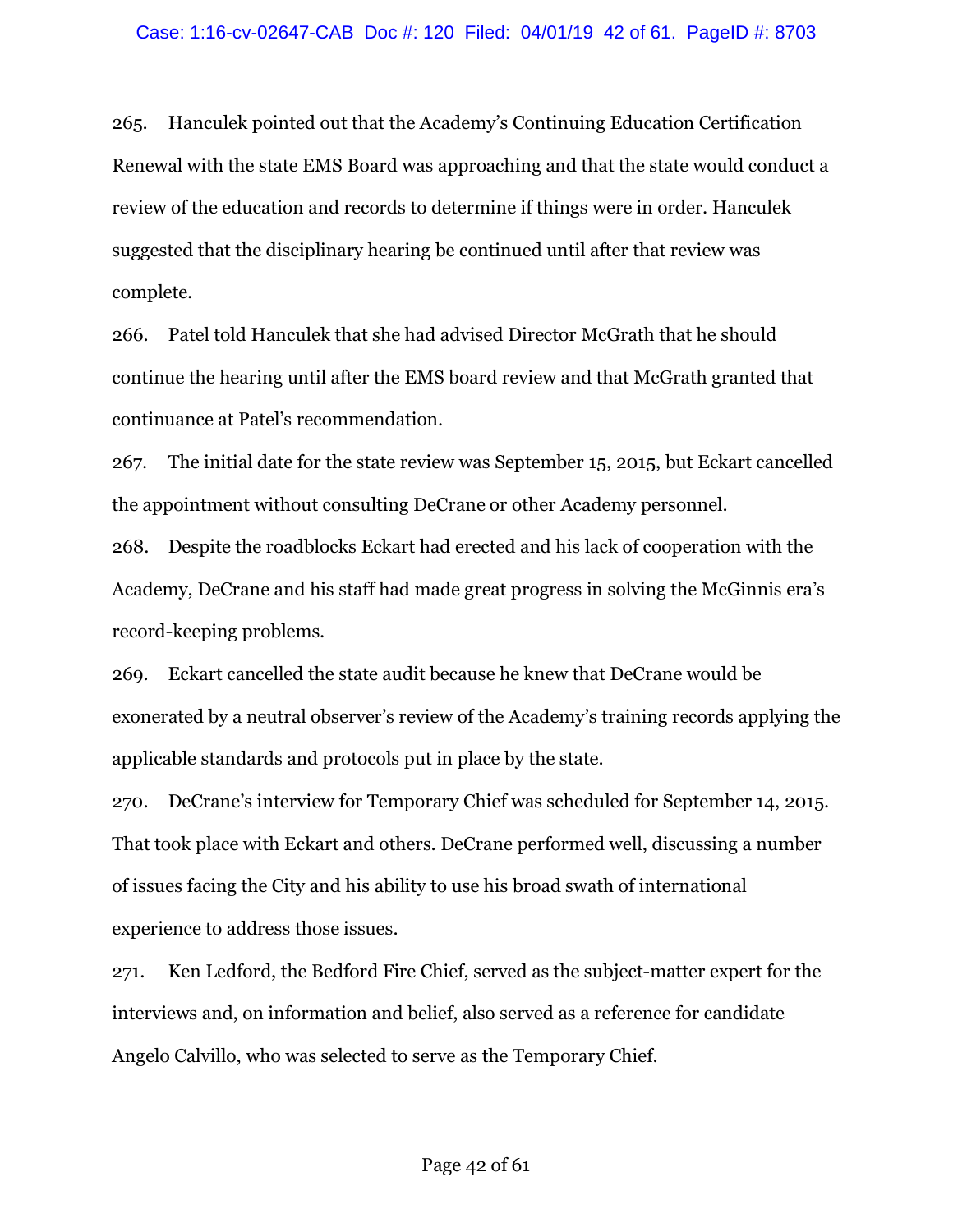272. Eckart was aware that the subject-matter expert for these interviews was a personal reference for Calvillo and took no steps to find an alternative participant to make the process fair and impartial.

273. Anyone who served as a personal or professional reference for one of the candidates in the interview process should not have participated in that process due to a conflict of interest.

# **To undermine DeCrane's chances in the promotion process, Eckart circulates a press release and a report from Votypka purporting to conclude that the false administrative charges against DeCrane are true.**

274. The evening of DeCrane's interview, Eckart released a press release and report from Votypka based on Moore's false allegations claiming there was substantial evidence to support the allegations of wrongdoing by DeCrane and his staff. These were false writings intended to influence one or more public officials in performing their duties.

275. Eckart released this information to the media despite knowing that it was false.

276. Cleveland.com and the *Plain Dealer* covered this story. A Google search for DeCrane's name returns that story as the first hit.

277. In releasing the false charges to the media, Eckart intended to and did portray DeCrane in a false light before the public. Eckart's release of the report was timed to undermine DeCrane's chances at earning the Temporary Chief position and was in retaliation for the McGinnis story, for which Eckart still mistakenly believed DeCrane was responsible.

278. Eckart's release of records regarding the charges against DeCrane to the media without notifying DeCrane violated the collective-bargaining agreement. The Local filed a grievance regarding this violation.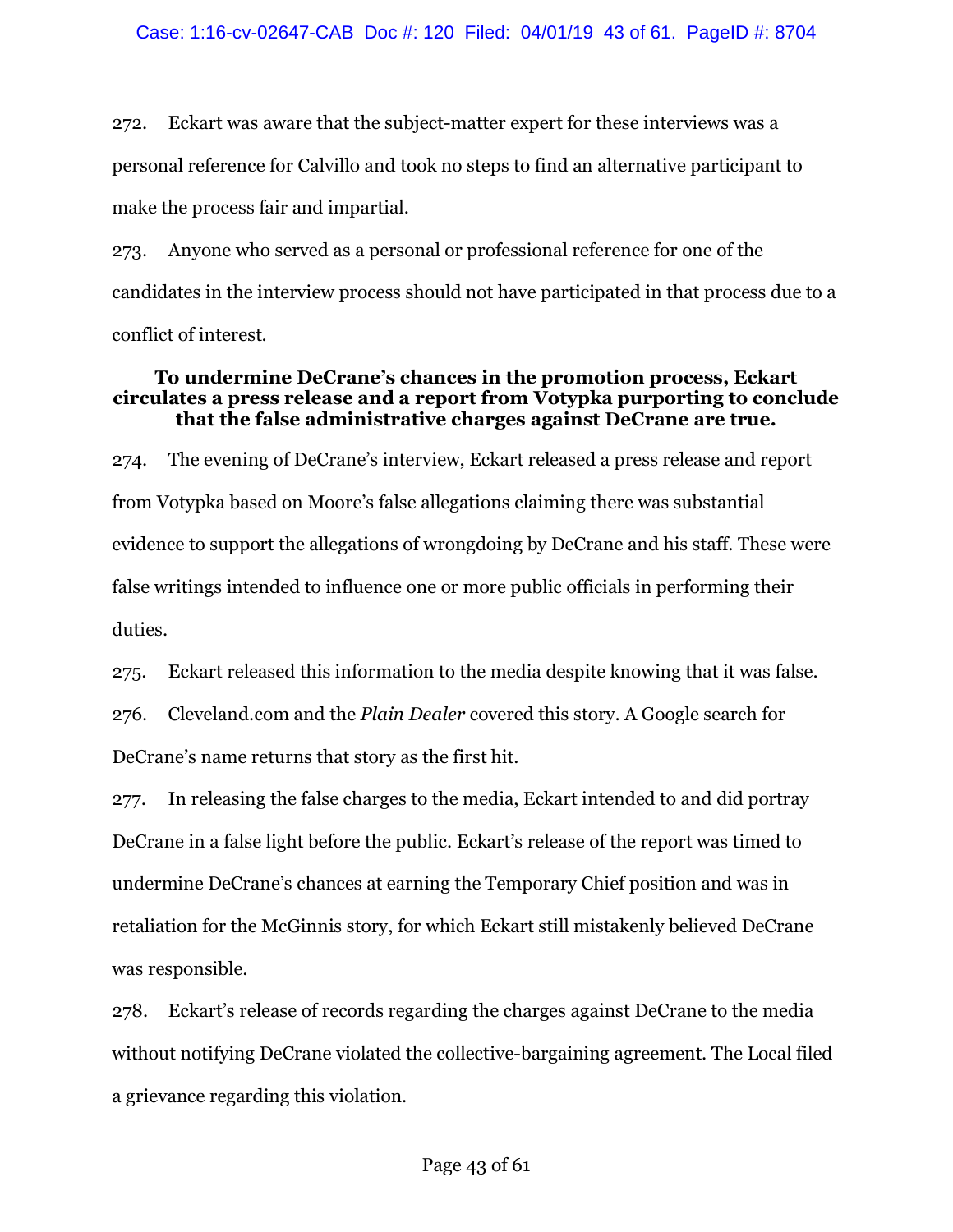279. In response to the grievance, Eckart apologized but said the "coincidence is amazing."

280. Eckart used the word "coincidence" in reference to his earlier conversation with DeCrane where Eckart had emphasized the "coincidence" of DeCrane mentioning McGinnis's lack of training to Eckart six months before media started digging on that story. But unlike DeCrane, Eckart was actually responsible for this leak, which led to DeCrane's public humiliation in an article that remains accessible online and basically accepts that DeCrane was guilty of the charges, which is not true.

281. For more than a year, DeCrane has been living under a cloud of suspicion. The City has taken no steps to move forward with an investigation on these false charges against DeCrane because Eckart knows DeCrane would be formally exonerated. 282. News of these false charges has reached DeCrane's colleagues in the international

fire community who have commented about seeing the report Eckart released.

# **DeCrane is again passed over for the interim and then permanent chief position.**

283. Eckart's animus against DeCrane was obvious to everyone in the Division and impacted how he was treated in the chain of command up to and including the Chief of Division.

284. On October 9, 2015, Angelo Calvillo was sworn in as the Acting Chief.

285. Before becoming Acting Chief, Calvillo had no administrative experience in the Division.

286. On October 12, 2015, Chief Calvillo held a Command Staff meeting and dismissed DeCrane as Acting Chief of Operations, saying Calvillo needed his senior chiefs on the street.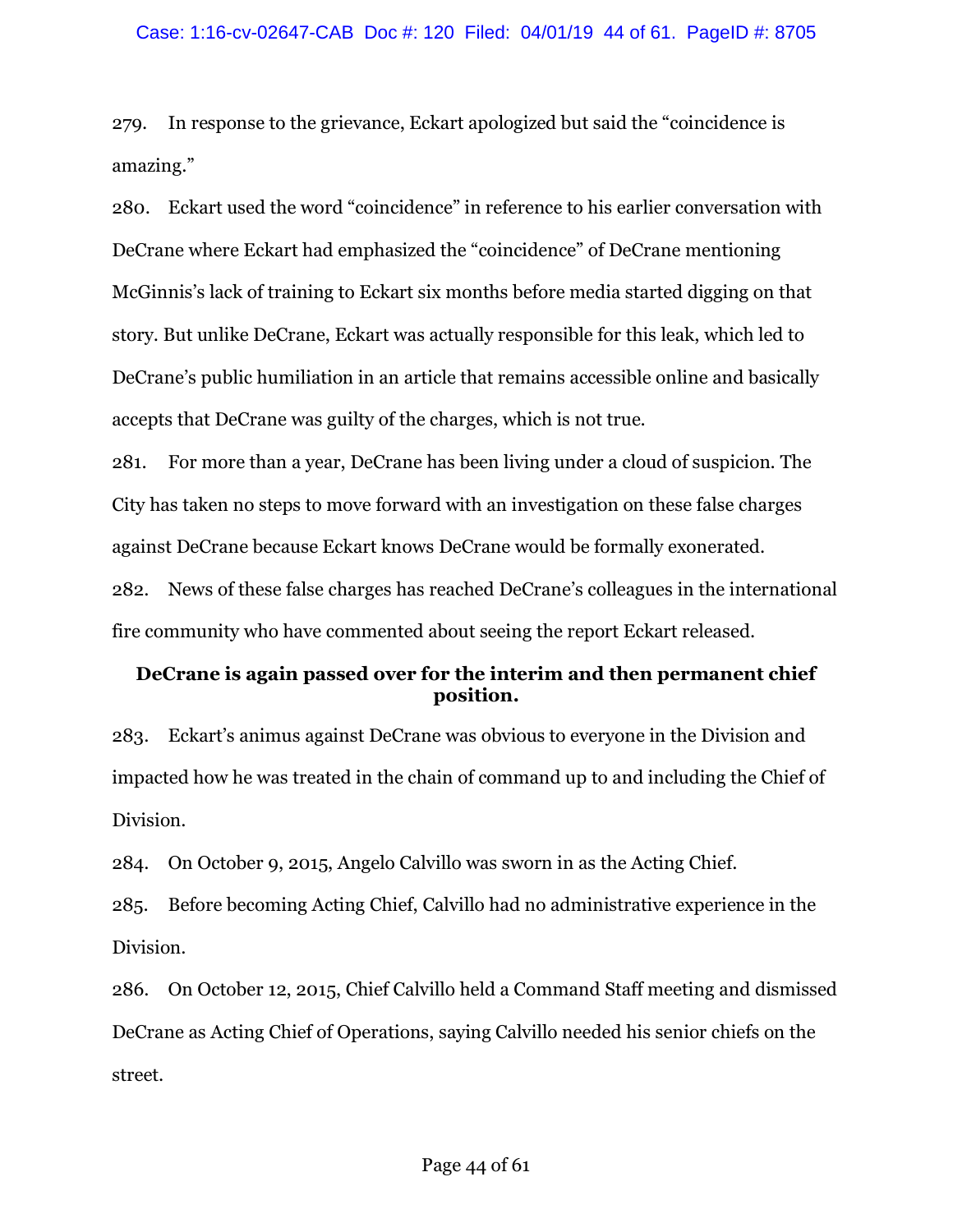287. Mike Odum remained as Executive Officer even though he is senior to DeCrane, so Calvillo's explanation for DeCrane's demotion is pretextual.

288. As of October 19, 2015, DeCrane was supposed to move to Battalion 3, but remained as Acting Chief of Operations stationed at headquarters. Calvillo called DeCrane at home that evening and asked him to stay at headquarters but agree to waive his right to a 28% acting differential pay (to which DeCrane was entitled based on his assignment at headquarters as an Acting Chief). DeCrane declined Calvillo's request that DeCrane take a pay cut yet remain at headquarters.

289. Chief Calvillo was either part of the effort to retaliate against DeCrane, or the understanding that DeCrane was *persona non grata* (based on Eckart's ongoing efforts to undermine and retaliate against DeCrane) had become so widespread that others knew they could gain points with Eckart by attacking DeCrane and did so with aplomb. The City has done nothing to remedy or prevent this custom, policy, and practice.

## **DeCrane is appointed RNC Coordinator for the Division, but steps down after Eckart's ongoing refusal to work with DeCrane undermines DeCrane's ability to perform the duties of that important position effectively.**

290. Before he left for Olmsted Falls, Chief Kelly appointed DeCrane to serve as he Republican National Convention Coordinator for the Division of Fire.

291. DeCrane continued in this position under Chief Calvillo.

292. During the fall and winter of 2015 and into 2016, DeCrane repeatedly requested a meeting with Eckart to discuss Public Safety preparations for the RNC including specific expectations for the Division of Fire, whose effort DeCrane was responsible for coordinating.

293. Eckart did not reply to DeCrane's requests to meet to discuss the RNC preparations.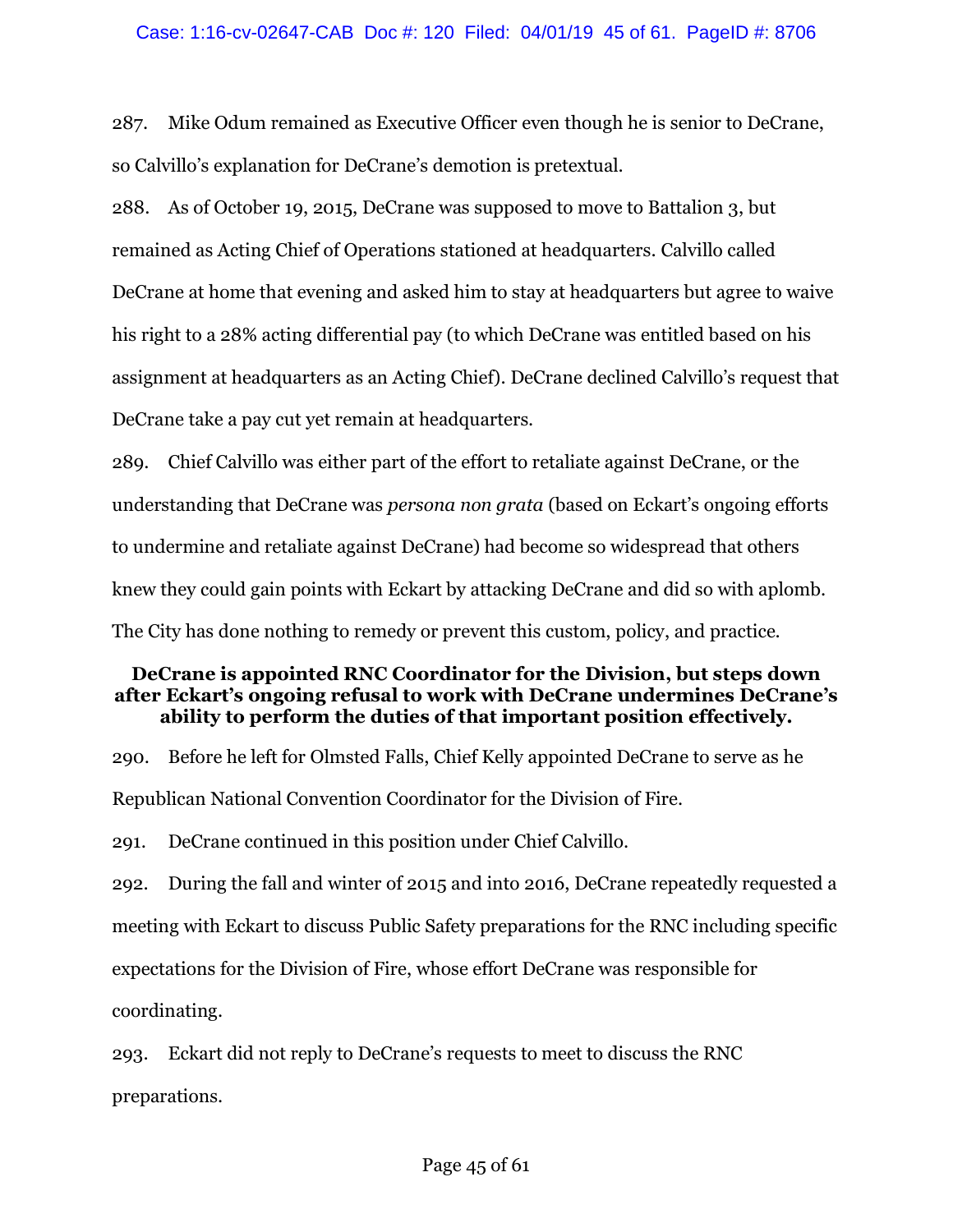### Case: 1:16-cv-02647-CAB Doc #: 120 Filed: 04/01/19 46 of 61. PageID #: 8707

294. Defendant Eckart refused to work cooperatively with DeCrane toward the goal of a safe and successful convention.

295. As part of his duties as the RNC Coordinator, DeCrane requested of Chief Calvillo and Eckart that certain members be assigned to various sub-committees. DeCrane received no response and eventually had to go directly to the Secret Service committee chairs to address these issues.

296. The Chief wanted DeCrane to attend the meetings of training for the RNC that Eckart was hosting. The Division had been sending Lt. Robert Kollar. Eckart continued to exclude DeCrane from communications about discussions and plans for training. When former-Chief Kelly directly informed Eckart that DeCrane would be attending, Eckart cancelled all subsequent meetings.

297. In February 2016, DeCrane, in his capacity as RNC Coordinator for the Division, spoke with Cleveland Division of Police Deputy Chief Ed Tomba regarding Hard Zone vehicle placements for the RNC. Tomba recommended that DeCrane contact Special Agent Rob Rowe with United States Secret Service. When DeCrane followed Tomba's recommendation, Acting Assistant Chief Wayne Naida delivered a message from Calvillo that if DeCrane spoke "out of line" again he would be subjected to formal discipline. 298. Eckart's refusal to work with DeCrane and the ramifications of the City's custom, policy, and practice of accepting that retaliation hampered DeCrane's ability to perform this important role in a way that would reflect well on the City and the Division as Cleveland took the national spotlight.

299. Unable to effectively perform the duties of RNC Coordinator given the retaliation he faced, and concerned about how the petty grievances of those in power might impact the safety of this important event in Cleveland if he continued to receive no cooperation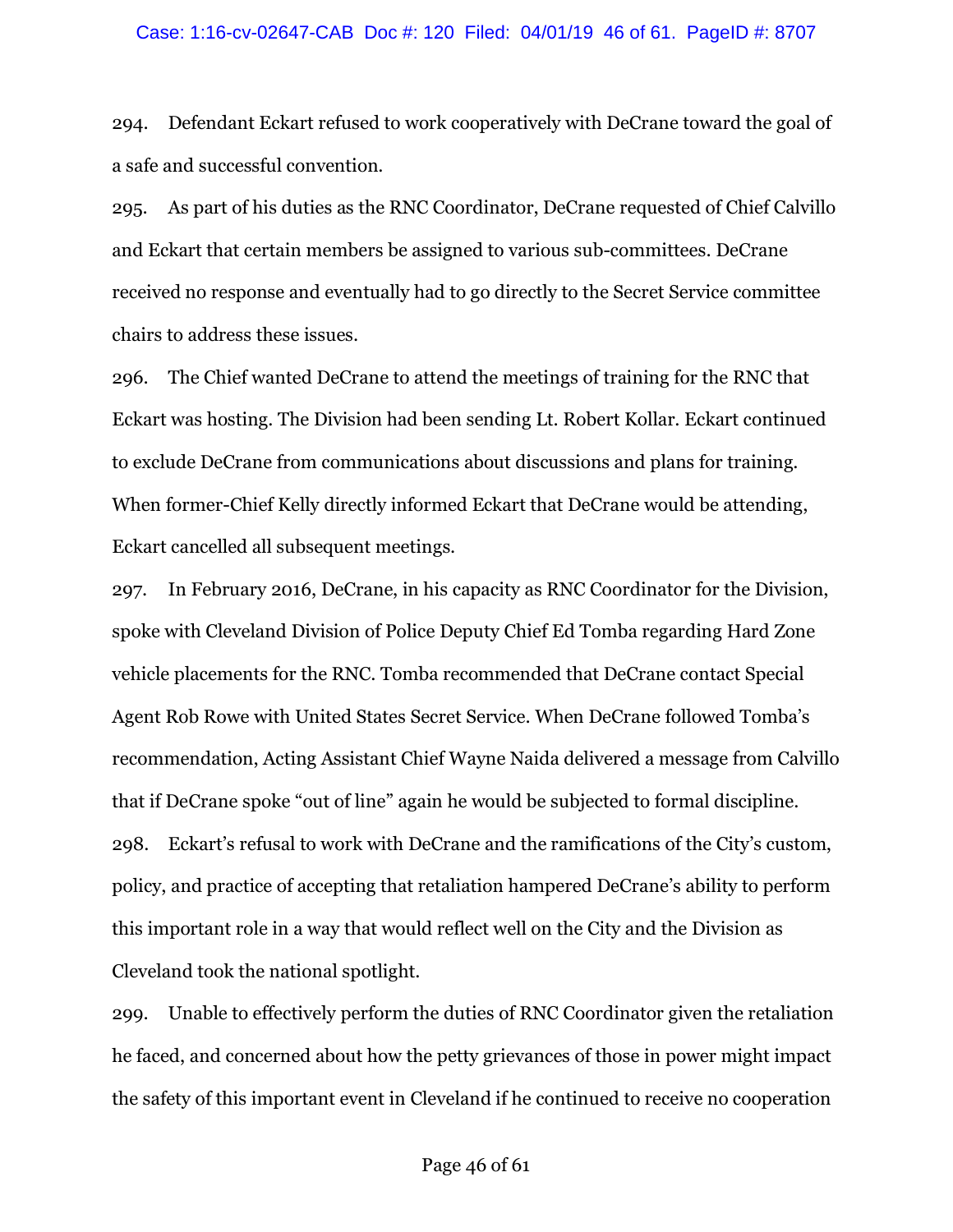### Case: 1:16-cv-02647-CAB Doc #: 120 Filed: 04/01/19 47 of 61. PageID #: 8708

within the Division or Public Safety, on February 29, 2016, DeCrane resigned as the RNC Coordinator for the Division of Fire.

### **Eckart personally handles DeCrane's latest** *Garrity* **hearing**

300. On November 23, 2015, DeCrane was required to attend a *Garrity* hearing.

301. Before the *Garrity* hearing, the union president told DeCrane that Eckart would personally handle this hearing, which Eckart does not typically do.

302. During the hearing, Eckart asked DeCrane general questions about the Academy's record keeping.

303. Also during the *Garrity* hearing, Eckart specifically asked DeCrane a series of pointed questions about Daryl McGinnis's training hours, even though the former chief's hours were not the subject matter of the hearing.

304. McGinnis was the only specific fire fighter about whom Eckart asked DeCrane questions during the *Garrity* hearing on November 23, 2015.

305. Over two years after McGinnis stepped down as fire chief, Eckart remained preoccupied with what DeCrane knew about McGinnis's training and certification deficiencies.

# **The state auditors conduct their review of Academy records—finding "excellence" and calling the Academy a "role model"—but the City fails to resolve the outstanding administrative charges against DeCrane.**

306. The audit by the Ohio Department of Public Safety—Division of EMS had to be scheduled by the end of the year to maintain certification (such reviews take place every three years and are required for the Academy to maintain its certification to provide continuing education to its personnel). It was rescheduled for December 11, 2015. 307. The state auditors did a thorough review of all records and training materials at the Academy.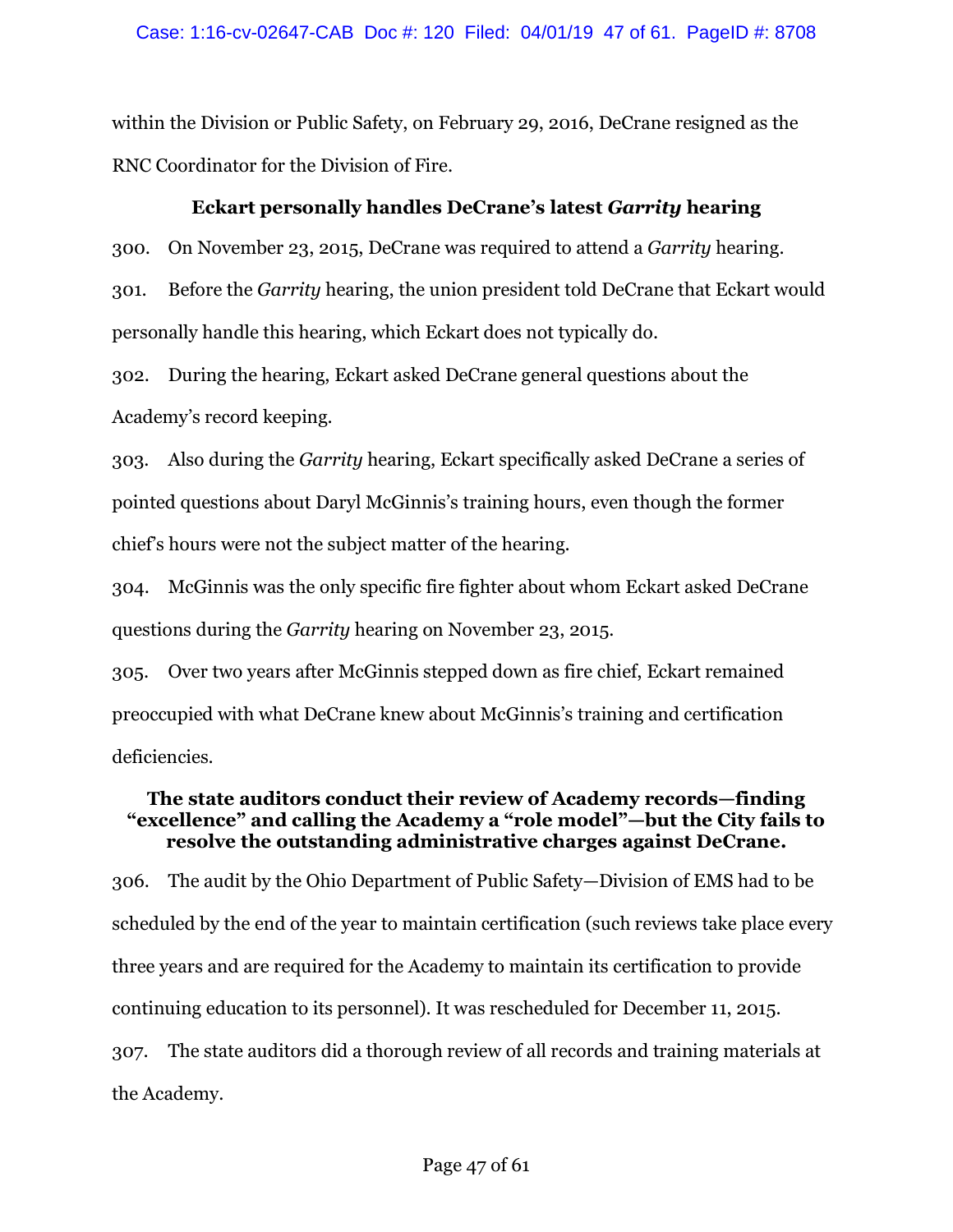### Case: 1:16-cv-02647-CAB Doc #: 120 Filed: 04/01/19 48 of 61. PageID #: 8709

308. During a meeting with the auditors following the review, the auditors indicated that they had received numerous complaints, which, on information and belief, came from Eckart, Votypka, and/or Chumita or others acting at their direction.

309. According to the lead state investigator who audited the Academy's records, DeCrane's tireless work to improve Academy record-keeping practices had been successful. The auditors indicated that they expected to find numerous issues given the number of complaints they had received. But the auditors said they found only excellence and that the Academy was a role model for others to follow. The auditors strongly recommended the Division submit for accreditation.

310. Votypka was also present for this meeting with the auditors. He let slip that he was very familiar with the state office and spoke to them often.

311. The state auditors' issued their official report on December 17, 2015.

312. In the official report, the Division of EMS determined that the Academy properly maintains records under Ohio Administrative Code 4765-7-09(D).

313. In the official report, the Division of EMS determined that the Academy met each of the state requirements for documenting courses.

314. In the official report, the Division of EMS determined that the Academy had not furnished any false, misleading, or incomplete information.

315. In the official report, the Division of EMS stated that the Academy's "[r]ecords are exceptionally well kept and complete."

316. This glowing review of the Academy's record-keeping methods by neutral observers familiar with how these types of files should be maintained was an unequivocal endorsement of DeCrane's progress in solving the Academy's recordkeeping issues from the McGinnis era.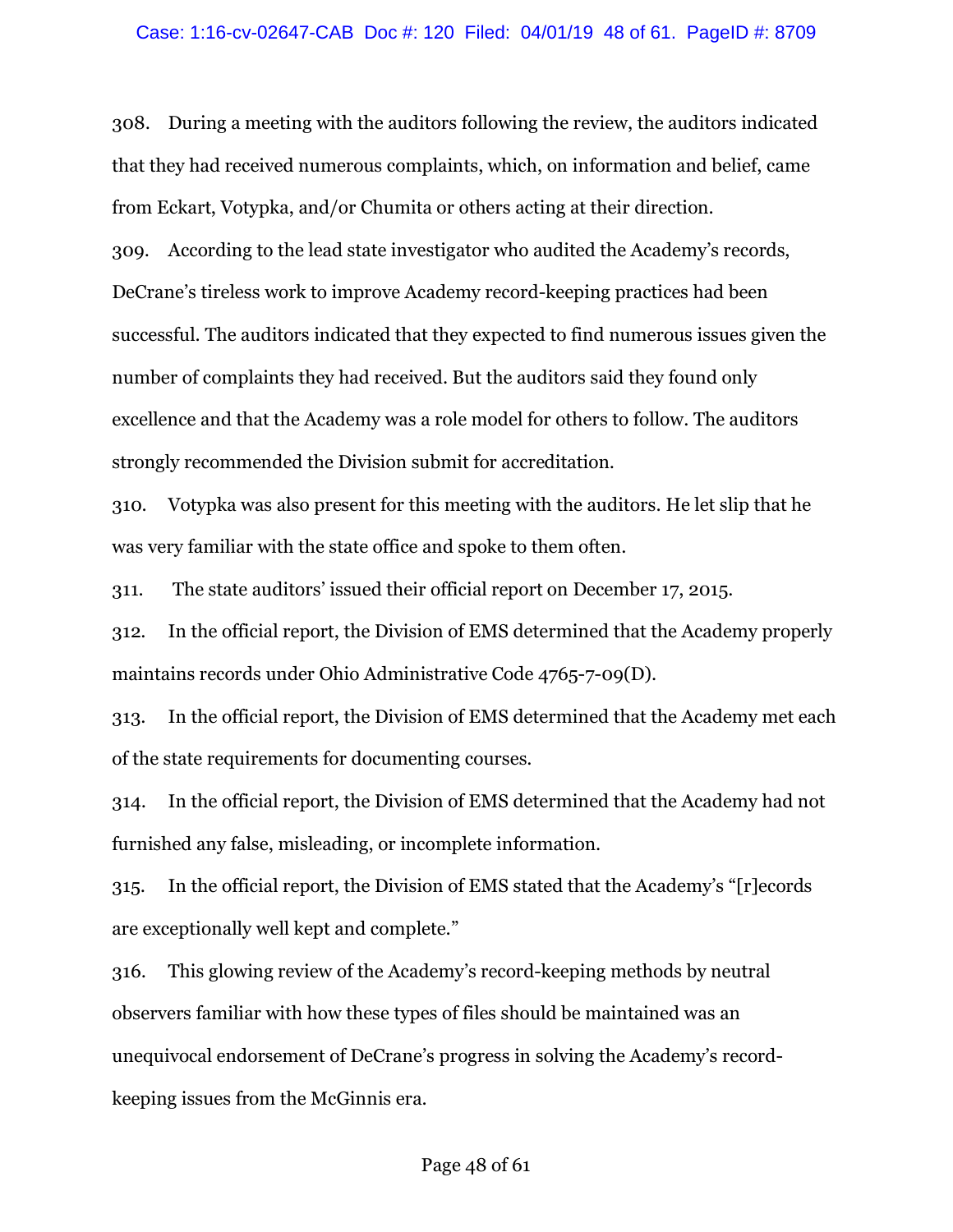317. This official report should have put to rest permanently any question about whether DeCrane had competently performed his duties as head of the Academy in terms of record keeping.

318. This official report should have led to DeCrane being exonerated of the bogus administrative charges Eckart, Votypka, and Chumita had concocted against DeCrane based on Moore's false report and problems with record keeping that existed in past Academy administrations.

319. Despite the state audit report lauding the Academy's record keeping under DeCrane, the charges against him have remained unaddressed and unresolved months after the report's release.

320. The outstanding charges and negative publicity have continued to be a source of embarrassment for DeCrane as he travels nationally and internationally to present firetraining courses and at various industry conferences and events.

321. Because the administrative charges remain unresolved, DeCrane is not eligible for rehire within the Division.

### **The City again fails to promote DeCrane to Chief of Division.**

322. In March 2016, DeCrane again interviewed for the chief position. Again, Eckart was in charge of the process and led the interviews.

323. After a short interview, Eckart placed DeCrane third out of three.

324. Unlike the other two candidates, DeCrane was not given the opportunity to meet with Mayor Jackson as part of the promotion process.

325. As had been the case in the previous rounds of promotional interviews, Eckart predetermined DeCrane's failure.

326. On April 6, 2016, Acting Chief Calvillo was appointed Chief of Division.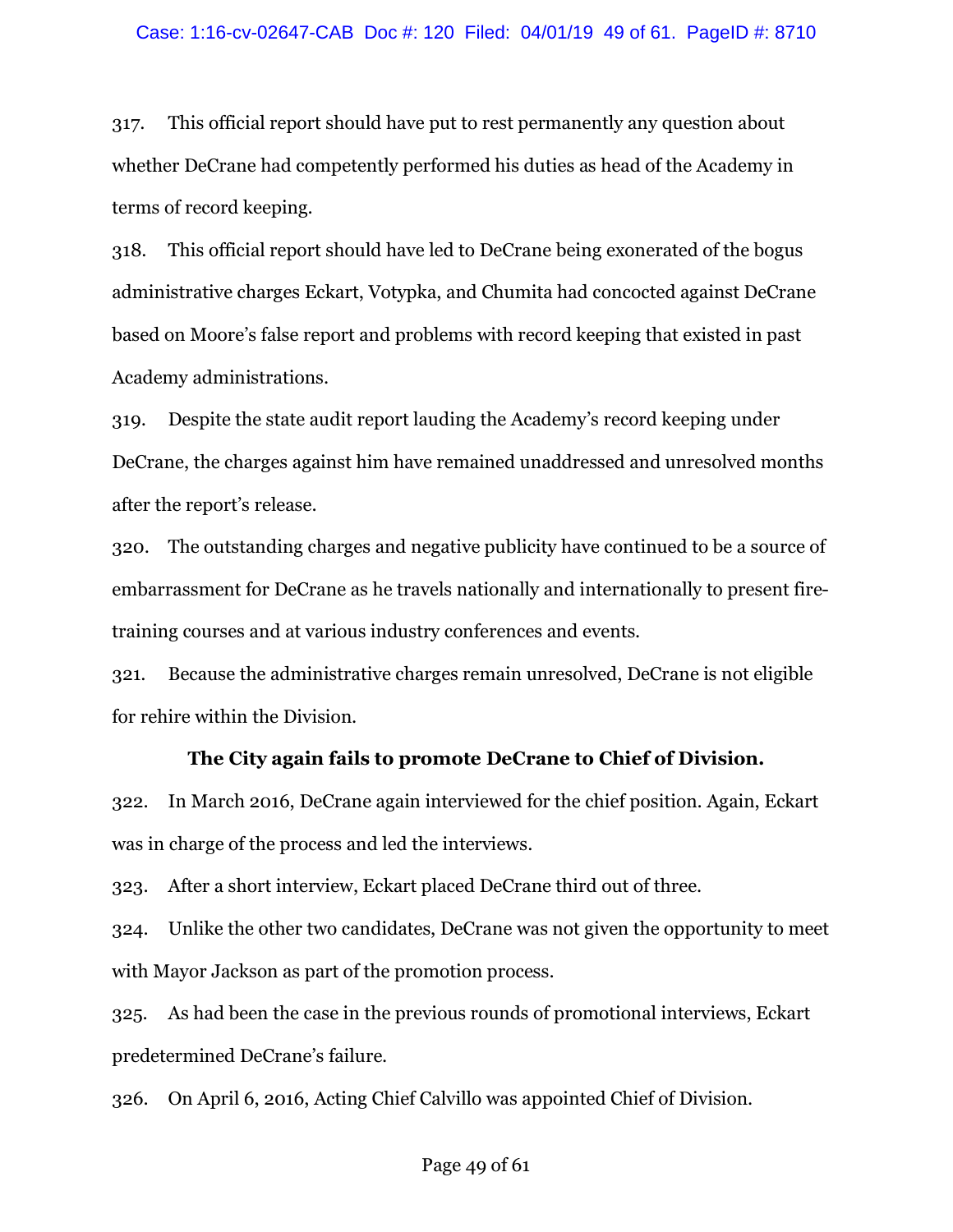# **DeCrane reached his limit and retired.**

327. Unable to bear the retaliation any longer, DeCrane was left with no choice but to leave his employment.

328. No one could endure the widespread and systemic retaliation that DeCrane endured without sustaining significant emotional turmoil.

329. DeCrane experienced serious physical and mental distress as a result of the retaliation Eckart engaged in and prompted and encouraged in others as well as the City's failure to correct or remedy the retaliation despite DeCrane's repeated complaints about Eckart's vendetta.

330. No one could be expected to endure the treatment that DeCrane endured and continue in his employment.

331. DeCrane retired as of September 11, 2016.

332. DeCrane had not planned to retire from his employment for many years and had hoped and expected to become Chief of Division.

333. Because of the early retirement into which DeCrane was pressured by the retaliation, he will not receive the fixed-annuity benefit (known colloquially as the "drop") available for Division of Fire employees who work past their earliest retirement eligibility, which DeCrane had every intention of doing.

# **Even DeCrane's retirement did not stop the retaliation: as a parting shot, Chief Calvillo shuts down DeCrane's "last-day" party.**

334. Traditionally, when members retire the Division, their station hosts an informal get-together where members and their families can come say goodbye and pay their respects to their departing colleagues. These events typically involve food and nonalcoholic refreshments and are referred to as a "last day."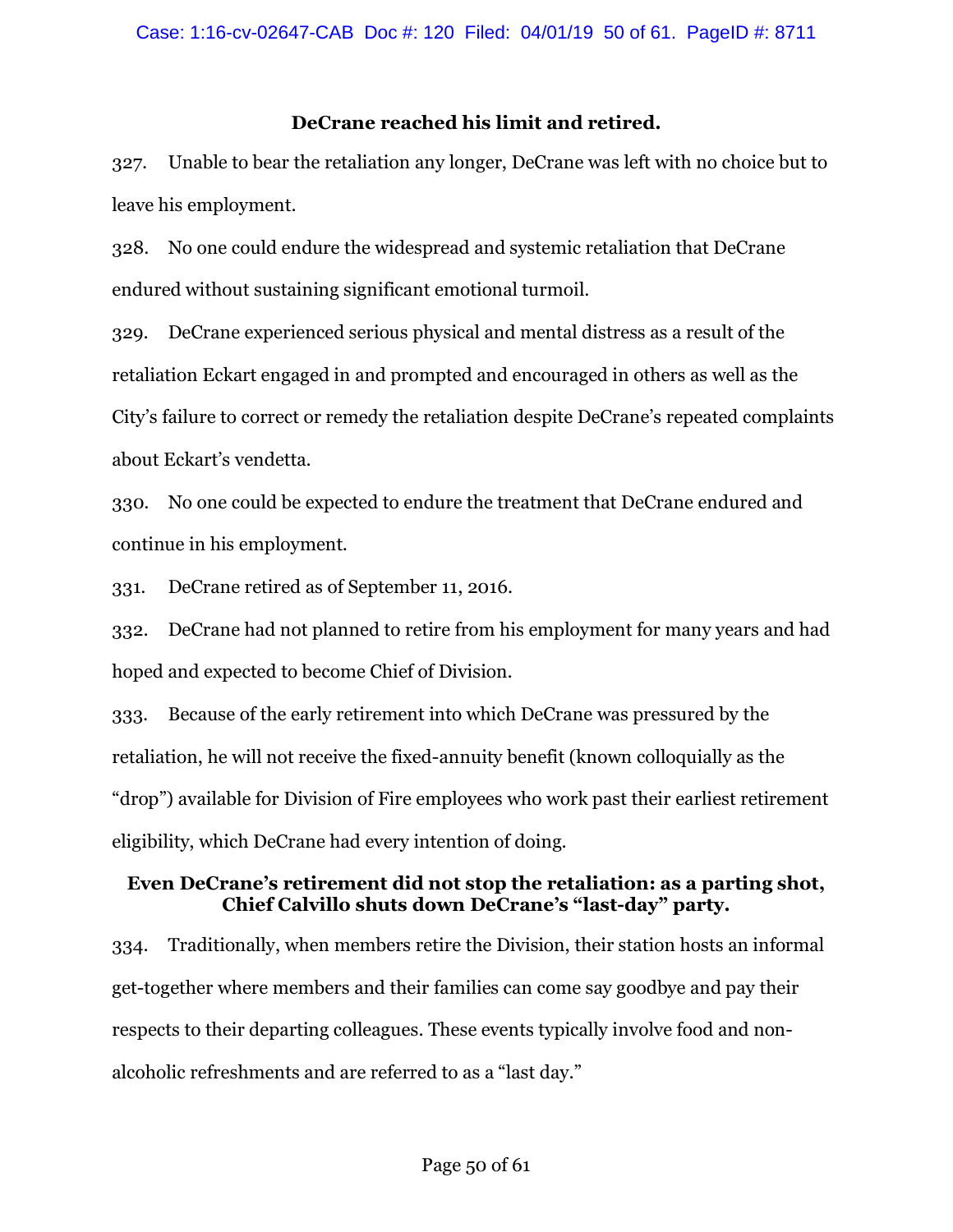335. In honor of DeCrane's retirement on Sunday, September 11, 2016, his staff at the fire station sent an email and a message over the Vocal Alarm that they would be gathering for his last day from 1:00–5:00 p.m. Some members bought food, set up tables and chairs, and some families came in to honor DeCrane's service.

336. At about 1:10, Chief Calvillo came to the station and demanded to know who approved the gathering, who organized it, who ordered the food, etc.

337. Calvillo made no effort to socialize with any of the assembled members or their families.

338. Calvillo had no words of congratulations or farewell for DeCrane on his retirement.

339. After his brief appearance at DeCrane's last day, Calvillo placed a phone call to the acting Assistant Chief on duty—Bob Smith—and ordered him to shut down DeCrane's last day event. Calvillo made two calls to Smith screaming at him to shut down DeCrane's last day.

340. Smith followed Calvillo's order to shut down DeCrane's last day.

341. Calvillo's actions were unprecedented and intended to retaliate against DeCrane.

342. No Cleveland fire fighter has ever been denied a "last day."

343. The previous day, Battalion Chief John McKenna had a last-day gathering that was not pre-approved by Calvillo and it took place without incident.

344. But DeCrane's last day was abruptly curtailed as a final departing act of retaliation.

345. Calvillo's actions were intended to humiliate and punish DeCrane on his way out the door and to send a message to all members of the Division.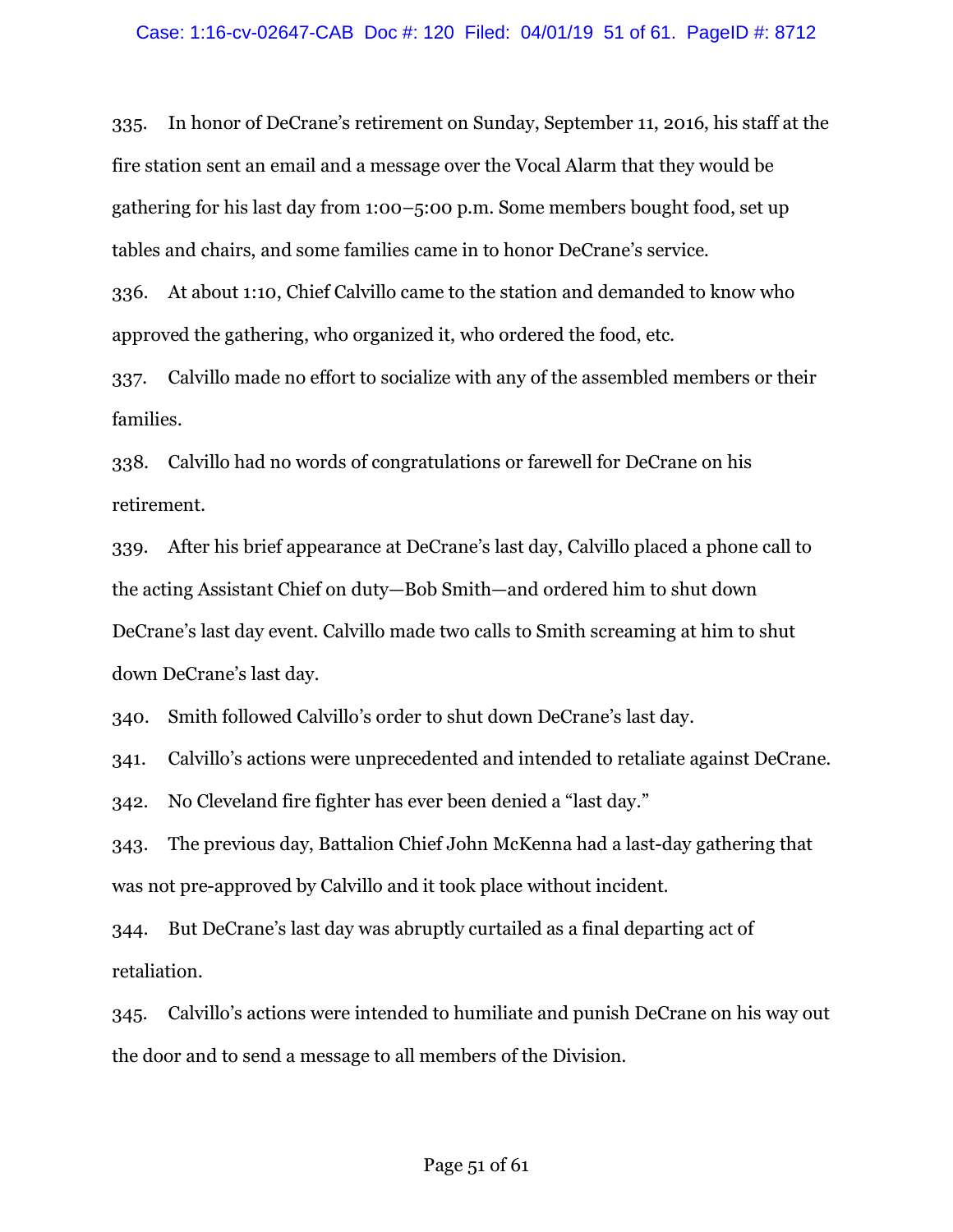# **The City finally dismisses the bogus administrative charges after DeCrane files this federal lawsuit**

346. DeCrane filed this suit on October 31, 2016.

347. In early December, DeCrane offered to volunteer to teach fire behavior, ventilation, and building construction for the incoming cadet class scheduled to begin at the Fire Training Academy in January. DeCrane is a subject-matter expert on each of these topics.

348. On December 7, 2016, the City dismissed the pending administrative charges from 2015 against DeCrane and Corrigan.

349. The City did not bother to notify DeCrane personally that the administrative charges against him were dismissed. No one at the City communicated this dismissal to him.

350. DeCrane learned that the administrative charges were finally dismissed after Eckart sent a letter to Local 93 President Tim Corcoran on December 7, 2016.

351. In Eckart's letter to Corcoran on December 7, 2016, Eckart acknowledged that "the files and documents were well maintained" at the Fire Training Academy.

352. With his letter to Corcoran on December 7, 2016, Eckart provided records that demonstrate that the OIC's investigation was completed *more than a year ago* with the recommendation that the Safety Director dispose of the charges.

353. The City failed to dispose of the administrative charges against DeCrane until after DeCrane filed his federal lawsuit claiming the charges were baseless and retaliatory.

354. The records Eckart provided with his letter to Corcoran on December 7, 2016 include a December 17, 2015 memorandum to Eckart from Votypka where Votypka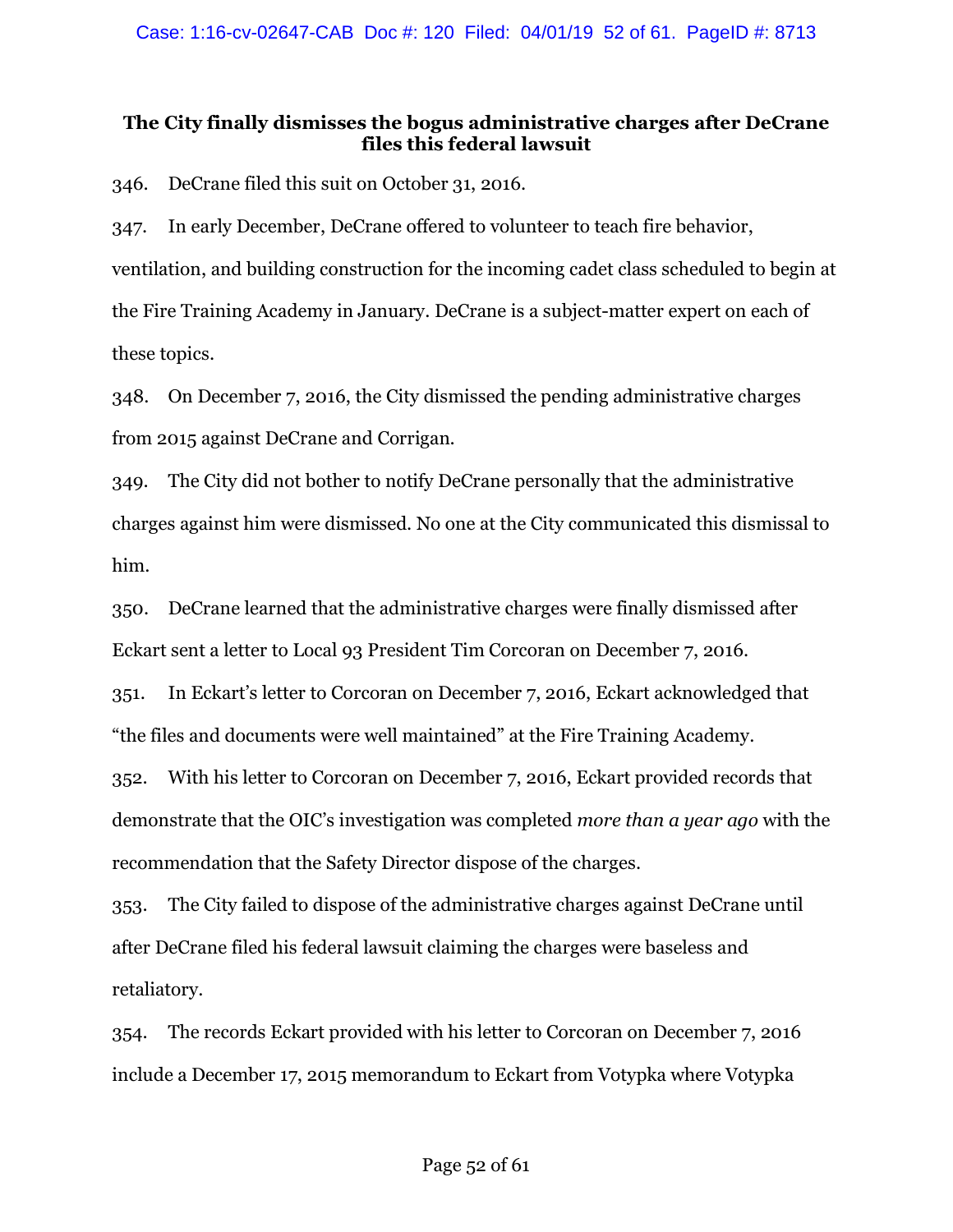### Case: 1:16-cv-02647-CAB Doc #: 120 Filed: 04/01/19 53 of 61. PageID #: 8714

acknowledged that "[t]he two specific complaints of wrongdoing involving intentional acts or omissions by BC DeCrane and Cpt. Corrigan could not be substantiated." 355. The City dismissed the charges because it was unable to justify continuing to maintain them without a scintilla of evidence that DeCrane had engaged in any wrongdoing, which Votypka had concluded nearly a year earlier in his December 17, 2015 memo to Eckart.

356. The December 17, 2015 memorandum from Votypka to Eckart specifically reports that the EMS Board auditors stated the following regarding that Fire Training Academy: "the files and documents were very good, well maintained, and above and beyond what was expected" and "FTA would be an excellent site for a charter and accreditation." 357. The December 17, 2015 memorandum from Votypka to Eckart indicates that "[a]ll the problems and deficiencies of the FTA seems to be corrected." Votypka recommended that "the charges be disposed of as the Safety Director determines." 358. Despite Votypka's December 17, 2015 memo recommending that the pending administrative charges be disposed of, Eckart and the City failed to take steps to conclude the investigation or make a final disposition of those charges for nearly a year. 359. The City had no valid reason to delay concluding the investigation or final disposition of the administrative charges against DeCrane or Corrigan from December 17, 2015 until December 7, 2016.

360. In total, the now-dismissed administrative charges were pending against DeCrane from July 14, 2015 until December 7, 2016.

361. The City did not make any effort to publicize the dismissal of the administrative charges against DeCrane described above.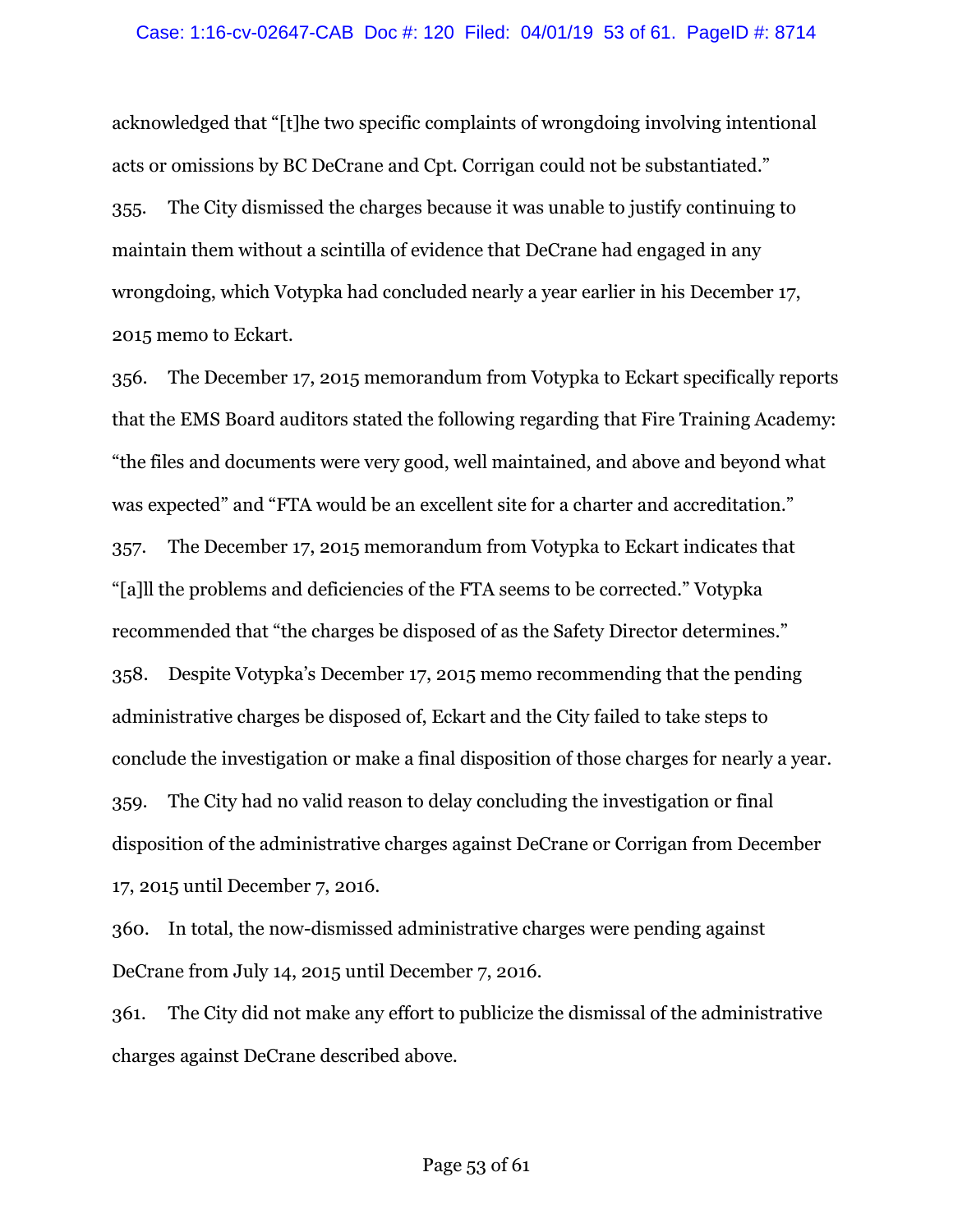362. The delay in concluding the investigation and disposing of the administrative charges against DeCrane and Corrigan was retaliatory.

363. Had DeCrane not filed this federal lawsuit, the false administrative charges would still be pending against him.

364. In a certified letter dated December 13, 2016, Safety Director McGrath rejected DeCrane's offer to volunteer to teach fire behavior, ventilation, and building

construction to the incoming cadet class.

# **FIRST CLAIM FIRST AND FOURTEENTH AMENDMENT RETALIATION UNDER 42 U.S.C. § 1983 AGAINST ALL DEFENDANTS**

365. DeCrane incorporates all previous allegations.

366. Eckart, Votypka, and Chumita and others acting on the City's behalf regarded

DeCrane as having engaged in protected conduct as described above.

367. Eckart, Votypka, and Chumita and others acting on the City's behalf took adverse

actions against DeCrane that would deter a person of ordinary firmness from engaging

in the protected conduct.

368. The retaliation included, but is not limited to, the following acts:

- a. failing to promote DeCrane when he was the most-qualified candidate in various rounds of chief and assistant-chief interviews (both acting and permanent);
- b. trying to outsource the Academy's activities;
- c. failing to provide the necessary resources for DeCrane to efficiently solve the Academy's record-keeping issues from McGinnis's era;
- d. concocting false administrative charges against DeCrane about Academy record keeping;
- e. scheming to bring false criminal charges against him about Academy record keeping;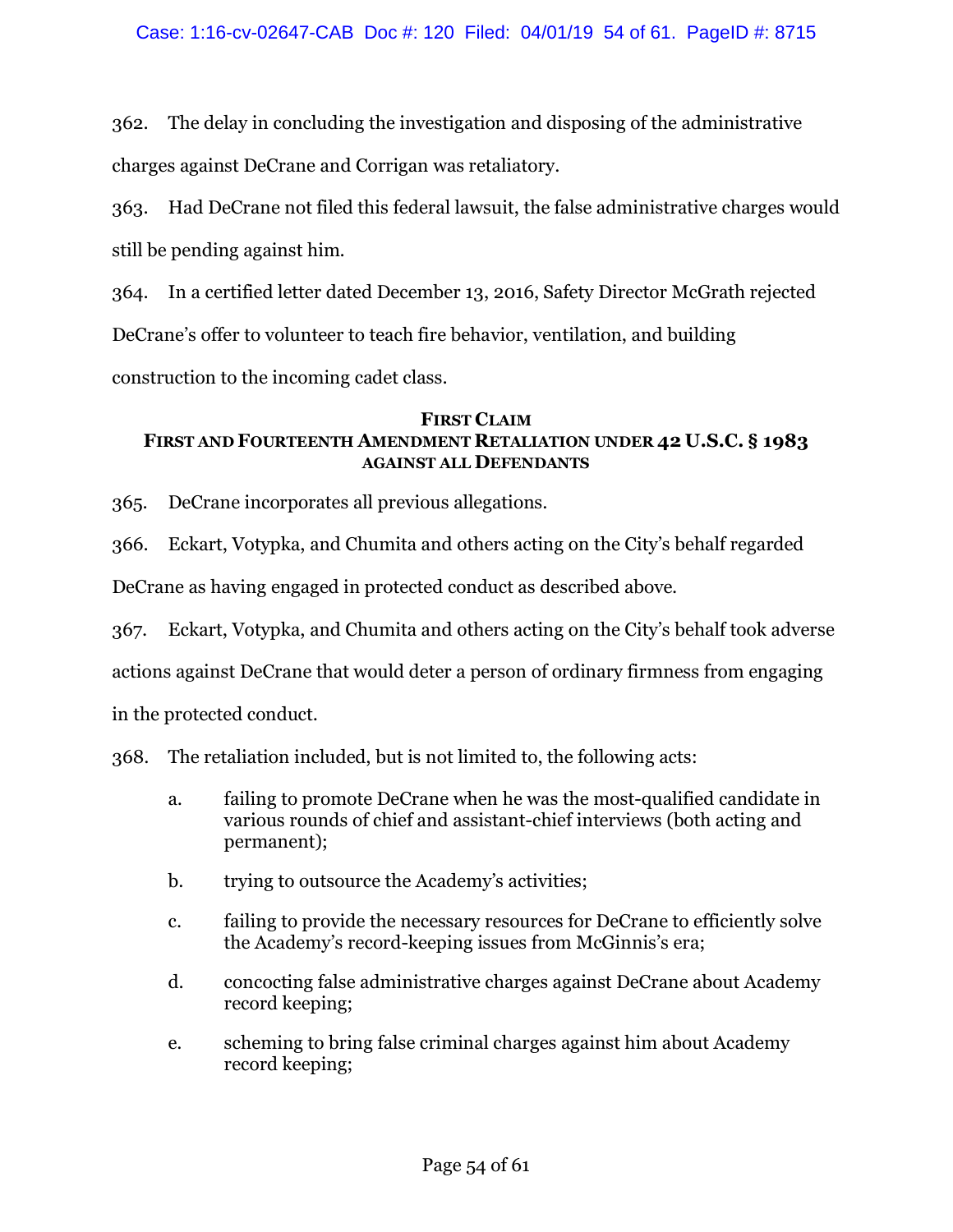- f. delaying the state EMS board audit that would determine that the Academy's records were "exceptionally well kept and complete;"
- g. failing to formally clear DeCrane on the administrative charges once the state audit found the Academy's records in good order;
- h. failing to formally clear DeCrane on the administrative charges after the OIC's December 17, 2015 memo found that Moore's specific complaints of intentional wrongdoing against DeCrane and Corrigan could not be substantiated;
- i. failing to formally clear DeCrane on the administrative charges until after he filed this federal lawsuit;
- j. releasing false information about him to the media purporting to find him guilty of the false charges;
- k. refusing to respond to DeCrane's emails or removing him from group emails regarding City business;
- l. refusing to meet with DeCrane about City business;
- m. seizing the Academy's training records;
- n. failing to preserve evidence that DeCrane could use to prove his claims; and
- o. otherwise trying to damage his reputation and career.

369. These adverse actions were motivated by the belief that DeCrane engaged in protected conduct.

370. As of at least 2012, it was clearly established that a public official violated an employee's constitutional right to free speech by retaliating against the employee for engaging in protected speech. Any reasonable public official would have known this during the time of the events detailed in this complaint.

371. Eckart is a sufficiently empowered City official that his acts constitute the customs, policies, and practices of the City.

372. DeCrane complained about the retaliation to Eckart's supervisor, Safety Director McGrath, but he took no steps to end Eckart's vendetta or even investigate DeCrane's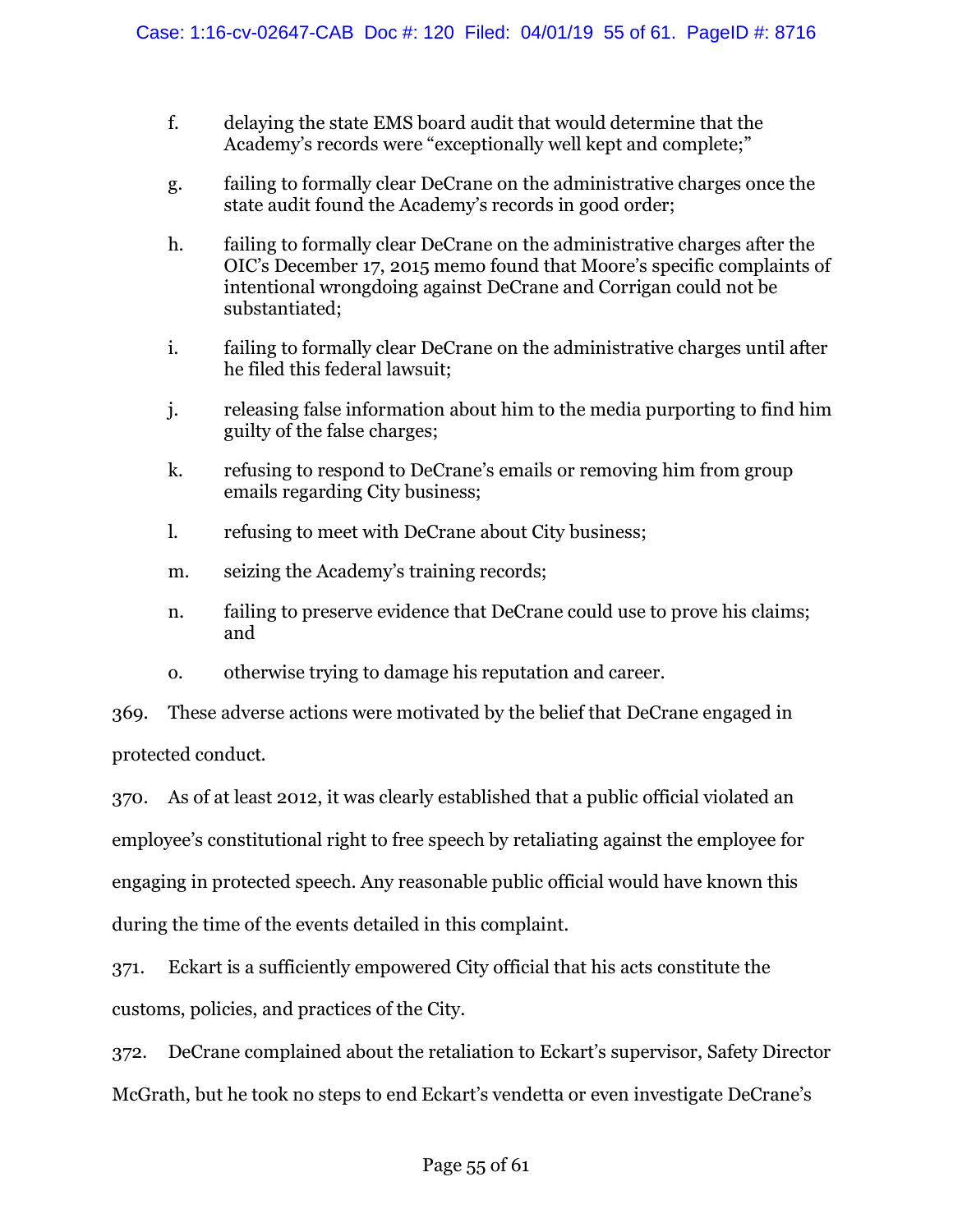### Case: 1:16-cv-02647-CAB Doc #: 120 Filed: 04/01/19 56 of 61. PageID #: 8717

complaints. Neither did Chief Kelly when DeCrane complained to him. Assistant Director Hennessey likewise failed to intervene. As such, these City officials approved, endorsed, and adopted the custom, policy, and practice of retaliating against DeCrane and Eckart's policy became the City's policy (both because Eckart implemented it and because no one took steps to change or remedy it once they were put on notice of Eckart's unconstitutional conduct).

373. As a direct and proximate result of this unlawful campaign of retaliation that the City endorsed and adopted as its own unwritten municipal policy, DeCrane has suffered and will continue to suffer economic and non-economic damages for which Defendants are liable including, but not limited to, pain and suffering, loss of salary, wages, and benefits, and other privileges and conditions of employment.

374. The individual Defendants intentionally, maliciously, wantonly, recklessly, and maliciously violated the First and Fourteenth Amendments of the United States Constitution.

375. Defendants are liable to DeCrane for economic and non-economic compensatory damages, back pay, front pay, fringe benefits, attorneys' fees and costs, witness fees, expert fees, and any additional legal or equitable relief that this Court deems appropriate.

376. Defendants Eckart, Votypka, and Chumita are liable for punitive damages based on their intentional, wanton, or reckless behavior.

### **SECOND CLAIM FALSE LIGHT INVASION OF PRIVACY AGAINST DEFENDANT ECKART**

377. DeCrane incorporates all previous allegations.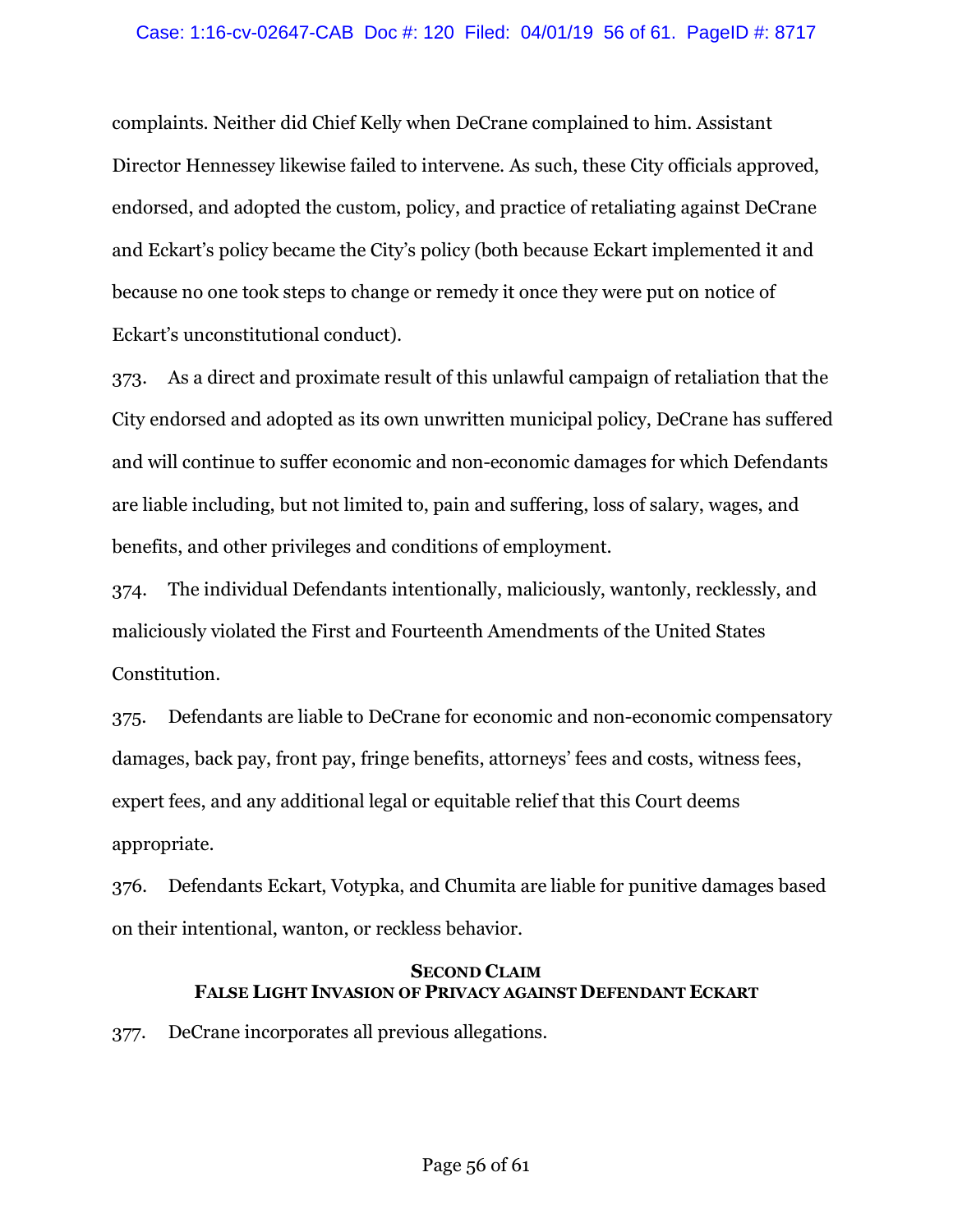### Case: 1:16-cv-02647-CAB Doc #: 120 Filed: 04/01/19 57 of 61. PageID #: 8718

378. As a result of Defendant Eckart's vendetta against DeCrane, which included bogus administrative charges that Eckart knew to be false (and that Eckart took steps to publicly circulate in the media) DeCrane was placed in a false light before the public.

379. As a result of Defendant Eckart's lollygagging about bringing the false charges to a prompt resolution, Defendant Eckart has forced DeCrane to remain in this false light for more than a year.

380. Being accused of criminal mishandling of one's work responsibilities or falsifying public records would be highly offensive to a reasonable person.

381. Defendant Eckart had knowledge of or acted with reckless disregard of the falsity of the charges against DeCrane and the false light in which public disclosure of those charges would place him.

382. As a direct and proximate result of Defendant Eckart's unlawful conduct, DeCrane has suffered and will continue to suffer economic and non-economic damages for which Defendant Eckart is liable including, but not limited to, pain and suffering, loss of salary, wages, and benefits, and other privileges and conditions of employment. 383. Defendant Eckart intentionally, maliciously, wantonly, recklessly, and maliciously invaded DeCrane's privacy by portraying him in a false light. 384. Defendant Eckart, in both his personal and official capacities, is liable to DeCrane

for economic and non-economic compensatory damages, punitive damages, back pay, front pay, fringe benefits, attorneys' fees and costs, witness fees, expert fees, and any additional legal or equitable relief that this Court deems appropriate.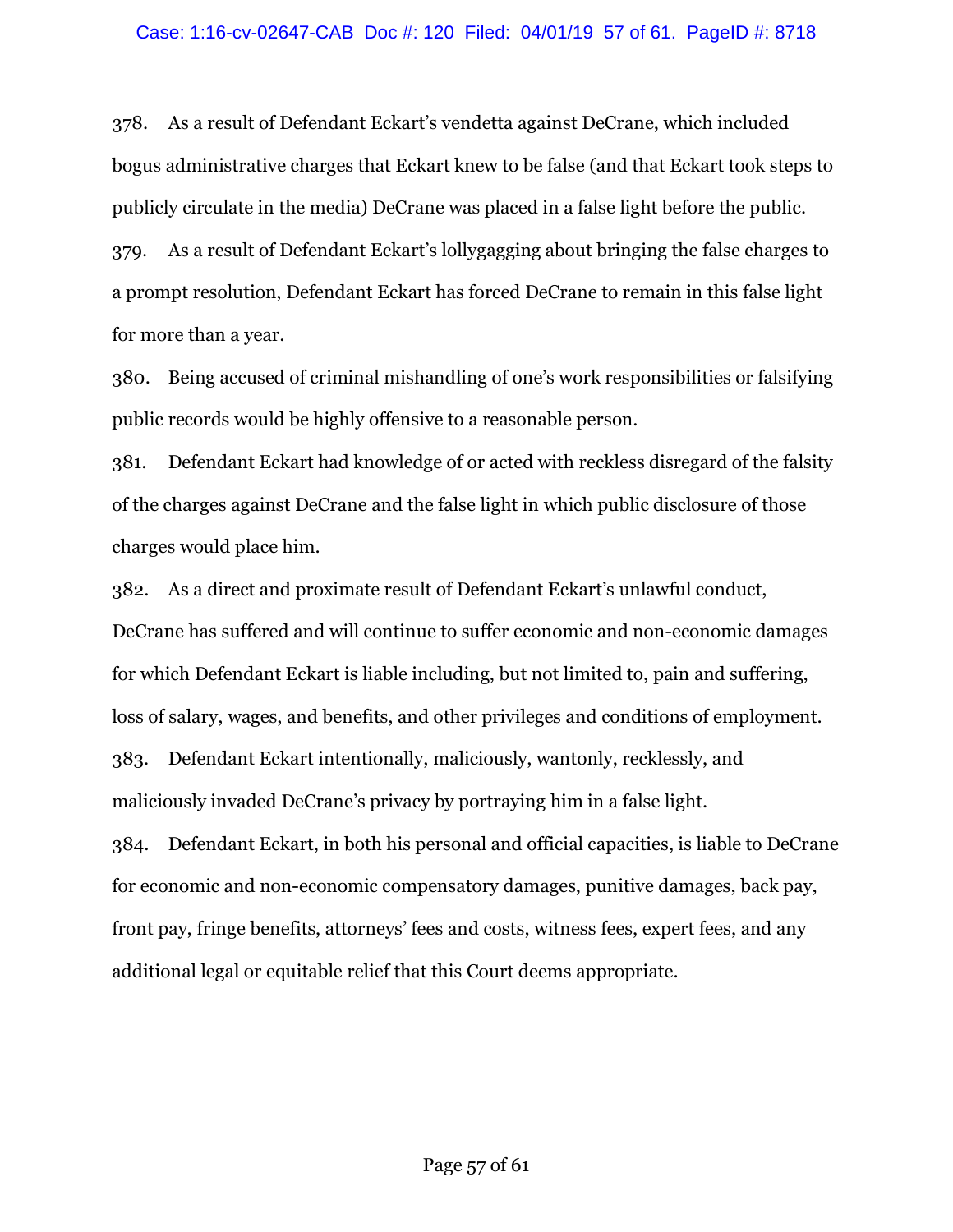### **THIRD CLAIM**

## **INTIMIDATION (USING MATERIALLY FALSE OR FRAUDULENT WRITINGS TO ATTEMPT TO HINDER PUBLIC SERVANTS) UNDER OHIO REV. CODE § 2921.03(A) AND (C) AGAINST DEFENDANTS ECKART, VOTYPKA, AND CHUMITA**

385. DeCrane incorporates all previous allegations.

386. Defendants Eckart, Votypka, and Chumita created and/or used one or more materially false or fraudulent writings with malicious purpose in bad faith to attempt to hinder a public servant in the discharge of his duty.

387. The materially false or fraudulent writings that these defendants used include Larry Moore's Form-10s from January 12, 2015 asserting that DeCrane had asked Captain Corrigan to ask Moore to enter certain information in a database, the April 2015 memo from Votypka to Eckart recommending administrative charges, the administrative charges themselves, Votypka's report regarding the charges that Eckart released to the media on the day of DeCrane's interview for Temporary Chief, and the press release that accompanied it.

388. These records were intended to destroy DeCrane's career, prevent him from being promoted any further up the chain of command, and subject him to unwarranted discipline as a public employee.

389. Defendants Eckart, Votypka, and Chumita are liable to DeCrane for the injury and loss he suffered as a result of bad-faith use of materially false or fraudulent writings. 390. Defendants Eckart, Votypka, and Chumita intentionally, maliciously, wantonly, recklessly, and maliciously violated Ohio Rev. Code § 2921.03(A) and (C) and are accordingly liable to DeCrane for punitive damages.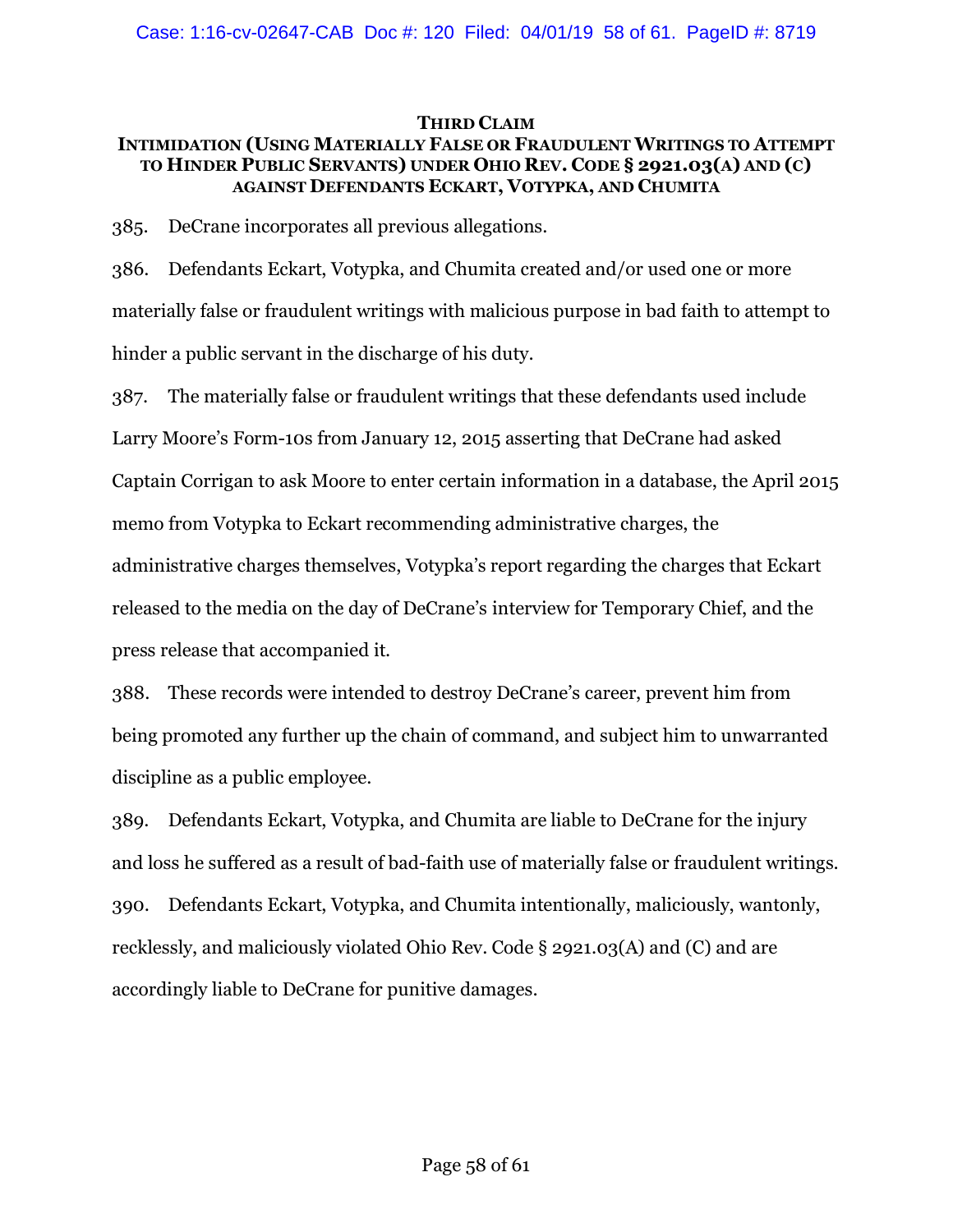391. Defendants Eckart, Votypka, and Chumita are also liable to DeCrane for reasonable attorneys' fees, court costs, and other expenses incurred as a result of prosecuting this civil action.

### **FOURTH CLAIM**

# **CIVIL LIABILITY FOR CRIMINAL ACTS UNDER OHIO REV. CODE § 2307.60(A)(1) AGAINST DEFENDANTS ECKART, VOTYPKA, AND CHUMITA**

392. DeCrane incorporates all previous allegations.

393. As described above, Defendants Eckart, Votypka, and Chumita committed criminal acts, including but not limited to intimidation in violation of Ohio Rev. Code § 2921.03(A), which constitutes a third-degree felony under Ohio Rev. Code § 2921.03(B). 394. As a result of Defendants' criminal acts, DeCrane suffered injuries and losses to

his person and property.

395. Defendants Eckart, Votypka, and Chumita are liable to DeCrane for reasonable attorneys' fees, court costs, and other expenses incurred in maintaining this civil action.

396. Defendants Eckart, Votypka, and Chumita intentionally, maliciously, wantonly,

recklessly, and maliciously engaged in criminal acts are accordingly liable for punitive damages.

# **PRAYER FOR RELIEF**

For the reasons stated above, DeCrane respectfully requests the following relief from the Court:

- A. Declare that Defendants' acts and conduct constitute violations of the First and Fourteenth Amendments;
- B. Declare that the City is vicariously liable for its employees' acts described above based on the City's custom, policy, and practice of retaliating, permitting retaliation, endorsing retaliation, and/or failing to remedy retaliation against DeCrane;
- C. Enter judgment in DeCrane's favor on all claims for relief;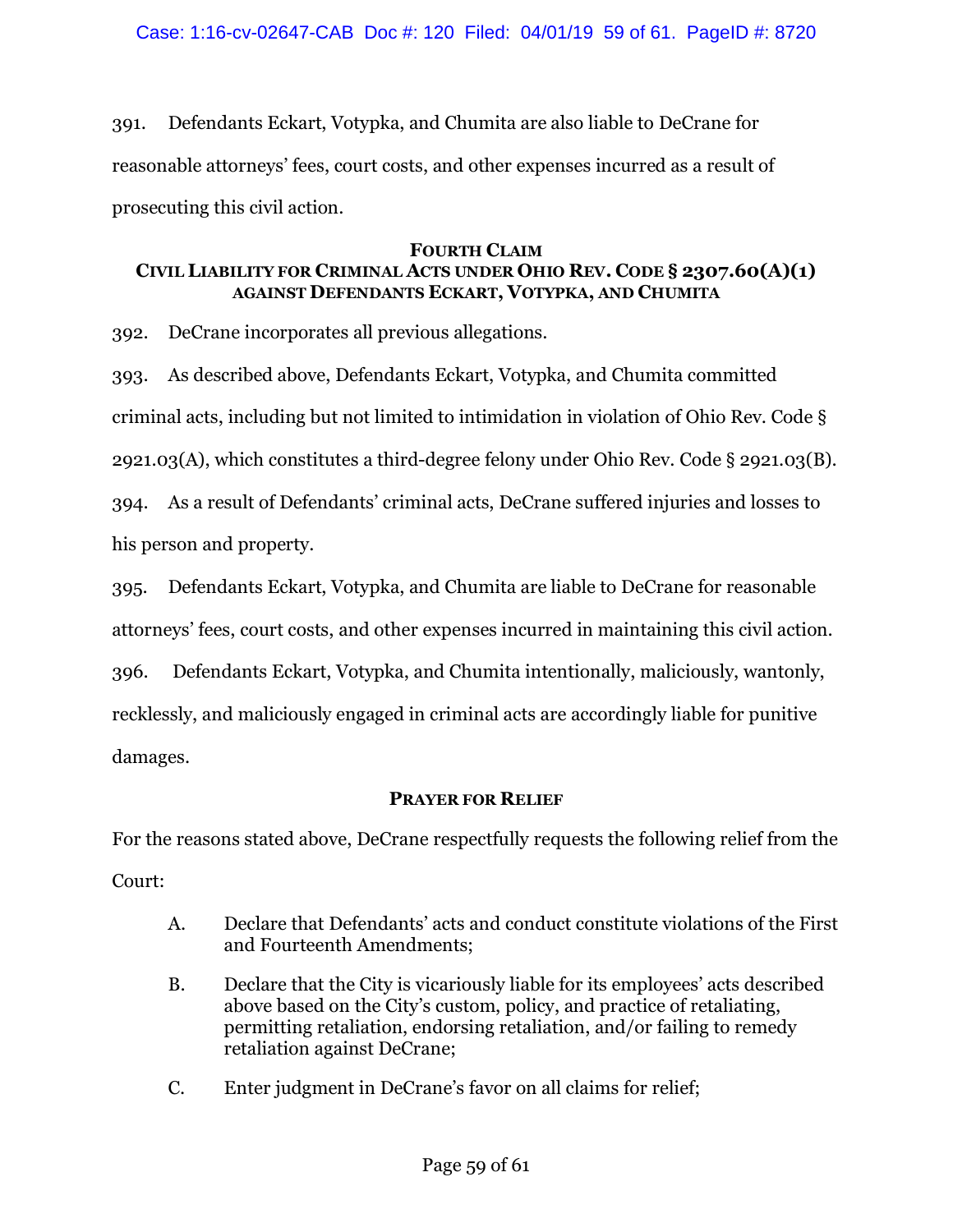- D. Enjoin Defendants from continuing to retaliate against DeCrane by failing to take steps to remedy the damage to DeCrane's reputation caused by broad distribution of the false allegations against him;
- E. Award full compensatory economic and non-economic damages including, but not limited to, damages for pain and suffering, mental anguish, emotional distress, humiliation, and inconvenience that DeCrane has suffered and is reasonably certain to suffer in the future;
- F. Award punitive and exemplary damages for the individual Defendants' egregious, willful, and malicious conduct;
- G. Award pre- and post-judgment interest at the highest lawful rate;
- H. Award DeCrane his reasonable attorneys' fees (including expert fees) and all other costs of suit;
- I. All other relief in law or equity, including injunctive relief, to which DeCrane is entitled and that the Court deems equitable, just, or proper.

## **JURY DEMAND**

DeCrane demands a trial by jury on all issues within this complaint.

Respectfully submitted,

## THE CHANDRA LAW FIRM LLC

*/s/Ashlie Case Sletvold* Subodh Chandra (0069233) Ashlie Case Sletvold (0079477) Patrick Kabat (NY Bar No. 5280730) Patrick Haney (0092333) The Chandra Law Building 1265 W. 6th St., Suite 400 Cleveland, OH 44113-1326 216.578.1700 Phone 216.578.1800 Fax Subodh.Chandra@ChandraLaw.com Ashlie.Sletvold@ChandraLaw.com Patrick.Kabat@ChandraLaw.com Patrick.Haney@ChandraLaw.com

*Attorneys for Plaintiff Sean DeCrane*